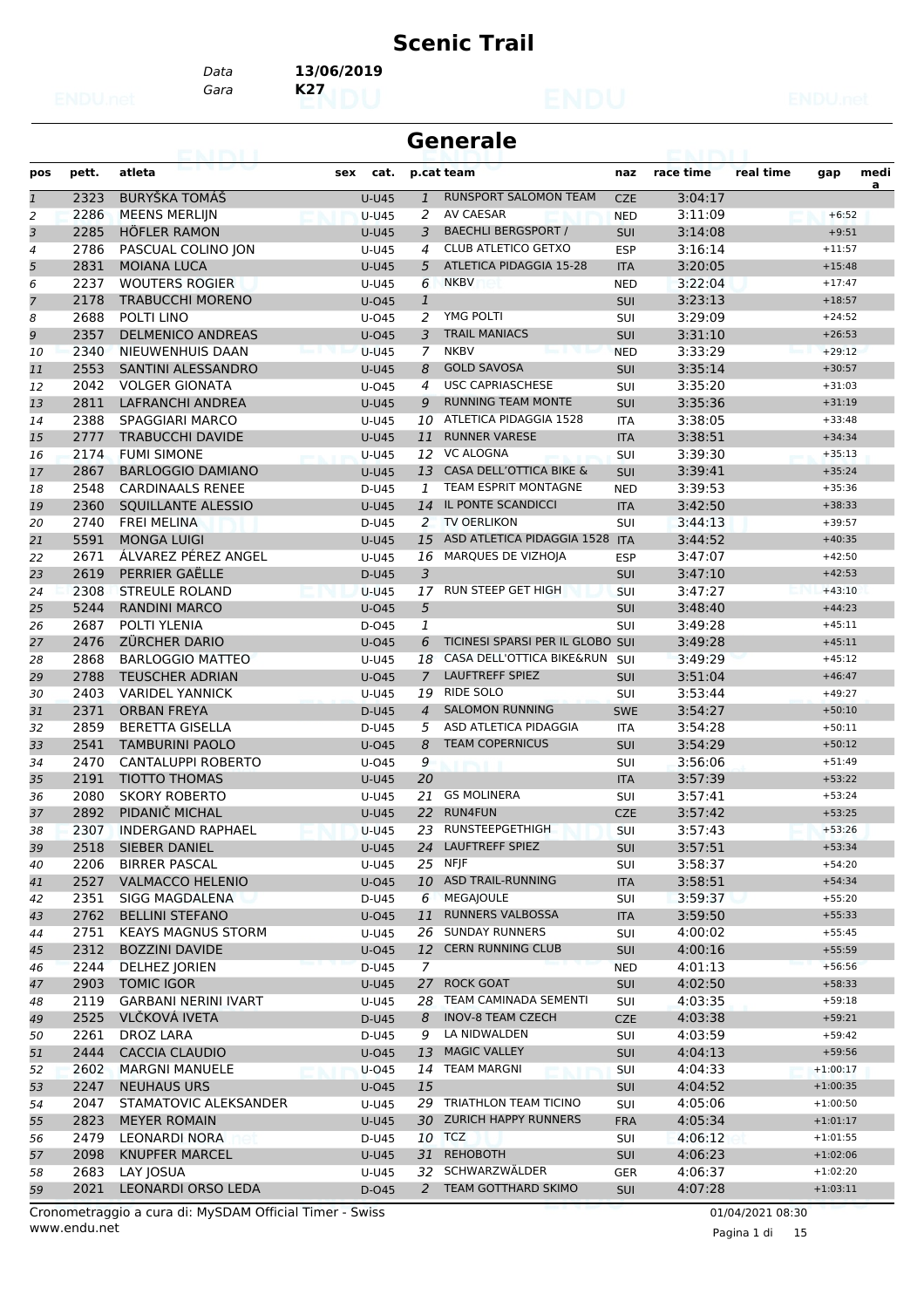| pos        | pett.        | atleta                                  | cat.<br>sex         |                | p.cat team                          | naz               | race time          | real time | gap                      | medi<br>a |
|------------|--------------|-----------------------------------------|---------------------|----------------|-------------------------------------|-------------------|--------------------|-----------|--------------------------|-----------|
| 60         | 2558         | LEONARDI MANUELA                        | D-U45               |                | 11 SC BEDRETTO                      | <b>SUI</b>        | 4:07:28            |           | $+1:03:11$               |           |
| 61         | 2493         | <b>GUIDOTTI ROCCO</b>                   | U-045               |                | 16 SEMENTINA                        | SUI               | 4:07:30            |           | $+1:03:13$               |           |
| 62         | 2744         | PETRUZZI GIOVANNI                       | $U-U45$             | 33             |                                     | <b>ITA</b>        | 4:07:43            |           | $+1:03:26$               |           |
| 63         | 2531         | <b>GIAPPONI FABIO</b>                   | U-045               | 17             |                                     | SUI               | 4:07:44            |           | $+1:03:27$               |           |
| 64         | 2520         | <b>IACOMETTI ANDREA</b>                 | <b>U-U45</b>        |                | 34 A.S.D. TRAILRUNNING              | <b>ITA</b>        | 4:08:12            |           | $+1:03:55$               |           |
| 65         | 2414         | PEER VINCENT                            | U-U45               |                | 35 RUNNING CONSEIL                  | SUI               | 4:08:19            |           | $+1:04:02$               |           |
| 66         | 2731         | <b>GUT SALOMON</b>                      | <b>U-U45</b>        | 36             |                                     | <b>SUI</b>        | 4:08:34            |           | $+1:04:17$               |           |
| 67         | 2505         | <b>PERREN KARIN</b>                     | D-045               | 3              | <b>LAUFTREFF SPIEZ</b>              | SUI               | 4:08:36            |           | $+1:04:19$               |           |
| 68         | 2545         | <b>MOSER MATHIEU</b>                    | $U-U45$             | 37             | TEAM CAFÉ DU VALAIS                 | <b>SUI</b>        | 4:09:14            |           | $+1:04:57$               |           |
| 69         | 2891         | <b>ISENSCHMID PASCAL</b>                | U-U45               | 38             |                                     | SUI               | 4:13:52            |           | $+1:09:35$               |           |
| 70         | 2864         | PIFFERINI MIRKO                         | <b>U-U45</b>        | 39             | CASA DELL'OTTICA BIKE&RUN           | SUI               | 4:14:28            |           | $+1:10:11$               |           |
| 71         | 2016         | <b>FORRER ALFRED</b>                    | U-U45               | 40             |                                     | SUI               | 4:15:01            |           | $+1:10:44$               |           |
| 72         | 5272         | <b>SAAVEDRA ALICIA</b>                  | D-U45               |                | 12 IF MALMÖ LÖP                     | <b>SWE</b>        | 4:15:28            |           | $+1:11:11$               |           |
| 73         | 2349         | <b>FORSYTH SCOTT</b>                    | U-045               |                | 18 VEYRIER SPORTS                   | CAN               | 4:15:41            |           | $+1:11:24$               |           |
| 74         | 2446         | <b>LAZZERI MATTEO</b>                   | $U-U45$             | 41             | <b>SUM</b>                          | SUI               | 4:15:46            |           | $+1:11:29$               |           |
| 75         | 2086         | <b>ROSA ULDERICO</b>                    | U-045               |                | 19 TRAIL MOESA                      | SUI               | 4:16:55            |           | $+1:12:38$               |           |
| 76         | 2424         | <b>BENITO BAZ RICARDO</b>               | <b>U-U45</b>        | 42             | <b>GUSRUN</b>                       | <b>ESP</b>        | 4:17:13            |           | $+1:12:56$               |           |
| 77         | 2915         | MIKUŽ BOŠTJAN                           | U-U45               |                | 43 UTVV RACETEAM                    | <b>SLO</b>        | 4:17:35            |           | $+1:13:18$               |           |
| 78         | 2672         | <b>FRANCIS AGRESTI</b>                  | <b>U-U45</b>        | 44             | MTB BOBOTEAM                        | <b>FRA</b>        | 4:17:59            |           | $+1:13:42$               |           |
| 79         | 2027         | <b>TRINCA GAROTIN SIMONE</b>            | U-U45               | 45             |                                     | SUI               | 4:19:08            |           | $+1:14:51$               |           |
| 80         |              | 10208 SACCHI JOEL                       | $U-U45$             | 46             | <b>GOTTHARD SKIMO</b>               | SUI               | 4:20:08            |           | $+1:15:52$               |           |
| 81         | 2746         | <b>BETANCORT SAUL</b>                   | $U-U45$             | 47             |                                     | <b>ESP</b>        | 4:21:18            |           | $+1:17:01$               |           |
| 82         | 2440         | <b>BARUSCO FABIO</b>                    | <b>U-U45</b>        | 48             | <b>ASD TRAIL-RUNNING</b>            | <b>ITA</b>        | 4:21:36            |           | $+1:17:19$               |           |
| 83         | 2607         | <b>DOTTI RACHELE</b>                    | D-U45               | 13             | <b>SCI CLUB RODI FIESSO</b>         | SUI               | 4:22:28            |           | $+1:18:11$               |           |
| 84         | 2645         | <b>OTT MAURIZIO</b>                     | <b>U-U45</b>        | 49             |                                     | <b>SUI</b>        | 4:22:51            |           | $+1:18:34$               |           |
| 85         | 2833         | <b>GISLER LINDA</b>                     | D-U45               | 14             | ulan                                | SUI               | 4:23:14            |           | $+1:18:57$               |           |
| 86         | 2585         | <b>FABIAN HELGA</b>                     | D-U45               | 15             | <b>PBPOLARBEAR</b>                  | SUI               | 4:24:05            |           | $+1:19:48$               |           |
| 87         | 2733         | <b>BAKKER JORIAN</b>                    | U-U45               |                | 50 NKBV                             | <b>NED</b>        | 4:25:27            |           | $+1:21:10$               |           |
| 88         | 2907         | <b>BERNASCONI FIORENZO</b>              | U-045               |                | 20 SCCM                             | SUI               | 4:25:51            |           | $+1:21:34$               |           |
| 89         | 2611         | <b>MAURAMO ELINA</b>                    | $D-U45$             | 16             |                                     | <b>FIN</b>        | 4:26:26            |           | $+1:22:09$               |           |
| 90         | 2616         | <b>ROSSI STEFANO</b>                    | <b>U-U45</b>        | 51             | <b>RUNNING TEAM MONTE</b>           | SUI               | 4:26:28            |           | $+1:22:11$               |           |
| 91         | 2466         | <b>VIGGIANO VINCENZO</b>                | U-U45               |                | 52 PODISTICA ARONA                  | <b>ITA</b>        | 4:26:48            |           | $+1:22:31$               |           |
| 92         | 2834         | <b>BERGERON IAN</b>                     | $U$ -045            | 21             | THE NORTH FACE CANADA               | CAN               | 4:27:03            |           | $+1:22:46$               |           |
| 93         | 2034         | JOHANNES SÖNKE                          | U-045               | 22             | <b>WINTERTHUR</b>                   | SUI               | 4:27:07            |           | $+1:22:50$               |           |
| 94         | 2327         | <b>MEIER EMANUELE</b>                   | <b>U-U45</b>        | 53             | MEIER/VARRA                         | SUI               | 4:27:10            |           | $+1:22:53$               |           |
| 95         | 2758         | <b>KNUPFER KILIAN</b>                   | $U-U45$             | 54             | ASCO LUGANO                         | SUI               | 4:27:14            |           | $+1:22:57$               |           |
| 96         | 2393         | <b>CORNARO VITTORIO</b>                 | $U$ -045            |                | 23 FFWW                             | <b>SUI</b>        | 4:27:39            |           | $+1:23:22$               |           |
| 97         | 2743         | PIERMARINI MAURO                        | U-U45               | 55             |                                     | <b>ITA</b>        | 4:27:40            |           | $+1:23:23$               |           |
| 98         | 2802         | <b>FAREI-CAMPAGNA IGOR</b>              | <b>U-U45</b>        |                | 56 AET                              | <b>SUI</b>        | 4:28:36            |           | $+1:24:19$               |           |
| 99         | 2219         | <b>FRIEMERT LUISA</b>                   | D-U45               |                | 17 MBF                              | GER               | 4:28:50            |           | $+1:24:33$               |           |
| 100        | 2646<br>2580 | <b>TIMMERMANS JORIS</b>                 | U-U45               |                | 57 USAC                             | <b>NED</b>        | 4:29:13            |           | $+1:24:56$               |           |
| 101        |              | SANER ROLF                              | U-U45               | 24             | 58 LGM<br><b>TRAIL RUNNING CLUB</b> | SUI               | 4:29:40            |           | $+1:25:23$               |           |
| 102        | 2909<br>2912 | LEPORI BENEDETTO                        | $U$ -045<br>$U-U45$ |                | 59 SOUTH POLE                       | SUI               | 4:29:47<br>4:30:21 |           | $+1:25:30$<br>$+1:26:04$ |           |
| 103        |              | <b>MUELLER MORRIS</b><br>ALLEGRA GAËTAN |                     | 60             | <b>MEDIMOVE</b>                     | <b>SUI</b>        |                    |           | $+1:26:12$               |           |
| 104        | 2359         | <b>BAZZACCHI ROBERTO</b>                | <b>U-U45</b>        |                |                                     | SUI               | 4:30:29            |           |                          |           |
| 105<br>106 | 5201<br>2168 | <b>GILARDONI SIMONE</b>                 | U-045<br>U-U45      | 25             | 61 VALSOLDA RUNNERS -               | ITA<br><b>ITA</b> | 4:31:52<br>4:33:06 |           | $+1:27:35$<br>$+1:28:49$ |           |
| 107        | 2472         | <b>CEREDA PAOLA</b>                     | D-U45               | 18             | PER                                 | ITA               | 4:33:13            |           | $+1:28:57$               |           |
| 108        | 2871         | <b>DELL'ERA CRISTINA</b>                | D-045               | $\overline{4}$ | <b>TEAM BEPP</b>                    | <b>SUI</b>        | 4:33:37            |           | $+1:29:20$               |           |
| 109        | 2048         | <b>IMPERATORI VANIA</b>                 | D-U45               | 19             |                                     | SUI               | 4:34:07            |           | $+1:29:50$               |           |
| 110        | 2341         | <b>TITO STEVEN</b>                      | <b>U-U45</b>        | 62             |                                     | <b>NED</b>        | 4:35:20            |           | $+1:31:03$               |           |
| 111        | 2739         | <b>TURCATI DENIS</b>                    | U-U45               | 63             | ASD ATLETICA PIDAGGIA 1528 ITA      |                   | 4:35:27            |           | $+1:31:10$               |           |
| 112        | 2339         | PUMPUTE LAURA                           | D-U45               |                | 20 IN DER EY                        | LTU               | 4:35:29            |           | $+1:31:13$               |           |
| 113        | 2669         | <b>VON ALLMEN MICHAEL</b>               | U-U45               |                | 64 VON ALLMEN                       | SUI               | 4:36:07            |           | $+1:31:50$               |           |
| 114        | 2841         | CHIKNAVARYAN STANISLAV                  | U-045               |                | 26 SEATTLE MOUNTAIN RUNNING USA     |                   | 4:37:03            |           | $+1:32:46$               |           |
| 115        | 2799         | <b>AGOSTINI GIACOMO</b>                 | U-U45               |                | 65 TEAM TRIATHLON CAPRIASCA SUI     |                   | 4:37:06            |           | $+1:32:49$               |           |
| 116        | 2916         | <b>STRANCAR MATIC</b>                   | U-U45               |                | 66 UTVV RACE TEAM                   | <b>SLO</b>        | 4:37:07            |           | $+1:32:50$               |           |
| 117        | 2809         | DEL SIRO NOEL                           | <b>U-U45</b>        |                | 67 SCUOLA SCI SVIZZERA BLENIO SUI   |                   | 4:37:08            |           | $+1:32:51$               |           |
| 118        | 2223         | <b>VILIUNAS GEDIMINAS</b>               | U-U45               | 68             |                                     | LTU               | 4:37:12            |           | $+1:32:55$               |           |
| 119        | 2624         | <b>CURTI ELVIS</b>                      | U-U45               |                | 69 ATLETICA PIDAGGIA 15.28          | ITA               | 4:37:15            |           | $+1:32:59$               |           |
| 120        | 2305         | PETERHANS RETO                          | U-U45               | 70             |                                     | <b>SUI</b>        | 4:37:54            |           | $+1:33:37$               |           |
| 121        | 2412         | MORDASINI JULIE                         | D-U45               | 21             |                                     | SUI               | 4:38:00            |           | $+1:33:43$               |           |
| 122        | 2147         | <b>CEPPI PATRICK</b>                    | <b>U-U45</b>        | 71             | TEAM CAMINADA SEMENTI               | SUI               | 4:38:29            |           | $+1:34:13$               |           |
| 123        | 2175         | <b>GHILLIONI CLAUDIO</b>                | U-045               |                | 27 HC PREGASSONA RED FOX            | Sui               | 4:39:28            |           | $+1:35:11$               |           |
|            |              |                                         |                     |                |                                     |                   |                    |           |                          |           |

www.endu.net Cronometraggio a cura di: MySDAM Official Timer - Swiss 01/04/2021 08:30

Pagina 2 di 15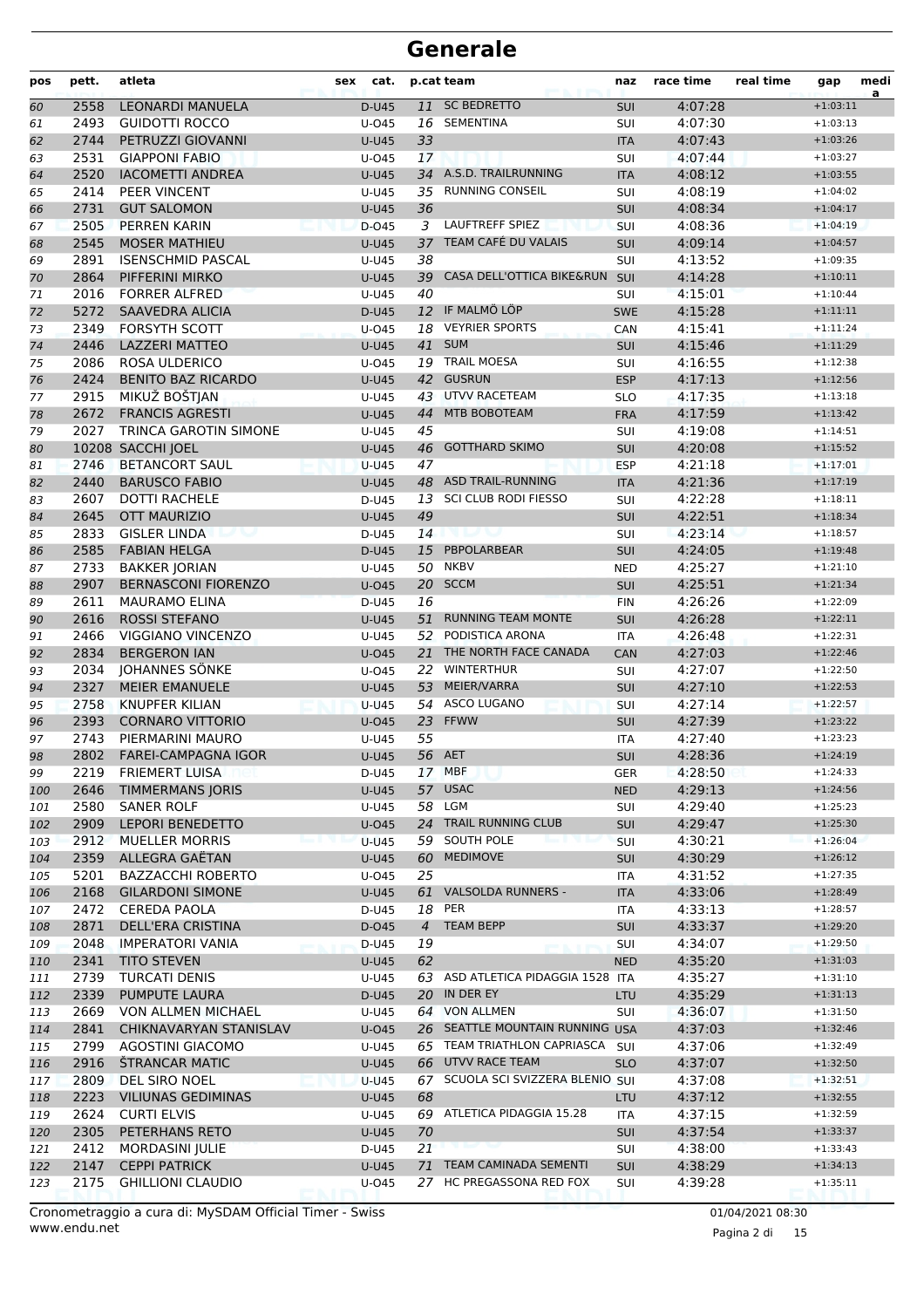| pos        | pett.        | atleta                            | cat.<br>sex       |                       | p.cat team                     | naz               | race time          | real time | gap                      | medi<br>a |
|------------|--------------|-----------------------------------|-------------------|-----------------------|--------------------------------|-------------------|--------------------|-----------|--------------------------|-----------|
| 124        | 2150         | <b>CHIESA FEDERICO</b>            | <b>U-U45</b>      | 72                    | <b>BARBAGEMELLE RUNNING</b>    | SUI               | 4:39:28            |           | $+1:35:11$               |           |
| 125        | 5341         | <b>MASCI JONATHAN</b>             | U-U45             | 73                    | <b>PIGS CAN RUN</b>            | <b>ITA</b>        | 4:39:40            |           | $+1:35:23$               |           |
| 126        | 5397         | <b>GALIMBERTI DAVIDE</b>          | $U-U45$           | 74                    |                                | <b>SUI</b>        | 4:39:49            |           | $+1:35:32$               |           |
| 127        | 2787         | <b>FENDONI CRISTIAN</b>           | U-U45             | 75                    | <b>CROSSFIT LOCARNO</b>        | <b>ITA</b>        | 4:39:57            |           | $+1:35:40$               |           |
| 128        | 2906         | MÜLLER DANA                       | D-U45             | 22                    | ON                             | SUI               | 4:40:04            |           | $+1:35:47$               |           |
| 129        | 2409         | <b>GERUS MACIEJ</b>               | U-U45             |                       | 76 RKT WROCŁAW                 | POL               | 4:41:14            |           | $+1:36:57$               |           |
| 130        | 2836         | PIFFARETTI ISA                    | D-U45             | 23                    |                                | <b>SUI</b>        | 4:41:18            |           | $+1:37:01$               |           |
| 131        | 2878         | <b>BIZZOZERO JULIEN</b>           | <b>U-U45</b>      | 77                    |                                | SUI               | 4:41:55            |           | $+1:37:38$               |           |
| 132        | 2634         | <b>DOTTI RENZO</b>                | $U$ -045          | 28                    | <b>SCI CLUB RODI-FIESSO</b>    | <b>SUI</b>        | 4:42:20            |           | $+1:38:03$               |           |
| 133        | 2631         | <b>LANINI MICHAEL</b>             | U-U45             | 78                    | SWISS I-EXE TEAM               | SUI               | 4:42:40            |           | $+1:38:23$               |           |
| 134        | 2482         | <b>GRADOGNA FABIO</b>             | $U$ -045          | 29                    | <b>SCENIC TRAIL ROCK GOATS</b> | <b>ITA</b>        | 4:42:40            |           | $+1:38:23$               |           |
| 135        | 2865         | PILLAT MARTIN                     | $U$ -045          |                       | 30 OLG GOLDAU                  | SUI               | 4:43:03            |           | $+1:38:46$               |           |
| 136        | 2581         | <b>MARGNI LORENZO</b>             | <b>U-U45</b>      | 79                    | <b>TEAM MARGNI</b>             | <b>SUI</b>        | 4:43:06            |           | $+1:38:49$               |           |
| 137        | 2078         | <b>BORGNA ANGELA</b>              | D-045             | 5                     | <b>SFG BIASCA</b>              | SUI               | 4:43:52            |           | $+1:39:35$               |           |
| 138        | 2755         | <b>GATTI PAOLO</b>                | $U-U45$           | 80                    |                                | <b>SUI</b>        | 4:44:02            |           | $+1:39:45$               |           |
| 139        | 2075         | DI STEFANO MATTEO                 | U-U45             | 81                    | ASSOCIAZIONE TUMTUM            | SUI               | 4:44:04            |           | $+1:39:48$               |           |
| 140        | 2046         | <b>INTROINI GIUSEPPE</b>          | $U$ -045          | 31                    |                                | <b>ITA</b>        | 4:44:10            |           | $+1:39:53$               |           |
| 141        | 2118         | <b>SCHWAB CHRISTOPH</b>           | U-U45             | 82                    | <b>SCHWABI'S WORLD</b>         | SUI               | 4:44:13            |           | $+1:39:56$               |           |
| 142        | 2273         | <b>AMMANN PHILIPP</b>             | <b>U-U45</b>      | 83                    | <b>MEGA JOULE</b>              | <b>SUI</b>        | 4:44:30            |           | $+1:40:13$               |           |
| 143        | 2557         | MONIOTTE DENIS                    | U-U45             | 84                    |                                | <b>BEL</b>        | 4:44:31            |           | $+1:40:14$               |           |
| 144        | 2377         | <b>SCHOLZ CLAUDIA</b>             | D-U45             | 24                    | <b>RC BELLINZONA</b>           | <b>SUI</b>        | 4:44:40            |           | $+1:40:24$               |           |
| 145        | 2437         | <b>SCARIOLO FRANCESCO</b>         | $U-U45$           | 85                    | YOUY                           | SUI               | 4:44:46            |           | $+1:40:29$               |           |
| 146        | 2618         | <b>MEIER ADRIAN</b>               | <b>U-U45</b>      | 86                    | <b>OCR TICINO</b>              | <b>SUI</b>        | 4:44:51            |           | $+1:40:34$               |           |
| 147        | 2875         | ANDERLINI JONATHAN                | U-U45             | 87<br>32 <sup>2</sup> | <b>ITTI</b>                    | SUI               | 4:44:53            |           | $+1:40:36$               |           |
| 148        | 2775         | KALTENBACH DANIEL                 | $U$ -045          |                       | 88 USC                         | <b>GER</b>        | 4:44:59            |           | $+1:40:42$               |           |
| 149        | 2623<br>2503 | <b>STORNI RAFFAELE</b>            | U-U45             | 89                    |                                | SUI               | 4:45:04<br>4:45:22 |           | $+1:40:48$               |           |
| 150        |              | <b>UMITVAR EMRE</b>               | $U-U45$           |                       |                                | <b>SUI</b>        |                    |           | $+1:41:05$<br>$+1:41:30$ |           |
| 151        | 2822<br>2539 | PRIEUR NICOLAS<br>AMBROŽOVÁ IRENA | U-U45             | 90<br>25 <sub>2</sub> | <b>SK SVERAK</b>               | <b>FRA</b>        | 4:45:47<br>4:45:56 |           |                          |           |
| 152        | 5087         | MICARELLI MASSIMO                 | D-U45<br>$U$ -045 | 33                    | FRECCEGIALLE MALCANTONE        | <b>CZE</b><br>SUI | 4:45:59            |           | $+1:41:39$<br>$+1:41:43$ |           |
| 153        | 2438         | PASOTTI ENEA                      | D-U45             | 26                    | <b>TEAM GROSSI SPORT</b>       | SUI               | 4:46:00            |           | $+1:41:43$               |           |
| 154        | 2259         | <b>RIVA FRANCESCO</b>             | U-U45             | 91                    |                                | SUI               | 4:46:08            |           | $+1:41:51$               |           |
| 155<br>156 | 2534         | <b>FELLAY ROMU</b>                | $U$ -045          | 34                    |                                | <b>SUI</b>        | 4:46:13            |           | $+1:41:56$               |           |
| 157        | 2578         | <b>ADAMO DAVIDE</b>               | $U$ -045          | 35                    | TAPASCIONE RUNNING TEAM        | <b>ITA</b>        | 4:46:22            |           | $+1:42:05$               |           |
| 158        | 2293         | <b>BIZZOZERO MICHELE</b>          | $U$ -045          | 36                    | <b>VICTORIA SKY TEAM</b>       | <b>SUI</b>        | 4:46:50            |           | $+1:42:33$               |           |
| 159        | 2598         | D'ALESSANDRO ANDREA               | <b>U-U45</b>      |                       | 92 FLIPPERS - TANACHIN SAN     | SUI               | 4:47:06            |           | $+1:42:50$               |           |
| 160        | 2517         | <b>MATHYS BRIGITTE</b>            | D-U45             | 27                    | <b>LAUFTREFF SPIEZ</b>         | <b>SUI</b>        | 4:47:17            |           | $+1:43:01$               |           |
| 161        | 2820         | <b>ONGARO GIOELE</b>              | U-U45             |                       | 93 QUEST                       | SUI               | 4:47:30            |           | $+1:43:13$               |           |
| 162        | 2516         | <b>BÄBLER MARC</b>                | $U-U45$           |                       | 94 TV ENGI                     | SUI               | 4:47:33            |           | $+1:43:16$               |           |
| 163        |              | 2256 JEDRZEJCZAK STEPHANE         | U-U45             |                       | 95 VOGA LOVERS                 | BEL               | 4:47:37            |           | $+1:43:21$               |           |
| 164        | 2800         | DARANI RAFFAELLA                  | D-U45             | 28                    |                                | <b>SUI</b>        | 4:47:41            |           | $+1:43:24$               |           |
| 165        | 2450         | <b>LEONARDO ELIA</b>              | U-U45             |                       | 96 ENOGASTRORUNNERS            | SUI               | 4:48:21            |           | $+1:44:04$               |           |
| 166        | 2447         | LABRUYERE STEPHANIE               | D-U45             |                       | 29 ENOGASTRORUNNER             | <b>FRA</b>        | 4:48:21            |           | $+1:44:05$               |           |
| 167        | 2146         | LUPPI JOAS                        | <b>U-U45</b>      |                       | 97 PASS DALA FURMIGA           | <b>SUI</b>        | 4:48:24            |           | $+1:44:07$               |           |
| 168        | 2862         | <b>MARCHIO LUCA</b>               | U-U45             | 98                    |                                | <b>ITA</b>        | 4:48:32            |           | $+1:44:15$               |           |
| 169        | 2041         | <b>WILMOTTE CEDRIC</b>            | $U-U45$           | 99                    |                                | <b>FRA</b>        | 4:48:48            |           | $+1:44:31$               |           |
| 170        | 2708         | DE LANGE STAN                     | U-U45             |                       | 100 SURVIVALRUN                | <b>NED</b>        | 4:49:03            |           | $+1:44:46$               |           |
| 171        | 2567         | MALGRAT CLÉMENT                   | U-U45             | 101                   |                                | <b>FRA</b>        | 4:49:11            |           | $+1:44:54$               |           |
| 172        | 2439         | LUKACS TÜNDE                      | D-U45             | 30                    |                                | SUI               | 4:49:37            |           | $+1:45:20$               |           |
| 173        | 2665         | <b>TERZAGHI ROBERTO</b>           | U-045             | 37                    |                                | <b>ITA</b>        | 4:49:48            |           | $+1:45:32$               |           |
| 174        | 2666         | <b>LEGNANI UMBERTO</b>            | <b>U-U45</b>      | 102                   |                                | <b>ITA</b>        | 4:49:49            |           | $+1:45:32$               |           |
| 175        | 2452         | <b>CERUTTI MATTEO</b>             | U-U45             |                       | 103 WILDPIGS CREW              | ITA               | 4:50:28            |           | $+1:46:11$               |           |
| 176        | 2829         | <b>BRUN KRISTINA</b>              | D-045             |                       | 6 ANJKRI                       | <b>SUI</b>        | 4:50:29            |           | $+1:46:12$               |           |
| 177        | 5141         | KAUFMANN CLAUDIO                  | U-U45             | 104                   |                                | SUI               | 4:50:33            |           | $+1:46:16$               |           |
| 178        | 2511         | PERLI MATTIA                      | U-U45             | 105 X                 |                                | <b>SUI</b>        | 4:50:33            |           | $+1:46:16$               |           |
| 179        | 2497         | <b>WEGMANN SANDRO</b>             | U-U45             | 106                   |                                | SUI               | 4:51:07            |           | $+1:46:50$               |           |
| 180        | 2650         | <b>BORGHESE STEFANO</b>           | <b>U-U45</b>      | 107                   |                                | <b>ITA</b>        | 4:51:22            |           | $+1:47:05$               |           |
| 181        | 2064         | RANUCOLI RAFFAEL                  | <b>U-U45</b>      | 108                   |                                | <b>SUI</b>        | 4:51:42            |           | $+1:47:25$               |           |
| 182        | 2699         | <b>GRIMALDI ANDREA</b>            | <b>U-U45</b>      |                       | <b>109 ELMEC</b>               | <b>ITA</b>        | 4:51:48            |           | $+1:47:31$               |           |
| 183        | 2794         | <b>CAMESI SANDRA</b>              | D-U45             |                       | 31 CROSSFIT LOCARNO            | SUI               | 4:51:55            |           | $+1:47:39$               |           |
| 184        | 2487         | <b>RUTZ CLAUDIO</b>               | U-U45             | 110                   |                                | <b>SUI</b>        | 4:52:01            |           | $+1:47:44$               |           |
| 185        | 2745         | <b>BERGER PATRICK</b>             | U-045             |                       | 38 OFSI                        | SUI               | 4:52:22            |           | $+1:48:05$               |           |
| 186        | 2612         | <b>STOLLER ALINE</b>              | D-U45             |                       | 32 MOBILIAR SPIEZ              | SUI               | 4:52:33            |           | $+1:48:16$               |           |
| 187        | 2711         | <b>BOTTINELLI MISHA</b>           | U-U45             |                       | 111 MIMA                       | SUI               | 4:53:12            |           | $+1:48:55$               |           |

www.endu.net Cronometraggio a cura di: MySDAM Official Timer - Swiss 01/04/2021 08:30

Pagina 3 di 15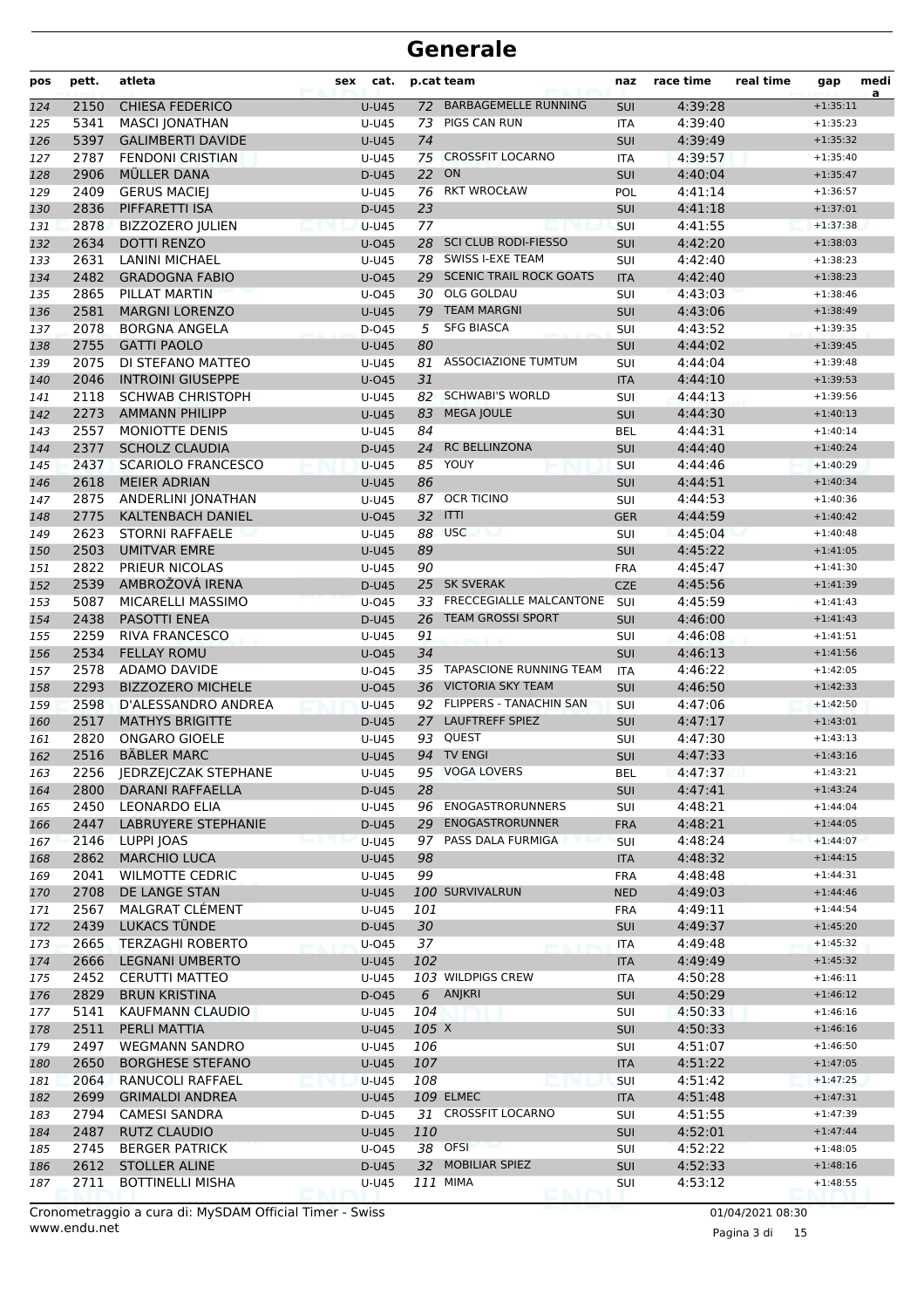| pos | pett. | atleta                                                  | sex | cat.         |             | p.cat team                        | naz        | race time          | real time        | gap                      | medi<br>a |
|-----|-------|---------------------------------------------------------|-----|--------------|-------------|-----------------------------------|------------|--------------------|------------------|--------------------------|-----------|
| 188 | 2248  | <b>BERNASCONI KENZO</b>                                 |     | <b>U-U45</b> |             | 112 HOTEL COLORADO LUGANO         | <b>SUI</b> | 4:53:12            |                  | $+1:48:55$               |           |
| 189 | 2877  | PEDRAZZI ALBERTO                                        |     | U-045        |             | 39 FC LUGANO, SEZIONE SENIORI SUI |            | 4:53:33            |                  | $+1:49:16$               |           |
| 190 | 2709  | <b>BEYELER TIZIANO</b>                                  |     | <b>U-U45</b> | 113         |                                   | <b>SUI</b> | 4:53:55            |                  | $+1:49:38$               |           |
| 191 | 2656  | <b>SIPOS GALA</b>                                       |     | D-U45        |             | 33 LCA BERN                       | <b>FRA</b> | 4:54:31            |                  | $+1:50:14$               |           |
| 192 | 2667  | <b>BERNASCONI LOIC</b>                                  |     | <b>U-U45</b> |             | <b>114 LCA BÄRN</b>               | <b>SUI</b> | 4:54:31            |                  | $+1:50:14$               |           |
| 193 | 2254  | <b>ROSSI ALBERTO</b>                                    |     | U-U45        |             | 115 G.S. CASTELLANIA              | <b>ITA</b> | 4:54:31            |                  | $+1:50:14$               |           |
| 194 | 2662  | MELLENBERGER REGULA                                     |     | D-045        | $7^{\circ}$ | RUNNINGTRAINER.CH                 | SUI        | 4:55:19            |                  | $+1:51:02$               |           |
| 195 | 2345  | <b>DE BRUIN BAS</b>                                     |     | $U$ -045     | 40          |                                   | <b>NED</b> | 4:56:01            |                  | $+1:51:44$               |           |
| 196 | 2346  | <b>VALENT LINDA</b>                                     |     | D-045        | 8           | <b>LOOPGROEP AART STIGTER</b>     | <b>NED</b> | 4:56:01            |                  | $+1:51:44$               |           |
| 197 | 2385  | MAGANZANI ANDREA                                        |     | U-U45        | 116         |                                   | <b>ITA</b> | 4:56:02            |                  | $+1:51:45$               |           |
| 198 | 2268  | <b>FRANZETTI FABIO</b>                                  |     | <b>U-U45</b> | 117         |                                   | <b>ITA</b> | 4:56:02            |                  | $+1:51:45$               |           |
| 199 | 2003  | <b>CHRISTIANSEN FINN</b><br><b>HENDRIK</b>              |     | U-U45        |             | 118 REINBEK                       | <b>GER</b> | 4:56:03            |                  | $+1:51:46$               |           |
| 200 | 2379  | <b>GUEBELI STEFANO</b>                                  |     | $U$ -045     |             | 41 USC CAPRIASCA                  | <b>SUI</b> | 4:56:04            |                  | $+1:51:47$               |           |
| 201 | 2390  | <b>JUNGO MARC</b>                                       |     | $U$ -045     |             | 42 JOJO TEAM                      | SUI        | 4:56:05            |                  | $+1:51:48$               |           |
| 202 | 2855  | <b>MIRASOLO SANDRO</b>                                  |     | <b>U-U45</b> |             | 119 TRAILBOYZ                     | <b>SUI</b> | 4:56:06            |                  | $+1:51:49$               |           |
| 203 | 2384  | <b>BATTAGLIA ALESSANDRO</b>                             |     | U-U45        |             | 120 PÖYRY SVIZZERA SA             | <b>ITA</b> | 4:56:15            |                  | $+1:51:59$               |           |
| 204 | 2311  | <b>CORREA RODRIGO</b>                                   |     | U-045        | 43          |                                   | <b>SUI</b> | 4:56:24            |                  | $+1:52:07$               |           |
| 205 | 2246  | <b>RISSE MARIE-CLAIRE</b>                               |     | D-045        | 9           |                                   | SUI        | 4:56:26            |                  | $+1:52:09$               |           |
| 206 | 2435  | <b>FRASNELLI FABIO</b>                                  |     | <b>U-U45</b> | 121         |                                   | <b>SUI</b> | 4:56:29            |                  | $+1:52:12$               |           |
| 207 | 2061  | PAUL GRAEME                                             |     | U-U45        | 122         |                                   | <b>RSA</b> | 4:56:44            |                  | $+1:52:27$               |           |
| 208 | 2404  | OLESEN CÉLINE                                           |     | D-U45        | 34          |                                   | <b>SUI</b> | 4:56:49            |                  | $+1:52:32$               |           |
| 209 | 2343  | <b>PIGMANS WENDY</b>                                    |     | D-U45        |             | 35 NKBV                           | <b>NED</b> | 4:56:56            |                  | $+1:52:39$               |           |
| 210 | 2441  | <b>GARRIPOLI GIAN VITO</b>                              |     | <b>U-U45</b> |             | 123 G.S CASTELLANIA               | <b>ITA</b> | 4:57:02            |                  | $+1:52:45$               |           |
| 211 | 2674  | VADILONGA TOMASO                                        |     | U-U45        |             | 124 TARTARUGA STANCA              | <b>SUI</b> | 4:57:27            |                  | $+1:53:10$               |           |
| 212 | 2062  | <b>GARCIA DIAZ ANA BELEN</b>                            |     | D-U45        | 36          |                                   | <b>ESP</b> | 4:57:36            |                  | $+1:53:19$               |           |
| 213 | 2798  | <b>MANENTI ROGER</b>                                    |     | U-U45        |             | 125 100% ANIMA TRAIL              | <b>ITA</b> | 4:58:55            |                  | $+1:54:38$               |           |
| 214 | 2205  | <b>SCHENKEL CHRISTOPH</b>                               |     | $U$ -045     |             | 44 LAUFBEWEGUNG BL THERWIL SUI    |            | 4:59:30            |                  | $+1:55:13$               |           |
| 215 | 2684  | <b>BARUSCO FABIO</b>                                    |     | <b>U-U45</b> |             | 126 FABIO BARUSCO                 | <b>SUI</b> | 4:59:43            |                  | $+1:55:26$               |           |
| 216 | 2825  | <b>BROGGINI GABRIELE</b>                                |     | U-045        | 45          |                                   | <b>SUI</b> | 5:00:02            |                  | $+1:55:45$               |           |
| 217 | 2655  | <b>TRENTIN SACHA</b>                                    |     | U-045        | 46          |                                   | <b>SUI</b> | 5:00:16            |                  | $+1:55:59$               |           |
| 218 | 2796  | <b>WIDMER SIMONE</b>                                    |     | $U-U45$      | 127         |                                   | SUI        | 5:00:24            |                  | $+1:56:07$               |           |
| 219 | 2342  | PUMPUTIS MARTYNAS                                       |     | U-U45        |             | 128 IN DER EY                     | LTU        | 5:00:26            |                  | $+1:56:09$               |           |
| 220 | 2832  | <b>GROTTO LUCA</b>                                      |     | U-045        |             | 47 @GR8 THERAPY                   | <b>SUI</b> | 5:00:27            |                  | $+1:56:10$               |           |
| 221 | 2625  | <b>SAXER RENATO</b>                                     |     | U-U45        |             | 129 ADIDASRUNNERS ZURICH          | SUI        | 5:00:29            |                  | $+1:56:12$               |           |
| 222 | 2240  | <b>WILLEMS HANNES</b>                                   |     | D-U45        |             | 37 HELLAS                         | <b>NED</b> | 5:00:33            |                  | $+1:56:16$               |           |
| 223 | 2298  | <b>DEILLER VINCENT</b>                                  |     | <b>U-U45</b> |             | 130 LA SALINE                     | <b>FRA</b> | 5:00:34            |                  | $+1:56:17$               |           |
| 224 | 2353  | <b>HUSMANN PATRICK</b>                                  |     | U-045        |             | 48 ROLETO                         | SUI        | 5:00:35            |                  | $+1:56:18$               |           |
| 225 | 2085  | VON SIEBENTHAL HARALD<br>2270 HOFER DANIELA             |     | U-U45        | 131         | 38 RUN FIT THURGAU                | <b>SUI</b> | 5:00:42<br>5:00:45 |                  | $+1:56:25$<br>$+1:56:29$ |           |
| 226 |       | <b>BELLOLI DALL'ACQUA</b>                               |     | D-U45        |             | 10 RC BELLINZONA                  | SUI        |                    |                  | $+1:56:39$               |           |
| 227 | 2131  | <b>NICOLE</b>                                           |     | D-045        |             |                                   | SUI        | 5:00:56            |                  |                          |           |
| 228 | 2331  | <b>WESSELS GERTJAN</b>                                  |     | <b>U-U45</b> |             | 132 TEAM THE NETHERLANDS          | <b>NED</b> | 5:01:09            |                  | $+1:56:52$               |           |
| 229 | 2568  | <b>JABRI YASMINE</b>                                    |     | D-U45        |             | 39 HAPPY TEAM                     | <b>FRA</b> | 5:01:16            |                  | $+1:56:59$               |           |
| 230 | 5646  | <b>CANTALUPPI FRANCESCA</b>                             |     | U-U45        |             | 133 TRAIL MOUNTAIN                | <b>ITA</b> | 5:01:19            |                  | $+1:57:02$               |           |
| 231 | 2422  | LEU MANFRED<br><b>WOLFANGIULIEN</b>                     |     | U-U45        | 134         |                                   | SUI        | 5:01:33            |                  | $+1:57:16$               |           |
| 232 | 2773  | <b>SCHMID MICHAEL</b>                                   |     | <b>U-U45</b> |             | 135 NEVER NOT ON                  | <b>SUI</b> | 5:01:36            |                  | $+1:57:19$               |           |
| 233 | 2772  | <b>SCHOEPKE SEVERIN</b>                                 |     | U-U45        |             | 136 ON RUNNING                    | SUI        | 5:01:42            |                  | $+1:57:25$               |           |
| 234 | 2387  | <b>GABUSI RICCARDO</b>                                  |     | $U$ -045     |             | 49 BIKE&RUN CASADELL'OTTICA       | SUI        | 5:01:57            |                  | $+1:57:40$               |           |
| 235 | 2395  | KARLSSON ANNA-LOTTA                                     |     | D-U45        |             | 40 RÖDVINMYRANS VÄNNER            | <b>SWE</b> | 5:02:07            |                  | $+1:57:50$               |           |
| 236 | 5615  | <b>WEIL HUGUES</b>                                      |     | <b>U-U45</b> | 137         |                                   | <b>SUI</b> | 5:02:21            |                  | $+1:58:04$               |           |
| 237 | 2007  | RONCONI DAVIDE                                          |     | U-U45        | 138         |                                   | SUI        | 5:02:23            |                  | $+1:58:06$               |           |
| 238 | 2109  | <b>VON SIEBENTHAL</b>                                   |     | D-U45        |             | 41 GSTAAD                         | <b>SUI</b> | 5:02:44            |                  | $+1:58:27$               |           |
| 239 | 2490  | <b>IACQUELINE</b><br><b>DIMMER SIMON</b>                |     | U-045        | 50          |                                   | <b>GBR</b> | 5:03:30            |                  | $+1:59:13$               |           |
| 240 | 2065  | <b>SCHILLING ALEXANDER</b>                              |     | <b>U-U45</b> |             | 139 FLASH GORDON                  | <b>SUI</b> | 5:03:30            |                  | $+1:59:13$               |           |
| 241 | 2642  | <b>MOLINARI CECILIA</b>                                 |     | D-U45        |             | 42 EDEN PODISTICA                 | <b>ITA</b> | 5:03:34            |                  | $+1:59:17$               |           |
| 242 | 2443  | LONGHITANO RACHELE                                      |     | D-U45        |             | 43 ENOGASTRORUNNER                | <b>SUI</b> | 5:03:35            |                  | $+1:59:18$               |           |
| 243 | 2640  | <b>BIASIOTTI ALESSANDRO</b>                             |     | $U$ -045     | 51          | <b>CNM</b>                        | <b>ITA</b> | 5:03:35            |                  | $+1:59:18$               |           |
| 244 | 2509  | PRIEUR ANTOINE                                          |     | <b>U-U45</b> | 140         |                                   | <b>FRA</b> | 5:03:53            |                  | $+1:59:36$               |           |
| 245 | 2262  | <b>COLLE SONIA</b>                                      |     | D-045        |             | 11 G.S.CASTELLANIA                | <b>ITA</b> | 5:04:22            |                  | $+2:00:05$               |           |
| 246 | 2734  | MAZZUCCHELLI LORENZO                                    |     | U-U45        | 141         |                                   | <b>ITA</b> | 5:04:30            |                  | $+2:00:13$               |           |
| 247 | 5033  | <b>GATTI DAVIDE</b>                                     |     | U-U45        |             | 142 NEVERGIVEUP                   | SUI        | 5:04:32            |                  | $+2:00:15$               |           |
| 248 | 2201  | <b>IWACHOW GRZEGORZ</b>                                 |     | $U$ -045     |             | 52 100% ANIMATRAIL                | POL        | 5:04:55            |                  | $+2:00:38$               |           |
| 249 | 2519  | <b>REICHEL THOMAS</b>                                   |     | <b>U-U45</b> | 143         |                                   | <b>SUI</b> | 5:05:40            |                  | $+2:01:23$               |           |
|     |       | Cronometraggio a cura di: MySDAM Official Timer - Swiss |     |              |             |                                   |            |                    | 01/04/2021 08:30 |                          |           |

www.endu.net

Pagina 4 di 15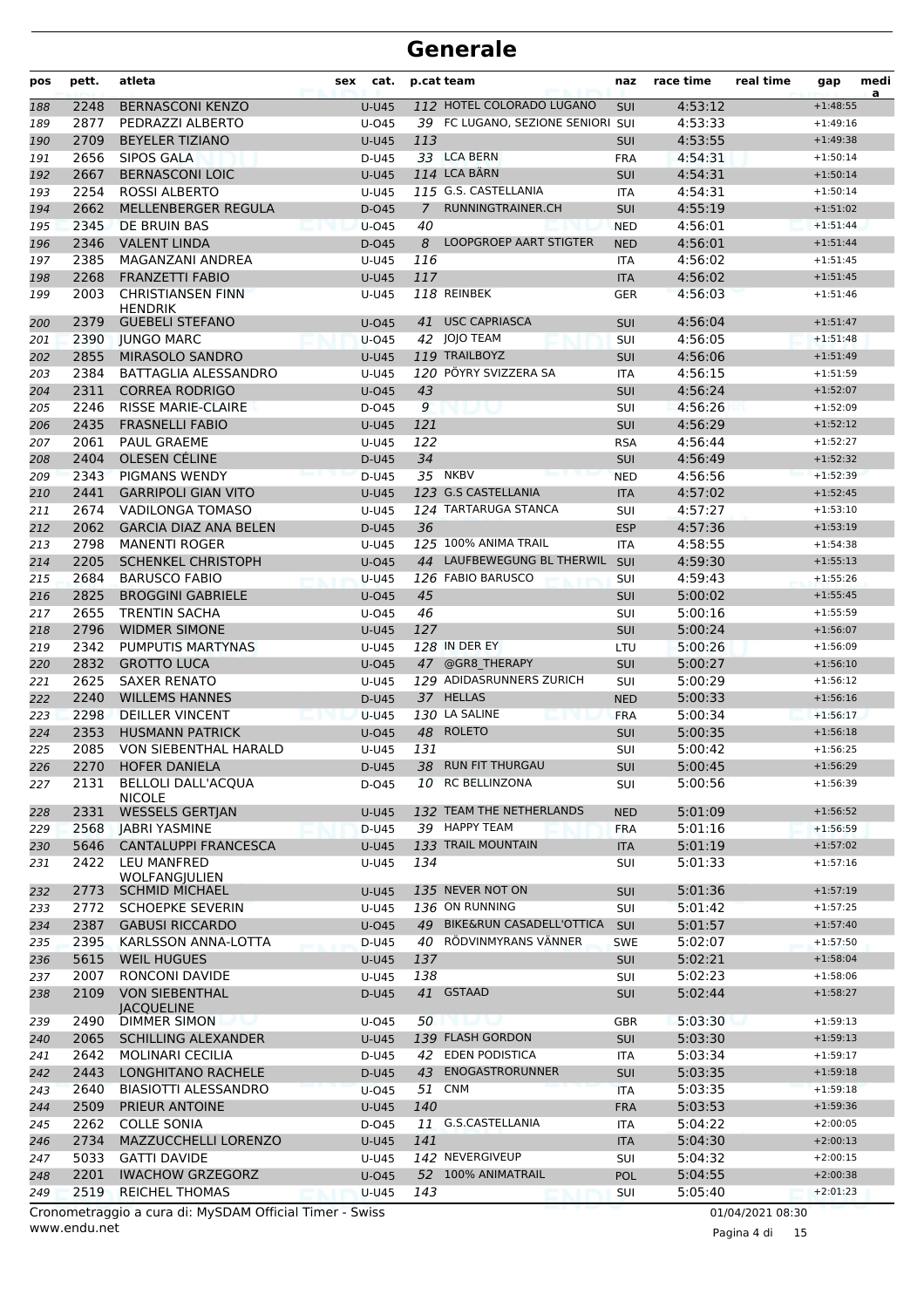| pos        | pett.        | atleta                                              | sex<br>cat.              |          | p.cat team                    | naz               | race time          | real time | gap                      | medi<br>a |
|------------|--------------|-----------------------------------------------------|--------------------------|----------|-------------------------------|-------------------|--------------------|-----------|--------------------------|-----------|
| 250        | 2790         | MALINCONICO TOMMASO                                 | $U$ -045                 | 53       |                               | SUI               | 5:06:07            |           | $+2:01:51$               |           |
| 251        | 2033         | <b>JOHANNES NINA</b>                                | D-U45                    | 44       |                               | SUI               | 5:06:08            |           | $+2:01:51$               |           |
| 252        | 2705         | <b>BERLUSCONI MARCO</b>                             | <b>U-U45</b>             | 144      |                               | <b>ITA</b>        | 5:06:09            |           | $+2:01:52$               |           |
| 253        | 2459         | PAGLIA MICHELA                                      | D-U45                    |          | 45 TEAM GOTTHARD SKIMO        | SUI               | 5:06:38            |           | $+2:02:21$               |           |
| 254        | 2300         | <b>CLAUSS ANDRÉ</b>                                 | $U$ -045                 | 54       | <b>LA SALINE</b>              | <b>FRA</b>        | 5:07:07            |           | $+2:02:51$               |           |
| 255        | 2126         | <b>MOLLICA GIUSEPPE</b>                             | U-045                    |          | 55 ASD TRAIL RUNNING          | <b>ITA</b>        | 5:07:20            |           | $+2:03:03$               |           |
| 256        | 2729         | POTENZA OSVALDO                                     | $U$ -045                 | 56       |                               | <b>ITA</b>        | 5:07:22            |           | $+2:03:05$               |           |
| 257        | 2491         | <b>BADIALI GIOVANNI</b>                             | $U$ -045                 |          | 57 ASD TRAIL RUNNING          | <b>ITA</b>        | 5:07:27            |           | $+2:03:10$               |           |
| 258        | 2506         | <b>FORRÉ SOPHIE</b>                                 | D-U45                    | 46       | <b>HERISSON SOUS GAZON</b>    | SUI               | 5:07:29            |           | $+2:03:12$               |           |
| 259        | 2469         | <b>NOCELLA MICHEL</b>                               | U-045                    | 58       |                               | SUI               | 5:07:29            |           | $+2:03:12$               |           |
| 260        | 2182         | <b>OLDRING LISA</b>                                 | D-045                    | 12       |                               | SUI               | 5:07:30            |           | $+2:03:13$               |           |
| 261        | 2432         | <b>MUDURE SINDIJA</b>                               | D-U45                    |          | 47 SINDIJA                    | LAT               | 5:07:44            |           | $+2:03:28$               |           |
| 262        | 2271<br>2272 | <b>GARGANTINI DAVIDE</b>                            | <b>U-U45</b>             |          | 145 GARGADESIGN               | <b>SUI</b>        | 5:08:12            |           | $+2:03:56$               |           |
| 263        |              | <b>LATINI SABINA</b>                                | D-U45                    | 48       |                               | SUI               | 5:08:13            |           | $+2:03:56$               |           |
| 264        | 2844         | FLÜCKIGER ANJA                                      | $D-045$                  | 13<br>59 | TRAILRUNNING                  | <b>SUI</b>        | 5:08:34            |           | $+2:04:17$<br>$+2:04:18$ |           |
| 265        | 2897<br>2917 | <b>QUADRI MAURIZIO</b><br><b>ZANECCHIA CHRISTOF</b> | $U$ -045                 |          | 146 THE NORTH FACE            | <b>ITA</b><br>SUI | 5:08:34            |           | $+2:04:21$               |           |
| 266        | 2069         | <b>MULLER PASCAL</b>                                | <b>U-U45</b><br>$U$ -045 | 60       |                               | SUI               | 5:08:38<br>5:08:40 |           | $+2:04:23$               |           |
| 267<br>268 | 2620         | <b>SOLDATI CORRADO</b>                              | <b>U-U45</b>             |          | 147 SINGOLA                   | <b>ITA</b>        | 5:08:40            |           | $+2:04:23$               |           |
| 269        | 2784         | <b>GERVASONI GEREMIA</b>                            | U-U45                    | 148      |                               | SUI               | 5:08:41            |           | $+2:04:24$               |           |
| 270        | 2484         | <b>ENNS-BRAY WILLIAM</b>                            | $U-U45$                  |          | 149 BILL SPENCER              | <b>CAN</b>        | 5:09:10            |           | $+2:04:53$               |           |
| 271        | 2002         | <b>SAVARY MYRIAM</b>                                | D-U45                    |          | 49 RUN4FUN                    | SUI               | 5:09:34            |           | $+2:05:17$               |           |
| 272        | 5254         | <b>GEBHARD MARIE-LAURE</b>                          | D-U45                    | 50       |                               | SUI               | 5:10:00            |           | $+2:05:43$               |           |
| 273        | 2686         | <b>COMTE JULIEN</b>                                 | U-U45                    |          | 150 AUCUN                     | SUI               | 5:10:00            |           | $+2:05:43$               |           |
| 274        | 2394         | <b>MAROLLA AUGUSTO</b>                              | <b>U-U45</b>             | 151      |                               | <b>ARG</b>        | 5:10:06            |           | $+2:05:49$               |           |
| 275        | 2659         | <b>BORSESE MARIO</b>                                | $U$ -045                 |          | 61 THE TURTLE TEAM            | SUI               | 5:10:09            |           | $+2:05:52$               |           |
| 276        | 2528         | <b>ANTOGNOLI PAOLA</b>                              | D-U45                    | 51       |                               | <b>SUI</b>        | 5:10:19            |           | $+2:06:02$               |           |
| 277        | 2610         | MANZOCCHI MATTIA                                    | $U$ -045                 | 62       |                               | SUI               | 5:10:44            |           | $+2:06:27$               |           |
| 278        | 2872         | PETRALLI RAFFAELE                                   | $U$ -045                 | 63       |                               | SUI               | 5:10:48            |           | $+2:06:31$               |           |
| 279        | 2572         | VON BÜREN THOMAS                                    | $U-U45$                  |          | 152 SUMMITS OF THE ALPS       | SUI               | 5:11:51            |           | $+2:07:35$               |           |
| 280        | 2274         | <b>GOMEZ VALLE DAVID</b>                            | <b>U-U45</b>             |          | 153 GASTEIZ-DEBA              | <b>ESP</b>        | 5:12:32            |           | $+2:08:15$               |           |
| 281        | 2129         | HIDALGO JUAN SEBASTIAN                              | U-U45                    |          | 154  THAT IT ESCALATED        | ECU               | 5:13:02            |           | $+2:08:45$               |           |
| 282        | 2155         | <b>FACCIO FRANCESCO</b>                             | $U-U45$                  |          | 155  THAT ESCALATED QUICKLY   | <b>ITA</b>        | 5:13:10            |           | $+2:08:53$               |           |
| 283        | 2588         | <b>FARISELLI PIETRO</b>                             | $U-U45$                  | 156      |                               | <b>ITA</b>        | 5:13:44            |           | $+2:09:28$               |           |
| 284        | 2885         | <b>BOLANOS FELIPE</b>                               | <b>U-U45</b>             |          | <b>157 IT/CR</b>              | <b>CRC</b>        | 5:14:03            |           | $+2:09:46$               |           |
| 285        | 2255         | MIRENDA STEFANO                                     | <b>U-U45</b>             |          | 158 VOGA LOVERS               | <b>ITA</b>        | 5:14:21            |           | $+2:10:04$               |           |
| 286        | 2606         | ROVELLI LUCIO                                       | <b>U-U45</b>             | 159      |                               | <b>SUI</b>        | 5:14:46            |           | $+2:10:29$               |           |
| 287        | 2220         | VASSALLI JONAS                                      | U-U45                    |          | <b>160 RED FOX</b>            | SUI               | 5:14:53            |           | $+2:10:36$               |           |
| 288        | 2807         | <b>DALCOL ANDREA</b>                                | $U-U45$                  | 161      |                               | SUI               | 5:15:02            |           | $+2:10:45$               |           |
| 289        | 2456         | HOCHREUTENER<br>net                                 | U-U45                    | 162      |                               | SUI               | 5:15:04            | Эτ        | $+2:10:47$               |           |
| 290        | 2886         | ALEXANDER<br><b>COPPOLA CHRISTIAN</b>               | <b>U-U45</b>             |          | 163 CHRICCO RACE              | <b>ITA</b>        | 5:15:12            |           | $+2:10:55$               |           |
| 291        | 2848         | JACOMA IVAN                                         | U-045                    |          | 64 IVAN JACOMA                | SUI               | 5:15:42            |           | $+2:11:26$               |           |
| 292        | 2702         | PINI PATRICK                                        | <b>U-U45</b>             | 164      |                               | <b>SUI</b>        | 5:15:43            |           | $+2:11:26$               |           |
| 293        | 2664         | RIELO LUCA                                          | U-U45                    |          | 165 ACER                      | SUI               | 5:15:52            |           | $+2:11:35$               |           |
| 294        | 2627         | CIPPÀ SNOZZI ESTER                                  | D-045                    |          | 14 TEAM MAGIC                 | <b>SUI</b>        | 5:16:28            |           | $+2:12:11$               |           |
| 295        | 2176         | TALAMONA ANGELO                                     | U-045                    |          | 65 ATLETICA GAVIRATE          | <b>ITA</b>        | 5:16:58            |           | $+2:12:41$               |           |
| 296        | 2861         | <b>JOLLY GEOFFROY</b>                               | <b>U-U45</b>             |          | 166 SCENIC TRAIL ROCK GOATS   | <b>SUI</b>        | 5:17:02            |           | $+2:12:45$               |           |
| 297        | 2266         | <b>GALLAY STEVE</b>                                 | U-U45                    |          | 167 LES LUÎTRES               | SUI               | 5:17:11            |           | $+2:12:54$               |           |
| 298        | 2654         | <b>MAZZALI ANDREA</b>                               | $U$ -045                 | 66       |                               | <b>SUI</b>        | 5:17:24            |           | $+2:13:07$               |           |
| 299        | 2315         | <b>BANFI FABIO</b>                                  | U-045                    | 67       |                               | <b>SUI</b>        | 5:17:31            |           | $+2:13:15$               |           |
| 300        | 2079         | <b>BORGNA LUCIANO</b>                               | U-045                    | 68       |                               | <b>SUI</b>        | 5:17:36            |           | $+2:13:19$               |           |
| 301        | 2023         | TAMBURLIN TANIA                                     | D-U45                    | 52       |                               | SUI               | 5:17:49            |           | $+2:13:32$               |           |
| 302        | 2895         | <b>GIOVESI ANDREA</b>                               | <b>U-U45</b>             |          | 168 ATLETICA P.A.R. CANEGRATE | <b>ITA</b>        | 5:17:53            |           | $+2:13:36$               |           |
| 303        | 2678         | VON ALLMEN RACHEL                                   | D-U45                    | 53       |                               | SUI               | 5:17:58            |           | $+2:13:41$               |           |
| 304        | 2035         | <b>MAURAMO MATTI</b>                                | <b>U-U45</b>             | 169      |                               | <b>FIN</b>        | 5:18:06            |           | $+2:13:49$               |           |
| 305        | 2911         | <b>GARBUIO WALTER</b>                               | U-U45                    | 170      |                               | <b>SUI</b>        | 5:18:08            |           | $+2:13:51$               |           |
| 306        | 2586         | <b>GMÜR SYBILLE</b>                                 | D-U45                    |          | 54 HAVE FUN!                  | SUI               | 5:18:09            |           | $+2:13:52$               |           |
| 307        | 2378         | <b>COLOMBO CECILIA</b>                              | D-U45                    | 55       |                               | <b>ITA</b>        | 5:18:12            |           | $+2:13:55$               |           |
| 308        | 5320         | <b>DOSCH NICOLE</b>                                 | D-U45                    | 56       | ULTRA TRAILRUNNING ALBULA SUI |                   | 5:18:22            |           | $+2:14:05$               |           |
| 309        | 2736         | DONATI MANUEL                                       | U-U45                    | 171      |                               | SUI               | 5:18:26            |           | $+2:14:09$               |           |
| 310        | 2902         | <b>NORIS ELIA</b>                                   | <b>U-U45</b>             |          | 172 STEINER CORSE             | <b>SUI</b>        | 5:18:31            |           | $+2:14:14$               |           |
| 311        | 2290         | FARNIKOVA KAROLINA                                  | D-U45                    | 57       |                               | <b>CZE</b>        | 5:19:11            |           | $+2:14:54$               |           |
| 312        | 2715         | PFULG RENÉ                                          | <b>U-U45</b>             |          | 173 LEGENDS                   | SUI               | 5:19:59            |           | $+2:15:42$               |           |
|            |              |                                                     |                          |          |                               |                   |                    |           |                          |           |

www.endu.net Cronometraggio a cura di: MySDAM Official Timer - Swiss 01/04/2021 08:30

Pagina 5 di 15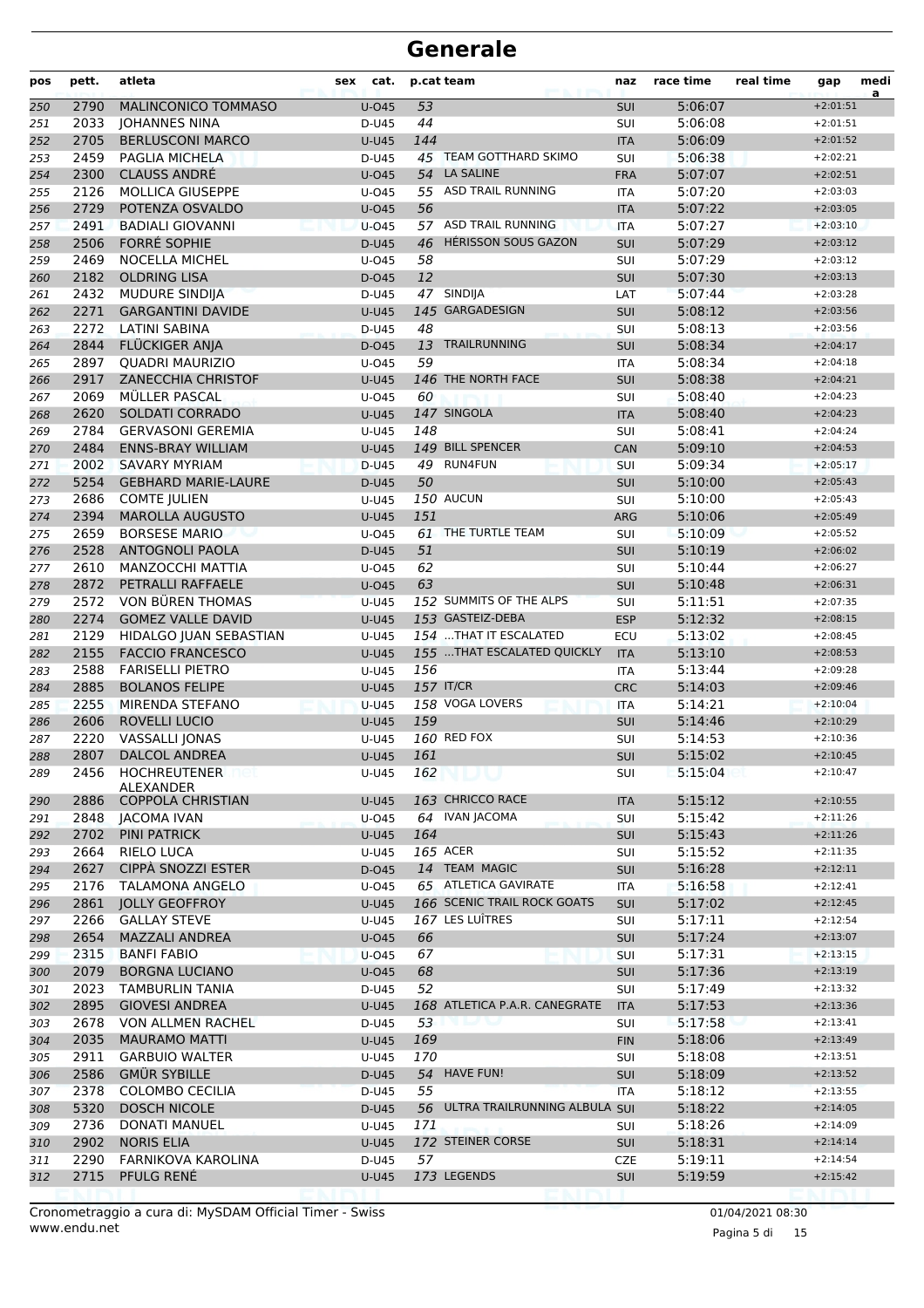| pos        | pett.        | atleta                                       | cat.<br>sex    |          | p.cat team                        | naz               | race time          | real time | gap                      | medi<br>a |
|------------|--------------|----------------------------------------------|----------------|----------|-----------------------------------|-------------------|--------------------|-----------|--------------------------|-----------|
| 313        | 2712         | <b>MEIER ROLAND</b>                          | $U$ -045       |          | 69 SKISCHULE SURSEE               | <b>SUI</b>        | 5:19:59            |           | $+2:15:42$               |           |
| 314        | 2714         | <b>MARCHINA DAVID</b>                        | U-U45          |          | 174 TEAM LEGENDS                  | <b>SUI</b>        | 5:19:59            |           | $+2:15:42$               |           |
| 315        | 2355         | <b>MATHIS SANDRA</b>                         | D-045          |          | 15 GRISCHUNI-RUNNERS.CH           | <b>SUI</b>        | 5:20:00            |           | $+2:15:43$               |           |
| 316        | 2028         | <b>GALLICCHIO NICOLA</b>                     | U-U45          | 175      |                                   | <b>ITA</b>        | 5:20:02            |           | $+2:15:45$               |           |
| 317        | 2524         | <b>CROCI LUCA</b>                            | <b>U-U45</b>   | 176      |                                   | <b>SUI</b>        | 5:20:35            |           | $+2:16:19$               |           |
| 318        | 2526         | <b>VACCARINO MARCO</b>                       | U-U45          | 177      |                                   | SUI               | 5:20:36            |           | $+2:16:19$               |           |
| 319        | 2722         | <b>PERREGRINI PIERO</b><br><b>ROBERTO</b>    | $U$ -045       |          | 70 TEAM VALTELLINA                | <b>ITA</b>        | 5:20:42            |           | $+2:16:25$               |           |
| 320        | 2750         | LUCCHETTA MYRIAM                             | D-U45          |          | 58 100% ANIMA TRAIL               | ITA               | 5:20:52            |           | $+2:16:36$               |           |
| 321        | 2694         | PINI NICOLA                                  | <b>U-U45</b>   | 178      |                                   | <b>SUI</b>        | 5:20:55            |           | $+2:16:38$               |           |
| 322        | 2192         | <b>HAVLENA DAVID</b>                         | $U$ -045       |          | 71 AC GOMANGO-HOGNER              | <b>CZE</b>        | 5:21:13            |           | $+2:16:56$               |           |
| 323        | 2344         | <b>BOGGIA MARIO</b>                          | <b>U-U45</b>   |          | 179 SCENIC TRAIL ROCK GOATS       | <b>SUI</b>        | 5:21:23            |           | $+2:17:06$               |           |
| 324        | 2213         | <b>BAZELIENE OLGA</b>                        | D-U45          |          | 59 NEKO TRAIL RUNNING             | LTU               | 5:21:25            |           | $+2:17:08$               |           |
| 325        | 2512         | SEEBAUER MAGDALENA                           | D-045          |          | 16 TRAILMANIACS                   | <b>AUT</b>        | 5:21:36            |           | $+2:17:19$               |           |
| 326        | 2761         | <b>SCHWARZ PETRA</b>                         | D-U45          | 60       |                                   | <b>GER</b>        | 5:22:03            |           | $+2:17:46$               |           |
| 327        | 2283         | <b>BERETTA DAVIDE</b>                        | $U-U45$        |          | 180 TEAM GENIUS                   | <b>SUI</b>        | 5:22:32            |           | $+2:18:15$               |           |
| 328        | 2151         | MORELLI STEFANI NICOLA                       | $U$ -045       |          | 72 100% ANIMA TRAIL               | <b>ITA</b>        | 5:22:36            |           | $+2:18:19$               |           |
| 329        | 2410         | <b>RIFUGGIO LUCA</b>                         | <b>U-U45</b>   |          | 181 PIRATA                        | <b>SUI</b>        | 5:22:39            |           | $+2:18:23$               |           |
| 330        | 2835         | SCARPATO ALESSANDRO                          | U-U45          |          | 182 BORN TO BURN                  | <b>ITA</b>        | 5:22:53            |           | $+2:18:36$               |           |
| 331        | 2463         | <b>GULINATI BARBARA</b>                      | D-045          |          | 17 ASD TRAIL-RUNNING              | <b>ITA</b>        | 5:23:08            |           | $+2:18:51$               |           |
| 332        | 2292         | PHILIPPS PASCAL                              | $U$ -045       |          | 73 LA SALINE                      | <b>FRA</b>        | 5:23:26            |           | $+2:19:09$               |           |
| 333        | 2661         | <b>BAHORIC MIHAEL</b>                        | <b>U-U45</b>   |          | 183 CRO                           | <b>CRO</b>        | 5:23:30            |           | $+2:19:13$               |           |
| 334        | 2769         | <b>KEAYS WILLIAM</b>                         | $U$ -045       |          | 74 SUNDAY RUNNERS                 | SUI               | 5:23:55            |           | $+2:19:38$               |           |
| 335        | 2554         | <b>IUD PASCAL</b>                            | <b>U-U45</b>   |          | 184 SC RIEDEN                     | <b>SUI</b>        | 5:23:55            |           | $+2:19:38$               |           |
| 336        | 2468         | <b>BRUNONI DANILO</b>                        | U-U45          |          | 185 AS MONTECENERI                | SUI               | 5:23:59            |           | $+2:19:43$               |           |
| 337        | 2742         | <b>ORSOLINI ALESSANDRO</b>                   | $U$ -045       |          | 75 A.S.D. MARCIATORI              | <b>ITA</b>        | 5:24:04            |           | $+2:19:47$               |           |
| 338        | 2241         | <b>LOGEL SYLVIE</b>                          | D-045          | 18       |                                   | <b>FRA</b>        | 5:24:06            |           | $+2:19:49$               |           |
| 339        | 2094         | <b>CADOLA LUGI</b>                           | $U$ -045       |          | <b>76 CREE</b>                    | <b>SUI</b>        | 5:24:12            |           | $+2:19:55$               |           |
| 340        | 5507         | PONTI DANIELE                                | U-U45          | 186      |                                   | SUI               | 5:24:35            |           | $+2:20:18$               |           |
| 341        | 2918         | PIGOZZO MAURO                                | <b>U-U45</b>   | 187      |                                   | <b>ITA</b>        | 5:24:40            |           | $+2:20:23$               |           |
| 342        | 2515         | <b>MULLER ALAIN</b>                          | U-U45          | 188      |                                   | SUI               | 5:24:56            |           | $+2:20:39$               |           |
| 343        | 2876         | <b>ALBISETTI BRUNO</b>                       | $U$ -045       |          | 77 CISO DA LA RABI                | SUI               | 5:24:59            |           | $+2:20:42$               |           |
| 344        | 2190         | HERMANN ALEXANDRA                            | D-U45          |          | 61 LAUFTREFF WÄNGI                | SUI               | 5:25:05            |           | $+2:20:48$               |           |
| 345        | 2070         | <b>KRAJNOVIC DARIO</b>                       | $U-U45$        |          | 189 GINEVRA                       | <b>CRO</b>        | 5:25:43            |           | $+2:21:26$               |           |
| 346        | 2083         | <b>GARCIA HECTOR</b>                         | U-045          |          | 78 MUNDO SANO                     | <b>SUI</b>        | 5:25:48            |           | $+2:21:31$               |           |
| 347        | 2451         | <b>IBORRA LUCIA</b>                          | D-045          | 19       |                                   | <b>ESP</b>        | 5:25:48            |           | $+2:21:31$               |           |
| 348        | 2852         | <b>ATZENHOFFER MARIE</b>                     | D-U45          |          | 62 LA SALINE                      | <b>FRA</b>        | 5:25:49            |           | $+2:21:32$               |           |
| 349        | 2180         | SZLÁVIK GÁBOR                                | $U$ -045       |          | 79 DRAGONFLYES SC                 | <b>HUN</b>        | 5:25:51            |           | $+2:21:34$               |           |
| 350        | 2232         | VAN DER KRIFT CHRISTIAN                      | U-U45          |          | 190 DUMBO, A.H.D.<br>63 ALEX&LULU | <b>NED</b>        | 5:25:53            |           | $+2:21:36$               |           |
| 351        |              | 2589 PÖLZL ALEXANDRA                         | D-U45          |          |                                   | SUI               | 5:25:55            |           | $+2:21:39$               |           |
| 352        | 2322         | ANGELIL OLIVER                               | U-U45          |          | 191 OLIVER ANGELIL                | SUI               | 5:26:08            |           | $+2:21:51$               |           |
| 353        | 2471         | <b>BAER PASCALE</b><br><b>LOEPFE CHANTAL</b> | D-045          |          | 20 LES SUCHARD                    | <b>SUI</b>        | 5:26:23            |           | $+2:22:06$               |           |
| 354        | 2577         |                                              | D-U45          | 64<br>65 |                                   | SUI               | 5:26:41            |           | $+2:22:24$               |           |
| 355        | 2719<br>2760 | <b>BIANDA FLAVIA</b><br>DAMROZE IVARS        | D-U45<br>U-U45 |          | 192 DES LOHOS SANCHES             | SUI               | 5:26:42            |           | $+2:22:25$<br>$+2:24:07$ |           |
| 356<br>357 | 2276         | <b>KLEINERT SEVERINE</b>                     | D-045          | 21       |                                   | LAT<br><b>FRA</b> | 5:28:24<br>5:29:13 |           | $+2:24:56$               |           |
| 358        | 2850         | ZAGO GENNJ                                   | D-U45          | 66       |                                   | ITA               | 5:29:14            |           | $+2:24:57$               |           |
| 359        | 2058         | <b>GIOIA PRISCA</b>                          | D-U45          | 67       | MÖVAT                             | <b>SUI</b>        | 5:29:15            |           | $+2:24:58$               |           |
| 360        | 2591         | <b>CARAVATI IRENE</b>                        | D-U45          | 68       |                                   | ITA               | 5:29:18            |           | $+2:25:01$               |           |
| 361        | 2001         | <b>ROSSI MICHAEL</b>                         | <b>U-U45</b>   |          | 193 IDROTERM SA                   | <b>ITA</b>        | 5:29:19            |           | $+2:25:02$               |           |
| 362        | 2884         | <b>COLOMBO ERIC</b>                          | <b>U-U45</b>   | 194      |                                   | <b>SUI</b>        | 5:29:21            |           | $+2:25:04$               |           |
| 363        | 2429         | <b>GARGENTI SIMONE</b>                       | <b>U-U45</b>   | 195      |                                   | <b>ITA</b>        | 5:29:23            |           | $+2:25:06$               |           |
| 364        | 2135         | <b>GERI MARCOLUCA</b>                        | U-U45          | 196      |                                   | ITA               | 5:29:23            |           | $+2:25:06$               |           |
| 365        | 2088         | LITTERA FRANCESCO                            | $U$ -045       |          | 80 FREE                           | <b>ITA</b>        | 5:29:53            |           | $+2:25:36$               |           |
| 366        | 2087         | <b>GRAND MARIE-PIERRE</b>                    | D-045          |          | 22 COMINA ARCHITECTURE SION       | SUI               | 5:31:06            |           | $+2:26:49$               |           |
| 367        | 2081         | <b>DUC REGULA</b>                            | D-045          |          | 23 POSTE                          | <b>SUI</b>        | 5:31:06            |           | $+2:26:50$               |           |
| 368        | 2037         | DELLA BRUNA DAMIANO                          | U-U45          |          | 197 SCI CLUB LUMINO               | SUI               | 5:31:08            |           | $+2:26:51$               |           |
| 369        | 2457         | FRANZETTI TIZIANA                            | D-045          |          | 24 ASD 100% ANIMATRAIL            | <b>ITA</b>        | 5:31:08            |           | $+2:26:51$               |           |
| 370        | 2044         | NÄGELI REMO                                  | U-U45          | 198      |                                   | SUI               | 5:31:09            |           | $+2:26:52$               |           |
| 371        | 2801         | <b>FOURNIER FREDERIQUE</b>                   | D-U45          | 69       |                                   | <b>SUI</b>        | 5:31:54            |           | $+2:27:38$               |           |
| 372        | 2652         | SAOUTER ERWAN                                | U-045          | 81       |                                   | <b>FRA</b>        | 5:32:23            |           | $+2:28:06$               |           |
| 373        | 2579         | <b>BRUSCHI MANUELA</b>                       | D-U45          |          | 70 ASD TAPASCIONE RUNNING         | <b>ITA</b>        | 5:32:53            |           | $+2:28:36$               |           |
| 374        | 2723         | <b>BERNASCONI MARCO</b>                      | U-045          |          | 82 SAM MASSAGNO                   | SUI               | 5:32:54            |           | $+2:28:37$               |           |
| 375        | 2914         | MENEFOGLIO ANITA                             | D-U45          |          | 71 LIBERO                         | <b>ITA</b>        | 5:33:03            |           | $+2:28:46$               |           |
|            |              |                                              |                |          |                                   |                   |                    |           |                          |           |

www.endu.net Cronometraggio a cura di: MySDAM Official Timer - Swiss 01/04/2021 08:30

Pagina 6 di 15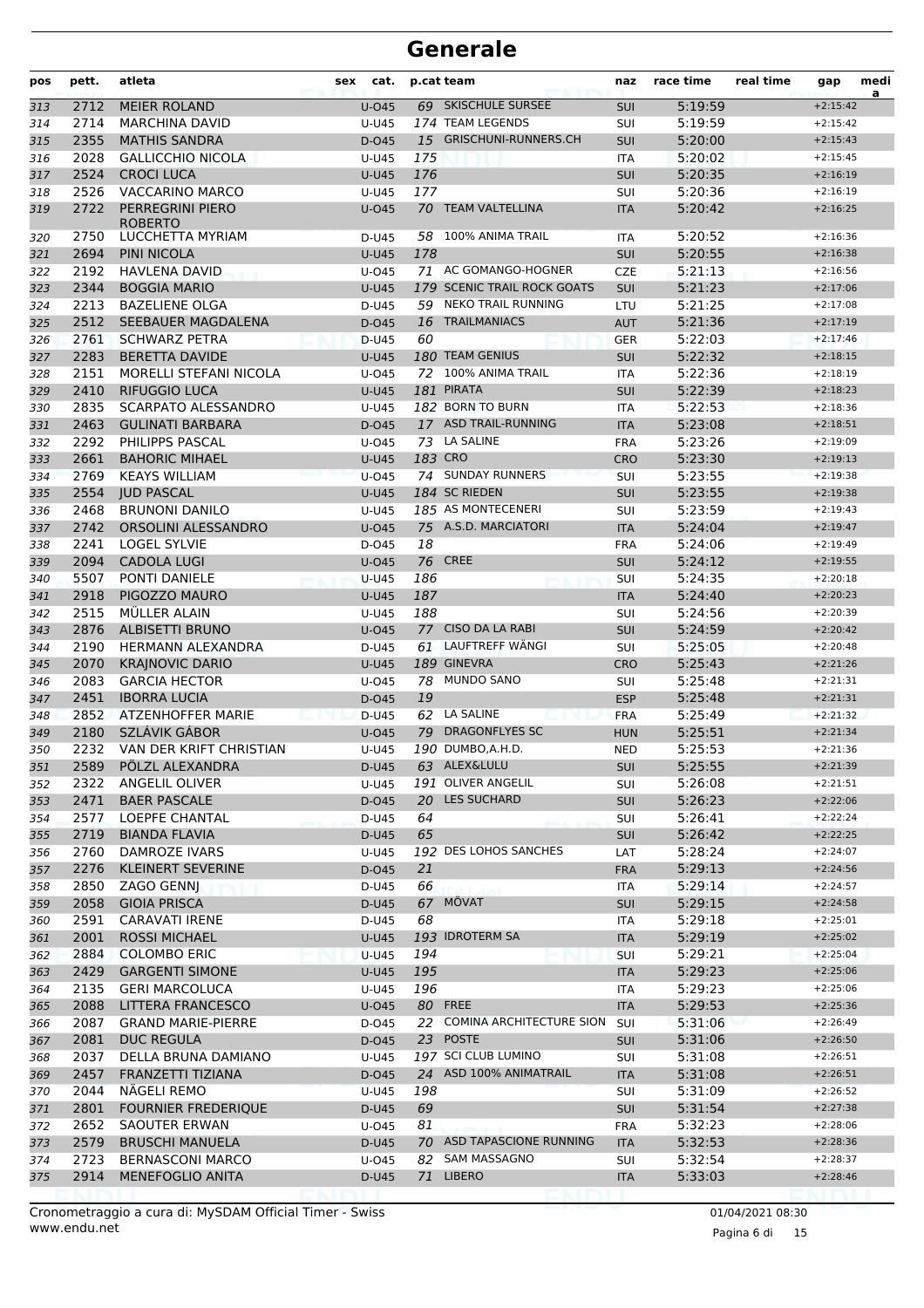| pos        | pett.        | atleta                                           | sex | cat.                     |         | p.cat team                               | naz                      | race time          | real time | gap                      | medi<br>a |
|------------|--------------|--------------------------------------------------|-----|--------------------------|---------|------------------------------------------|--------------------------|--------------------|-----------|--------------------------|-----------|
| 376        | 2660         | <b>FABRIZIO CODURI</b>                           |     | $U$ -045                 | 83      | <b>MOLA MIA</b>                          | SUI                      | 5:34:44            |           | $+2:30:27$               |           |
| 377        | 2779         | <b>BOTTINELLI-CROCE</b>                          |     | D-U45                    |         | 72 MIMA                                  | SUI                      | 5:34:47            |           | $+2:30:30$               |           |
|            | 2362         | <b>MARTINA</b><br><b>COPT YARI</b>               |     | <b>U-U45</b>             |         | 199 OLD CAPTAIN CO.,                     | SUI                      | 5:34:48            |           | $+2:30:31$               |           |
| 378<br>379 | 2101         | <b>GRASSI LUCA</b>                               |     | U-U45                    |         | 200 ATLETICA PIDAGGIA 15 · 28            | <b>ITA</b>               | 5:34:48            |           | $+2:30:31$               |           |
| 380        | 2592         | <b>SICARI PAOLO</b>                              |     | $U-U45$                  |         | 201 ASD NJOY TRIATHLON VARESE ITA        |                          | 5:34:49            |           | $+2:30:32$               |           |
| 381        | 2392         | <b>LEONI ATHOS</b>                               |     | U-U45                    |         | <b>202 SAIM</b>                          | SUI                      | 5:34:51            |           | $+2:30:34$               |           |
| 382        | 2215         | <b>NOVAC LUCIAN</b>                              |     | <b>U-U45</b>             | 203     |                                          | <b>ROU</b>               | 5:34:52            |           | $+2:30:35$               |           |
| 383        | 2910         | SAFRONOVA JULIA                                  |     | D-U45                    | 73      | <b>WAA</b>                               | <b>EST</b>               | 5:35:21            |           | $+2:31:04$               |           |
| 384        | 2542         | <b>VEZZOLI TIZIANO</b>                           |     | $U$ -045                 | 84      |                                          | <b>SUI</b>               | 5:35:37            |           | $+2:31:20$               |           |
| 385        | 2770         | <b>CAVALLI MARCO</b>                             |     | $U$ -045                 | 85      | ASD 100% ANIMA TRAIL                     | <b>ITA</b>               | 5:35:44            |           | $+2:31:27$               |           |
| 386        | 2162         | <b>GEROSA MATTEO</b>                             |     | $U$ -045                 | 86      | <b>MIGLIO VERDE</b>                      | <b>SUI</b>               | 5:35:57            |           | $+2:31:40$               |           |
| 387        | 2673         | SUTER NOÉMIE                                     |     | D-U45                    |         | 74 LÉMAN TRAIL                           | SUI                      | 5:36:08            |           | $+2:31:51$               |           |
| 388        | 2792         | <b>RONCHI MARCO</b>                              |     | $U$ -045                 | 87      | <b>ATLETICA GAVIRATE</b>                 | <b>ITA</b>               | 5:36:37            |           | $+2:32:20$               |           |
| 389        | 2299         | <b>SCHELL PHILIPPE</b>                           |     | $U-U45$                  |         | 204 TRAILEUR MAIS PAS QUE !              | <b>FRA</b>               | 5:36:53            |           | $+2:32:36$               |           |
| 390        | 2710         | <b>VAN RUITENBEEK LOTTE</b>                      |     | D-U45                    | 75      |                                          | <b>NED</b>               | 5:37:46            |           | $+2:33:29$               |           |
| 391        | 2510         | <b>ANTONINI ALESSIO</b>                          |     | $U$ -045                 | 88      | <b>SA CORR</b>                           | SUI                      | 5:37:56            |           | $+2:33:39$               |           |
| 392        | 2774         | <b>CORTELEZZI PAOLO</b>                          |     | $U$ -045                 | 89      |                                          | <b>SUI</b>               | 5:37:56            |           | $+2:33:39$               |           |
| 393        | 2258         | <b>VOLPI LUCA</b><br>zu net                      |     | U-U45                    | 205     |                                          | <b>ITA</b>               | 5:38:01            |           | $+2:33:45$               |           |
| 394        | 2842         | <b>WILLEN KÄTHI</b>                              |     | $D-045$                  | 25      |                                          | <b>SUI</b>               | 5:38:20            |           | $+2:34:03$               |           |
| 395        | 2894         | <b>BONACINA MIRKO</b>                            |     | U-U45                    | 206     |                                          | SUI                      | 5:38:58            |           | $+2:34:41$               |           |
| 396        | 2851         | <b>BORINELLI CLAUDIA</b>                         |     | D-U45                    |         | 76 CROSSFIT LOCARNO                      | <b>ITA</b>               | 5:39:41            |           | $+2:35:24$               |           |
| 397        | 2728<br>2738 | <b>LEONARDI ELENA</b><br><b>TUNDO DANILO</b>     |     | D-U45                    |         | 77 RACE SCHOOL TEAM<br>207 RAIFFEISEN    | SUI                      | 5:39:43<br>5:39:44 |           | $+2:35:26$<br>$+2:35:28$ |           |
| 398<br>399 | 2291         | VOLTZ JOEL                                       |     | <b>U-U45</b><br>$U$ -045 |         | 90 LA SALINE                             | <b>SUI</b><br><b>FRA</b> | 5:40:22            |           | $+2:36:05$               |           |
| 400        | 2336         | <b>MEIER SAMUELE</b>                             |     | $U-U45$                  |         | 208 MEIER-VARRA                          | <b>SUI</b>               | 5:40:33            |           | $+2:36:16$               |           |
| 401        | 2334         | <b>VARRA VANESSA</b>                             |     | D-U45                    | 78      |                                          | SUI                      | 5:40:33            |           | $+2:36:16$               |           |
| 402        | 2816         | <b>TIZZANO ROBERTO</b>                           |     | $U$ -045                 | 91      |                                          | SUI                      | 5:40:35            |           | $+2:36:18$               |           |
| 403        | 2843         | <b>MORISOLI SAMUELE</b>                          |     | U-U45                    |         | 209 RUNNING TEAM MONTE                   | SUI                      | 5:40:40            |           | $+2:36:23$               |           |
| 404        | 2361         | <b>GUIDOTTI OMAR</b>                             |     | $U-U45$                  |         | 210 RUNNING TEAM MONTE                   | <b>SUI</b>               | 5:40:40            |           | $+2:36:23$               |           |
| 405        | 2398         | <b>MONIGHETTI LUCA</b>                           |     | U-U45                    |         | 211 RUNNING TEAM MONTE                   | SUI                      | 5:40:40            |           | $+2:36:23$               |           |
| 406        | 2400         | <b>MONIGHETTI MATTEO</b>                         |     | $U-U45$                  |         | 212 RUNNING TEAM MONTE                   | SUI                      | 5:40:40            |           | $+2:36:23$               |           |
| 407        | 2805         | <b>VABANESI MICHEL</b>                           |     | U-U45                    | 213 AIL |                                          | SUI                      | 5:40:47            |           | $+2:36:30$               |           |
| 408        | 2193         | <b>CHIONNA LUCA</b>                              |     | $U$ -045                 | 92      |                                          | SUI                      | 5:40:51            |           | $+2:36:34$               |           |
| 409        | 2478         | <b>DONETTI ANNA</b>                              |     | D-045                    |         | 26 A.S.D. TRAIL RUNNING                  | <b>ITA</b>               | 5:41:20            |           | $+2:37:04$               |           |
| 410        | 2142         | <b>AGOSTINELLI LUCA</b>                          |     | <b>U-U45</b>             | 214     |                                          | <b>ITA</b>               | 5:41:26            |           | $+2:37:09$               |           |
| 411        | 2808         | <b>CHIAPPINI PIERFRANCO</b>                      |     | $U$ -045                 |         | 93 GS MOLINERA                           | SUI                      | 5:41:26            |           | $+2:37:09$               |           |
| 412        | 2225         | <b>SAUGY AUGUSTINE</b>                           |     | D-U45                    | 79      |                                          | <b>SUI</b>               | 5:42:32            |           | $+2:38:15$               |           |
| 413        | 2224         | RAPPAZ SÉBASTIEN                                 |     | U-U45                    | 215 TAG |                                          | SUI                      | 5:42:32            |           | $+2:38:15$               |           |
| 414        | 2584         | DE CANCELLIS MARCO                               |     | $U$ -045                 |         | 94 INSPORT                               | <b>ITA</b>               | 5:43:05            |           | $+2:38:48$               |           |
| 415        | 2828         | <b>NOSEDA MANUEL</b>                             |     | $U$ -045                 |         | 95 BRUNO BANANI                          | <b>SUI</b>               | 5:43:07            |           | $+2:38:50$               |           |
| 416        | 2569         | <b>GARCIA VELASOUEZ</b><br><b>CARLOS ALBERTO</b> |     | <b>U-U45</b>             | 216     |                                          | <b>SUI</b>               | 5:43:07            |           | $+2:38:50$               |           |
| 417        | 2140         | <b>GAVA IGOR</b>                                 |     | U-045                    |         | 96 SR CERENTINO                          | <b>SUI</b>               | 5:43:10            |           | $+2:38:54$               |           |
| 418        | 2768         | <b>MAGNI LUCA</b>                                |     | <b>U-U45</b>             | 217     |                                          | <b>SUI</b>               | 5:43:27            |           | $+2:39:10$               |           |
| 419        | 2380         | ROVITTO MARCO                                    |     | U-U45                    |         | 218 MALOVEDICHEÈGOUO                     | ITA                      | 5:43:28            |           | $+2:39:11$               |           |
| 420        | 2748         | <b>CONTI STEFANO</b>                             |     | $U$ -045                 |         | 97 ROCK GOATS                            | SUI                      | 5:43:47            |           | $+2:39:30$               |           |
| 421        | 2690<br>2599 | DALL'ACQUA PATRIZIA<br><b>COCCHI FABIENNE</b>    |     | D-U45                    |         | 80 BLA BLA BLA<br>81 SCI CLUB MONTE LEMA | SUI                      | 5:44:02<br>5:44:02 |           | $+2:39:45$<br>$+2:39:45$ |           |
| 422        |              | 10427 GANDINI ANDREA                             |     | D-U45<br>U-U45           |         | 219 A.S.D. VERONA TRAIL                  | <b>SUI</b><br><b>ITA</b> | 5:44:10            |           | $+2:39:53$               |           |
| 423<br>424 | 2576         | PIEMONTESI MASSIMO                               |     | <b>U-U45</b>             |         | 220 HC CERESIO                           | SUI                      | 5:44:47            |           | $+2:40:30$               |           |
| 425        | 2854         | DAZZI MICHELE                                    |     | $U$ -045                 |         | 98 QUELLI DI GRIBBIO                     | <b>SUI</b>               | 5:45:04            |           | $+2:40:47$               |           |
| 426        | 2644         | <b>TONELLI ALESSANDRO</b>                        |     | U-045                    |         | 99 SURVIVAL TRAIL RUNNERS                | <b>ITA</b>               | 5:45:30            |           | $+2:41:13$               |           |
| 427        | 2529         | <b>CAVALIERO ANDREA</b>                          |     | U-U45                    | 221     |                                          | <b>ITA</b>               | 5:45:31            |           | $+2:41:14$               |           |
| 428        | 2721         | MOSCETTI SABRINA                                 |     | D-045                    | 27      |                                          | SUI                      | 5:45:39            |           | $+2:41:22$               |           |
| 429        | 2630         | COPPA DOTTI FRANCESCA                            |     | D-045                    |         | 28 SCI CLUB RODI-FIESSO                  | SUI                      | 5:46:35            |           | $+2:42:18$               |           |
| 430        | 2817         | <b>IMPERATORI SARA</b>                           |     | D-U45                    | 82      |                                          | <b>SUI</b>               | 5:47:10            |           | $+2:42:53$               |           |
| 431        | 2036         | VITÁSEK JAKUB                                    |     | $U-U45$                  | 222     |                                          | <b>CZE</b>               | 5:47:18            |           | $+2:43:02$               |           |
| 432        | 2411         | MALANDRA PAOLO                                   |     | $U$ -045                 | 100     |                                          | <b>ITA</b>               | 5:47:38            |           | $+2:43:21$               |           |
| 433        | 2632         | DARIA ANNA                                       |     | D-U45                    | 83      |                                          | SUI                      | 5:47:39            |           | $+2:43:22$               |           |
| 434        | 2502         | NOVOTNÁ ANDREA                                   |     | D-U45                    |         | 84 POŘÍČANY                              | <b>CZE</b>               | 5:48:02            |           | $+2:43:45$               |           |
| 435        | 2504         | NOVOTNÝ PAVEL                                    |     | U-U45                    |         | 223 POŘÍČANY                             | <b>CZE</b>               | 5:48:02            |           | $+2:43:45$               |           |
| 436        | 2898         | MARANIELLO ALESSANDRO                            |     | $U$ -045                 | 101     |                                          | <b>SUI</b>               | 5:48:23            |           | $+2:44:06$               |           |
| 437        | 2873         | <b>CROCI RICCARDO</b>                            |     | U-U45                    |         | 224 RED FOX                              | ITA                      | 5:49:11            |           | $+2:44:54$               |           |
| 438        | 2405         | <b>WERMER MATTHIJS</b>                           |     | <b>U-U45</b>             |         | 225 WERMER                               | <b>NED</b>               | 5:50:25            |           | $+2:46:08$               |           |

www.endu.net Cronometraggio a cura di: MySDAM Official Timer - Swiss 01/04/2021 08:30

Pagina 7 di 15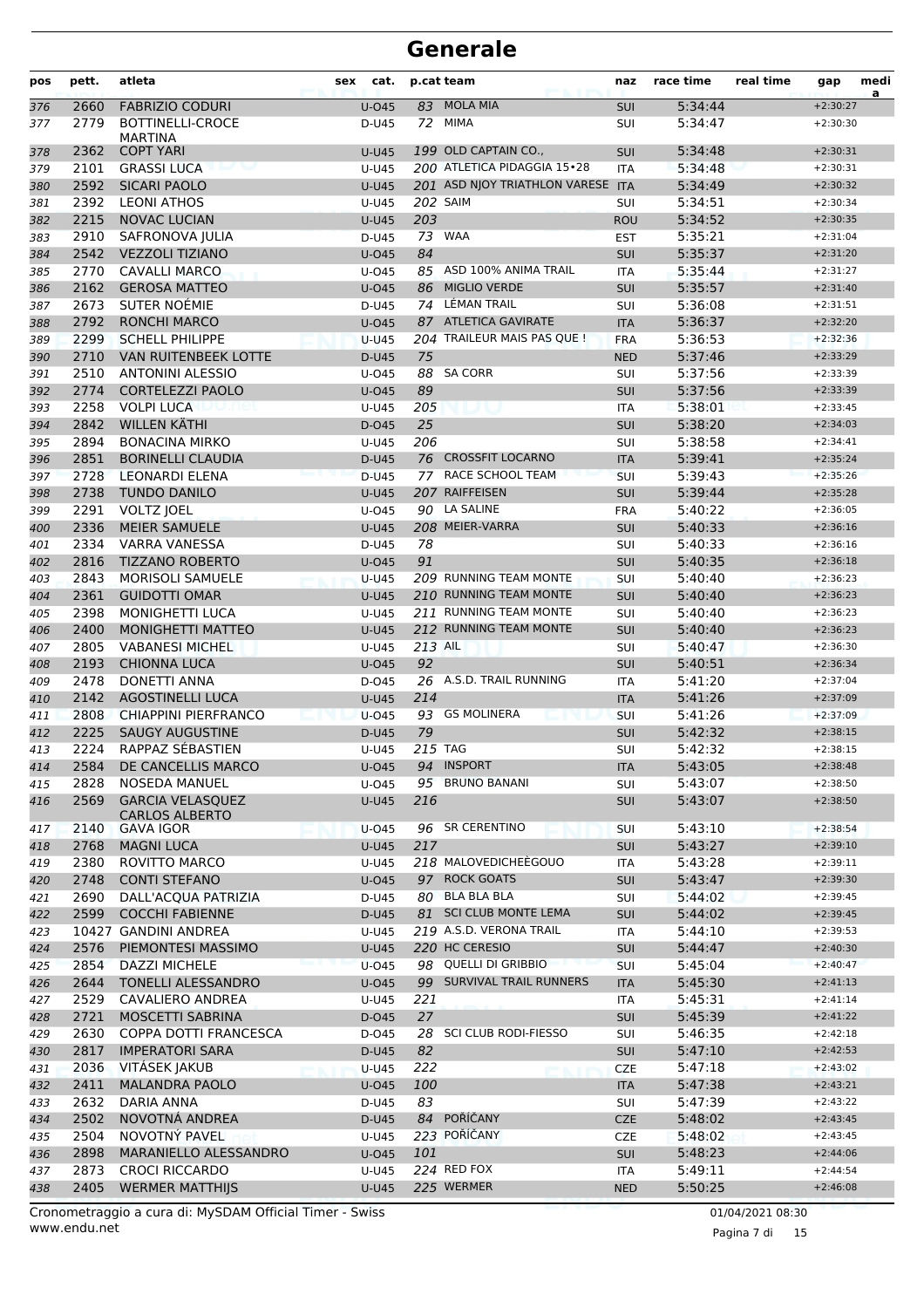| pos | pett. | atleta                            | cat.<br>sex  |     | p.cat team                   | naz        | race time | real time | gap        | medi<br>a |
|-----|-------|-----------------------------------|--------------|-----|------------------------------|------------|-----------|-----------|------------|-----------|
| 439 | 2127  | GAEDKE-MERZHAEUSER<br><b>LISA</b> | D-U45        | 85  |                              | <b>GER</b> | 5:50:28   |           | $+2:46:11$ |           |
| 440 | 2538  | <b>LYNCH KILLIAN</b>              | U-U45        | 226 |                              | SUI        | 5:50:29   |           | $+2:46:12$ |           |
| 441 | 5506  | <b>COMPAGNON JULIEN</b>           | $U-U45$      |     | 227 COMPA                    | SUI        | 5:50:29   |           | $+2:46:12$ |           |
| 442 | 2806  | DELLA TORRE MATTIA                | U-U45        |     | 228 HC CERESIO               | SUI        | 5:51:04   |           | $+2:46:47$ |           |
| 443 | 2194  | <b>CASATI BARBARA</b>             | D-U45        | 86  |                              | SUI        | 5:52:43   |           | $+2:48:26$ |           |
| 444 | 2597  | <b>BOVAY CLÉMENCE</b>             | D-U45        |     | 87 LES SCOPINES              | SUI        | 5:53:06   |           | $+2:48:49$ |           |
| 445 | 2860  | <b>CATTI GABRIELE</b>             | $U$ -045     | 102 |                              | SUI        | 5:53:38   |           | $+2:49:21$ |           |
| 446 | 2670  | <b>VANONI MARCO</b>               | $U-U45$      |     | 229 IMERYS GRAPHITE & CARBON | SUI        | 5:53:51   |           | $+2:49:34$ |           |
| 447 | 2416  | ROBBIANI JACOPO                   | <b>U-U45</b> | 230 |                              | SUI        | 5:53:52   |           | $+2:49:35$ |           |
| 448 | 2727  | PELLETIER BRUNO                   | U-045        |     | 103 SOLO                     | <b>FRA</b> | 5:53:55   |           | $+2:49:38$ |           |
| 449 | 2793  | <b>BORER ELSBETH</b>              | D-045        | 29  |                              | SUI        | 5:54:04   |           | $+2:49:47$ |           |
| 450 | 2636  | <b>KENNEDY MEREDITH</b>           | D-U45        | 88  | <b>BASEL DRAGONS</b>         | <b>AUS</b> | 5:54:07   |           | $+2:49:50$ |           |
| 451 | 2500  | <b>BEYTRISON EMMANUELLE</b>       | D-U45        |     | 89 HÉRISSON SOUS GAZON       | SUI        | 5:54:08   |           | $+2:49:51$ |           |
| 452 | 2522  | <b>MARCONATO ROSSANO</b>          | $U$ -045     |     | 104 A.S.D TRAIL RUNNING      | <b>ITA</b> | 5:54:18   |           | $+2:50:01$ |           |
| 453 | 2348  | <b>WILLI RÄTO</b>                 | $U$ -045     |     | 105 GRAVITATIONSÜBERWINDER   | SUI        | 5:54:20   |           | $+2:50:03$ |           |
| 454 | 2562  | <b>FERRARI FRANCESCO</b>          | U-U45        | 231 |                              | <b>ITA</b> | 5:54:34   |           | $+2:50:17$ |           |
| 455 | 2563  | <b>TONOLI FRANCESCO</b>           | $U-U45$      |     | 232   LAGHETTI               | <b>ITA</b> | 5:54:35   |           | $+2:50:18$ |           |
| 456 | 2145  | <b>SABBATINI MONICA</b>           | D-045        | 30  |                              | SUI        | 5:54:37   |           | $+2:50:20$ |           |
| 457 | 2149  | <b>LEPORI ANDREA</b>              | $U$ -045     | 106 |                              | SUI        | 5:54:38   |           | $+2:50:21$ |           |
| 458 | 2693  | SELLER SUAREZ JUAN FRAN           | U-U45        |     | 233 LOS CUÑAOS               | <b>ESP</b> | 5:54:54   |           | $+2:50:37$ |           |
| 459 | 2301  | <b>BAUER FRANCK</b>               | <b>U-U45</b> |     | 234 LA SALINE                | <b>FRA</b> | 5:55:09   |           | $+2:50:52$ |           |
| 460 | 2858  | <b>GENTIZON ALAIN</b>             | $U$ -045     |     | 107 RAIFFEISEN               | SUI        | 5:55:34   |           | $+2:51:17$ |           |
| 461 | 2680  | <b>COPPOLA DAVID</b>              | <b>U-U45</b> | 235 |                              | <b>ITA</b> | 5:55:35   |           | $+2:51:18$ |           |
| 462 | 2547  | <b>TONETTI ROSSANA</b>            | D-U45        |     | 90 NUOVA ATLETICA SAMVERGA   | <b>ITA</b> | 5:55:36   |           | $+2:51:19$ |           |
| 463 | 2108  | MÜLLER GIGLIOLA                   | D-U45        | 91  |                              | SUI        | 5:55:38   |           | $+2:51:21$ |           |
| 464 | 2107  | MÜLLER MAURIZIO                   | $U-U45$      | 236 |                              | SUI        | 5:55:38   |           | $+2:51:22$ |           |
| 465 | 2704  | <b>MARTINELLI FABIO</b>           | $U$ -045     |     | 108 RAIFFEISEN CASSARATE     | SUI        | 5:55:49   |           | $+2:51:32$ |           |
| 466 | 2896  | <b>MELI LAURA</b>                 | D-U45        | 92  |                              | SUI        | 5:55:51   |           | $+2:51:34$ |           |
| 467 | 2880  | <b>MAFFEIS NICOLE</b>             | D-U45        | 93  |                              | SUI        | 5:55:52   |           | $+2:51:36$ |           |
| 468 | 2320  | <b>MARENGO MICHELE</b>            | U-U45        |     | 237 MARMOTTTEAM TICINO       | <b>ITA</b> | 5:55:53   |           | $+2:51:37$ |           |
| 469 | 2077  | <b>VISMARA MATTEO</b>             | <b>U-U45</b> | 238 |                              | SUI        | 5:56:23   |           | $+2:52:06$ |           |
| 470 | 2818  | <b>FARAON GABRIELE</b>            | $U$ -045     |     | 109 EOC                      | SUI        | 5:56:55   |           | $+2:52:38$ |           |
| 471 | 2066  | <b>BOTTINELLI LUCA</b>            | U-045        |     | 110 ISC TEAM                 | SUI        | 5:57:32   |           | $+2:53:15$ |           |
| 472 | 2663  | <b>NESSI SIMONE</b>               | U-U45        | 239 |                              | <b>ITA</b> | 5:58:19   |           | $+2:54:02$ |           |
| 473 | 2653  | <b>CORRADO SARA</b>               | D-U45        |     | 94 FIDAL                     | <b>ITA</b> | 5:58:19   |           | $+2:54:02$ |           |
| 474 | 2382  | <b>BAGSHAW SIMON</b>              | $U$ -045     |     | 111 CANMORE TRAIL CULTURE    | <b>GBR</b> | 5:58:20   |           | $+2:54:03$ |           |
| 475 | 2207  | PASTORE PATRIZIA                  | D-045        | 31  | <b>GLI ORCHI TRAIL</b>       | <b>ITA</b> | 5:58:21   |           | $+2:54:04$ |           |
| 476 | 2486  | <b>GIGER CONNY</b>                | D-U45        | 95  |                              | SUI        | 5:58:27   |           | $+2:54:10$ |           |
| 477 | 2604  | <b>DANI OLIVER</b>                | U-U45        | 240 |                              | <b>SUI</b> | 5:58:32   |           | $+2:54:15$ |           |
| 478 | 2284  | PASTA CLAUDIO                     | U-045        | 112 |                              | ITA        | 5:59:08   |           | $+2:54:51$ |           |
| 479 | 2154  | <b>ASMUS YAMUNA</b>               | D-U45        | 96  |                              | <b>SUI</b> | 5:59:11   |           | $+2:54:54$ |           |
| 480 | 2229  | ASMUS SHANTI                      | D-U45        | 97  |                              | SUI        | 5:59:11   |           | $+2:54:54$ |           |
| 481 | 2015  | <b>BERNASCONI EVA</b>             | D-045        |     | 32 MÖVAT                     | SUI        | 5:59:17   |           | $+2:55:00$ |           |
| 482 | 2465  | NIGAM SHYAM SWAROOP               | U-U45        | 241 |                              | <b>IND</b> | 6:00:16   |           | $+2:55:59$ |           |
| 483 | 2243  | <b>FLICK ANNE</b>                 | D-U45        |     | 98 LA SALINE                 | <b>FRA</b> | 6:00:17   |           | $+2:56:00$ |           |
| 484 | 2295  | <b>DANCE NAURIS</b>               | U-U45        |     | 242 MARUPE                   | LAT        | 6:00:19   |           | $+2:56:02$ |           |
| 485 | 5415  | <b>KRUKLIS MARTINS</b>            | <b>U-U45</b> |     | 243 K4IFARIX                 | LAT        | 6:00:19   |           | $+2:56:02$ |           |
| 486 | 2449  | HULSHOF RIANNE                    | D-U45        |     | 99 VOSHAAR SEC               | <b>NED</b> | 6:00:24   |           | $+2:56:07$ |           |
| 487 | 2448  | VAN LEEUWEN TIM                   | <b>U-U45</b> | 244 |                              | <b>NED</b> | 6:00:25   |           | $+2:56:08$ |           |
| 488 | 2076  | <b>TOGNI VALENTINA</b>            | D-U45        | 100 |                              | <b>SUI</b> | 6:01:12   |           | $+2:56:55$ |           |
| 489 | 2603  | PELLONI LORIS                     | U-U45        | 245 |                              | <b>SUI</b> | 6:01:12   |           | $+2:56:55$ |           |
| 490 | 2845  | GIANINAZZI STEFANO                | U-U45        |     | 246 ASCR                     | <b>SUI</b> | 6:01:14   |           | $+2:56:57$ |           |
| 491 | 2130  | RIZZUTO PINOLUISA                 | D-U45        |     | <b>101 FIDAL</b>             | <b>ITA</b> | 6:01:32   |           | $+2:57:15$ |           |
| 492 | 2837  | CAOLA NICOLE                      | D-U45        |     | 102 LUGANO                   | <b>SUI</b> | 6:01:37   |           | $+2:57:20$ |           |
| 493 | 2838  | SEILER PASCAL                     | <b>U-U45</b> |     | 247 LUGANO                   | SUI        | 6:02:09   |           | $+2:57:52$ |           |
| 494 | 2141  | <b>CELESTINI JESSICA</b>          | D-U45        | 103 |                              | SUI        | 6:02:49   |           | $+2:58:32$ |           |
| 495 | 2551  | <b>FELLAY FANNY</b>               | D-U45        |     | 104 NÉANT P                  | <b>SUI</b> | 6:02:50   |           | $+2:58:33$ |           |
| 496 | 2480  | <b>BAUCH TANIA</b>                | D-U45        |     | 105 RUNFORFUN                | <b>SUI</b> | 6:02:51   |           | $+2:58:34$ |           |
| 497 | 2391  | LEONI MOSÈ                        | <b>U-U45</b> |     | <b>248 SAIM</b>              | <b>SUI</b> | 6:02:52   |           | $+2:58:35$ |           |
| 498 | 2795  | <b>CAMESI NORA</b>                | D-U45        | 106 |                              | <b>SUI</b> | 6:02:52   |           | $+2:58:35$ |           |
| 499 | 2134  | PIANA STEFANO                     | U-U45        | 249 |                              | <b>ITA</b> | 6:02:55   |           | $+2:58:38$ |           |
| 500 | 2730  | <b>BAETTIG PETRA</b>              | D-045        |     | 33 ALPINRUNNER               | SUI        | 6:03:52   |           | $+2:59:35$ |           |
| 501 | 2489  | <b>HEROLD NADJA</b>               | D-045        | 34  |                              | <b>GER</b> | 6:04:53   |           | $+3:00:36$ |           |
|     |       |                                   |              |     |                              |            |           |           |            |           |

www.endu.net Cronometraggio a cura di: MySDAM Official Timer - Swiss 01/04/2021 08:30

Pagina 8 di 15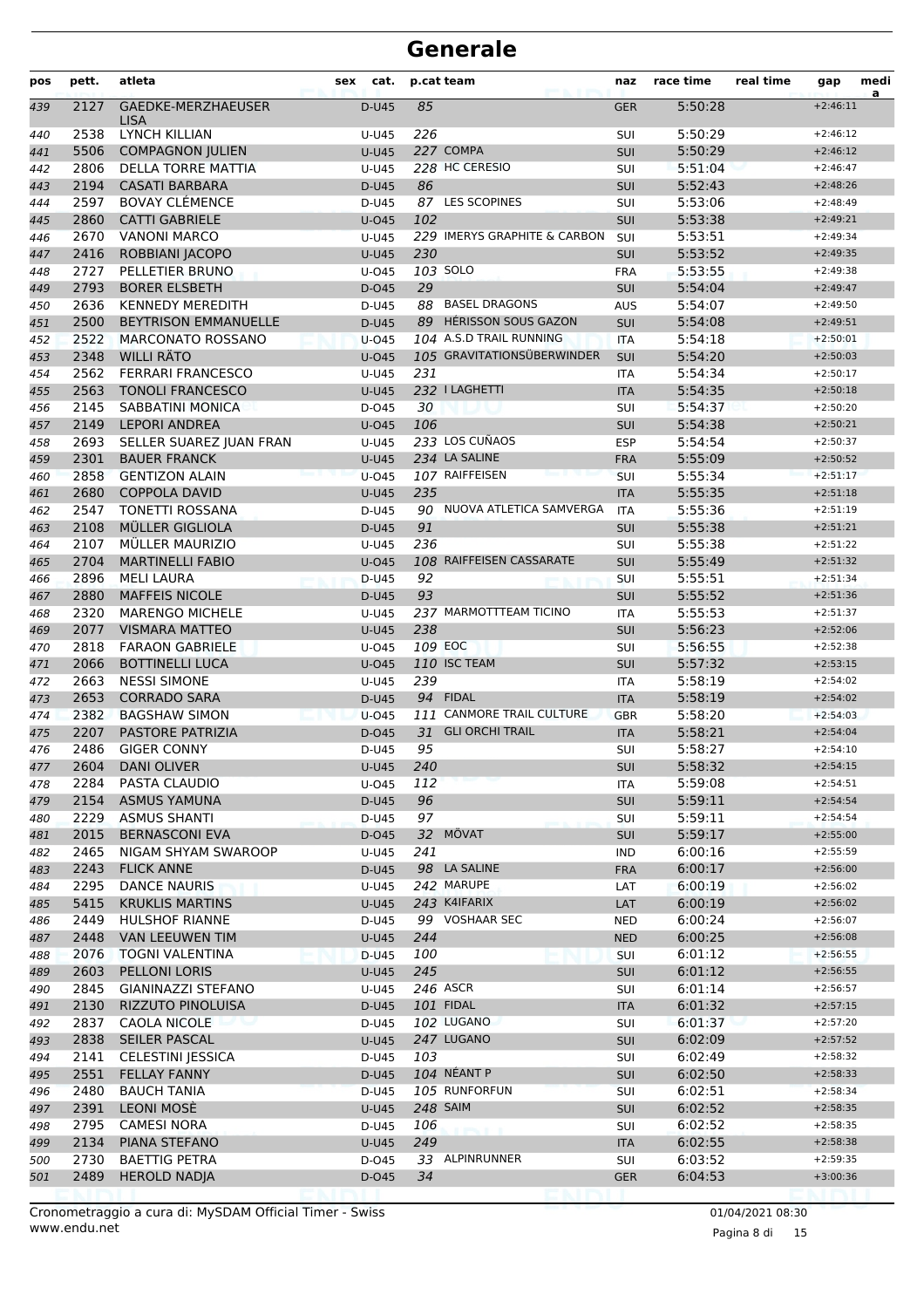| pos        | pett.        | atleta                                          | cat.<br>sex      |         | p.cat team                       | naz               | race time          | real time | gap                      | medi<br>a |
|------------|--------------|-------------------------------------------------|------------------|---------|----------------------------------|-------------------|--------------------|-----------|--------------------------|-----------|
| 502        | 2814         | <b>AIELLO LUCA</b>                              | $U-U45$          |         | 250 RCG                          | <b>SUI</b>        | 6:05:09            |           | $+3:00:52$               |           |
| 503        | 2477         | <b>TAGLIABUE MASSIMILIANO</b>                   | U-045            | 113     |                                  | SUI               | 6:05:10            |           | $+3:00:53$               |           |
| 504        | 2609         | TÜRKYILMAZ SONIA                                | D-045            |         | 35 CLARO RUNNERS                 | <b>SUI</b>        | 6:05:13            |           | $+3:00:57$               |           |
| 505        | 2747         | <b>GASPARRONI ILARIA</b>                        | $D-U45$          |         | 107 UISP                         | <b>ITA</b>        | 6:06:29            |           | $+3:02:12$               |           |
| 506        | 2212         | <b>GUZZO STÉPHANIE</b>                          | $D-U45$          |         | <b>108 MIAOU</b>                 | SUI               | 6:07:06            |           | $+3:02:49$               |           |
| 507        | 2211         | <b>TRACHSEL LARA</b>                            | D-U45            | 109     |                                  | SUI               | 6:07:06            |           | $+3:02:49$               |           |
| 508        | 2139         | <b>TRAPLETTI DAVIDE</b>                         | <b>U-U45</b>     | 251     |                                  | <b>SUI</b>        | 6:07:07            |           | $+3:02:50$               |           |
| 509        | 2018         | <b>SUTER STEFANO</b>                            | <b>U-U45</b>     |         | 252 IL PAESE DELLE MERAVIGLIE    | SUI               | 6:07:07            |           | $+3:02:50$               |           |
| 510        | 2499         | <b>GUNNARSDÓTTIR SUNNEVA</b><br><b>BIÖRK</b>    | D-U45            |         | 110 PARTYKOFINN EHF              | <b>ISL</b>        | 6:07:33            |           | $+3:03:16$               |           |
| 511        | 2501         | <b>KRISTMANNSSON RUNAR</b>                      | U-U45            |         | 253 PARTYKOFINN EHF              | <b>ISL</b>        | 6:07:34            |           | $+3:03:17$               |           |
| 512        | 2317         | <b>SABBATINI ANDREA</b>                         | $U$ -045         | 114     |                                  | <b>SUI</b>        | 6:07:54            |           | $+3:03:37$               |           |
| 513        | 2020         | <b>SALIS ROBERTO</b>                            | $U$ -045         | 115     |                                  | SUI               | 6:08:01            |           | $+3:03:45$               |           |
| 514        | 2120         | <b>FERRARI SABRINA</b>                          | D-045            |         | 36 FAMILY RUNNERS, CENTRO        | SUI               | 6:08:02            |           | $+3:03:45$               |           |
| 515        | 2641         | <b>HOENES MONICA</b>                            | D-045            |         | 37 TUSAN DAL MARTEDÎ             | SUI               | 6:08:02            |           | $+3:03:45$               |           |
| 516        | 2566         | <b>BRIOSCHI BOTTA TIZIANA</b>                   | D-045            | 38      |                                  | SUI               | 6:08:03            |           | $+3:03:46$               |           |
| 517        | 2725         | <b>BOVIER EMMANUEL</b>                          | U-045            | 116     |                                  | SUI               | 6:09:23            |           | $+3:05:06$               |           |
| 518        | 2913         | <b>STEIGER MARCO</b>                            | $U-U45$          | 254     |                                  | <b>SUI</b>        | 6:09:34            |           | $+3:05:17$               |           |
| 519        | 2668         | <b>TURCHINOVICH GLEB</b>                        | U-U45            | 255     |                                  | <b>RUS</b>        | 6:09:43            |           | $+3:05:27$               |           |
| 520        | 2637         | <b>VOLLMANN ERIK</b>                            | <b>U-U45</b>     | 256     |                                  | <b>GER</b>        | 6:09:58            |           | $+3:05:41$               |           |
| 521        | 2128         | <b>GSTETTENHOFER ANDRE</b>                      | $U$ -045         | 117     |                                  | SUI               | 6:10:00            |           | $+3:05:43$               |           |
| 522        | 2600         | <b>HENDRICKS DIANE</b>                          | D-U45            |         | 111 BLACKTIP RUNNERS             | <b>USA</b>        | 6:10:35            |           | $+3:06:19$               |           |
| 523        | 2900         | <b>CALVINO ROBERTO</b>                          | <b>U-U45</b>     |         | 257 BIELLA RUNNING               | <b>ITA</b>        | 6:10:37            |           | $+3:06:20$               |           |
| 524        | 2724         | <b>VESCOVI ANDREA</b>                           | <b>U-U45</b>     | 258     |                                  | <b>SUI</b>        | 6:11:47            |           | $+3:07:30$               |           |
| 525        | 2434         | <b>SCALIA SALVATORE</b>                         | U-U45            |         | 259 CROCE VERDE RUNNING TEAM SUI |                   | 6:12:27            |           | $+3:08:10$               |           |
| 526        | 2546         | NICOLLERAT SABINE                               | D-U45            | 112     |                                  | <b>SUI</b>        | 6:13:59            |           | $+3:09:42$               |           |
| 527        | 2839         | ŠVRČEK RADEK                                    | U-U45            |         | 260 MONTGOMERIUS                 | <b>CZE</b>        | 6:14:00            |           | $+3:09:43$               |           |
| 528        | 2840         | <b>ENRIA PAOLO</b>                              | $U$ -045         |         | <b>118 LIBERO</b>                | <b>ITA</b>        | 6:14:27            |           | $+3:10:10$               |           |
| 529        | 2759         | <b>GENINI BLAISE</b>                            | U-U45            |         | 261 RAIFFEISEN                   | SUI               | 6:14:39            |           | $+3:10:22$               |           |
| 530        | 2304         | <b>SCHIELE JACKY</b>                            | $U$ -045         |         | 119 LA SALINE                    | <b>FRA</b>        | 6:15:45            |           | $+3:11:28$               |           |
| 531        | 2218         | <b>BRÜCKNER DANIEL</b>                          | $U$ -045         |         | 120 SELBST                       | SUI               | 6:16:09            |           | $+3:11:52$               |           |
| 532        | 2498         | <b>DECARLI FABIAN</b>                           | <b>U-U45</b>     |         | 262 DECA TEAM                    | <b>SUI</b>        | 6:16:12            |           | $+3:11:55$               |           |
| 533        | 2495         | <b>NIGRA ENEA</b>                               | U-U45            |         | 263 PETO RACING SQUADRA          | SUI               | 6:16:22            |           | $+3:12:05$               |           |
| 534        | 2012         | <b>BERNASCONI CHRISTIAN</b>                     | <b>U-U45</b>     |         | 264 MEIERTOBLER                  | SUI               | 6:16:24            |           | $+3:12:07$               |           |
| 535        | 2158         | LUCZINSKI LETICIA                               | D-U45            | 113     |                                  | <b>FRA</b>        | 6:16:27            |           | $+3:12:10$               |           |
| 536        | 2483         | <b>NICOLINI VALENTINA</b>                       | D-U45            | 114     |                                  | <b>ITA</b>        | 6:16:44            |           | $+3:12:28$               |           |
| 537        | 2195         | <b>TERRIBILINI KEVIN</b>                        | <b>U-U45</b>     | 265     |                                  | SUI               | 6:16:55            |           | $+3:12:38$               |           |
| 538        | 2383         | <b>BERNASCONI LAURA</b>                         | D-U45            | 115     | 266 U.POL.GAVIRATE VA550         | <b>SUI</b>        | 6:16:59            |           | $+3:12:42$               |           |
| 539        | 2810         | CHELAZZI PAOLO                                  | U-U45            |         | 121 100% ANIMATRAIL              | <b>ITA</b>        | 6:17:11<br>6:17:11 |           | $+3:12:54$<br>$+3:12:54$ |           |
| 540        | 2781         | <b>GIANANTONIO GIORGIO</b>                      | $U-045$          |         | 267 RUN4FUN                      | <b>ITA</b>        | 6:17:13            |           |                          |           |
| 541        | 2004<br>2752 | <b>VIDILI SAMUEL</b><br><b>DUBOIS SEBASTIEN</b> | U-U45<br>$U-U45$ | 268     |                                  | SUI<br><b>FRA</b> | 6:17:21            |           | $+3:12:56$<br>$+3:13:04$ |           |
| 542<br>543 | 2695         | <b>FRASCHINA MAURA</b>                          | D-U45            | 116     |                                  | <b>SUI</b>        | 6:17:22            |           | $+3:13:05$               |           |
|            | 2222         | <b>ESPI PILAR</b>                               | D-045            |         | 39 R.C. BELLINZONA               | <b>SUI</b>        | 6:17:22            |           | $+3:13:05$               |           |
| 544<br>545 | 2701         | <b>BENGTSSON NICOLE</b>                         | D-U45            |         | 117 BASEL DRAGONS                | GER               | 6:17:33            |           | $+3:13:16$               |           |
| 546        | 2523         | <b>IZZI STEFANO</b>                             | $U$ -045         | 122     |                                  | <b>ITA</b>        | 6:17:47            |           | $+3:13:30$               |           |
| 547        | 2363         | RAINS JENNY                                     | D-U45            | 118 NIL |                                  | <b>GBR</b>        | 6:17:48            |           | $+3:13:31$               |           |
| 548        | 2507         | <b>TONELLI VERUSCA</b>                          | D-045            |         | 40 TRAIL-RUNNING                 | <b>ITA</b>        | 6:18:25            |           | $+3:14:08$               |           |
| 549        | 2496         | PEDRANA ANDREA                                  | U-045            |         | 123 ADS TRAIL RUNNING            | ITA               | 6:18:27            |           | $+3:14:10$               |           |
| 550        | 2352         | LENTINI ALESSANDRO                              | U-045            | 124     |                                  | SUI               | 6:18:35            |           | $+3:14:18$               |           |
| 551        | 2753         | <b>FONTANA LORENZO</b>                          | $U$ -045         |         | 125 IL MIGLIO VERDE              | SUI               | 6:18:50            |           | $+3:14:34$               |           |
| 552        | 2783         | <b>CAMESI RENATO</b>                            | U-045            |         | 126 CROSSFIT LOCARNO             | <b>SUI</b>        | 6:19:29            |           | $+3:15:12$               |           |
| 553        | 2830         | <b>SCOLARI FAUSTO</b>                           | U-045            |         | 127 CROSSFIT LOCARNO             | SUI               | 6:19:29            |           | $+3:15:12$               |           |
| 554        | 2853         | <b>TEXEIRA FREITAS MARISA</b>                   | D-U45            | 119     |                                  | <b>SUI</b>        | 6:19:30            |           | $+3:15:13$               |           |
| 555        | 2767         | <b>CIMEN GIANO</b>                              | U-U45            | 269     |                                  | <b>SUI</b>        | 6:20:15            |           | $+3:15:58$               |           |
| 556        | 2137         | <b>CATTANI DORIANA</b>                          | D-045            | 41      |                                  | <b>SUI</b>        | 6:20:17            |           | $+3:16:00$               |           |
| 557        | 2467         | MENCARELLI SERGIO                               | U-045            |         | 128 AIL SA                       | SUI               | 6:20:48            |           | $+3:16:31$               |           |
| 558        | 2367         | <b>MOREND FABIENNE</b>                          | D-045            | 42      |                                  | SUI               | 6:22:06            |           | $+3:17:49$               |           |
| 559        | 2092         | EL ABBAR ANIS                                   | <b>U-U45</b>     |         | 270 ASSOCIAZIONE TUMTUM          | SWZ               | 6:22:09            |           | $+3:17:52$               |           |
| 560        | 2189         | <b>THOMAS MARTIN</b>                            | $U$ -045         |         | 129 TEAM THOMAS                  | <b>USA</b>        | 6:23:15            |           | $+3:18:58$               |           |
| 561        | 2289         | HONZEJKOVA BARBORA                              | D-U45            | 120     |                                  | <b>CZE</b>        | 6:23:20            |           | $+3:19:03$               |           |
| 562        | 2288         | HONZEJKOVA SARA                                 | D-U45            | 121     |                                  | <b>CZE</b>        | 6:23:20            |           | $+3:19:04$               |           |
| 563        | 2741         | PEREGO ELENA                                    | D-U45            | 122     |                                  | ITA               | 6:23:38            |           | $+3:19:21$               |           |
| 564        | 2594         | DELAVAL LUCIE                                   | D-U45            | 123     |                                  | <b>SUI</b>        | 6:25:31            |           | $+3:21:14$               |           |
|            |              |                                                 |                  |         |                                  |                   |                    |           |                          |           |

Pagina 9 di 15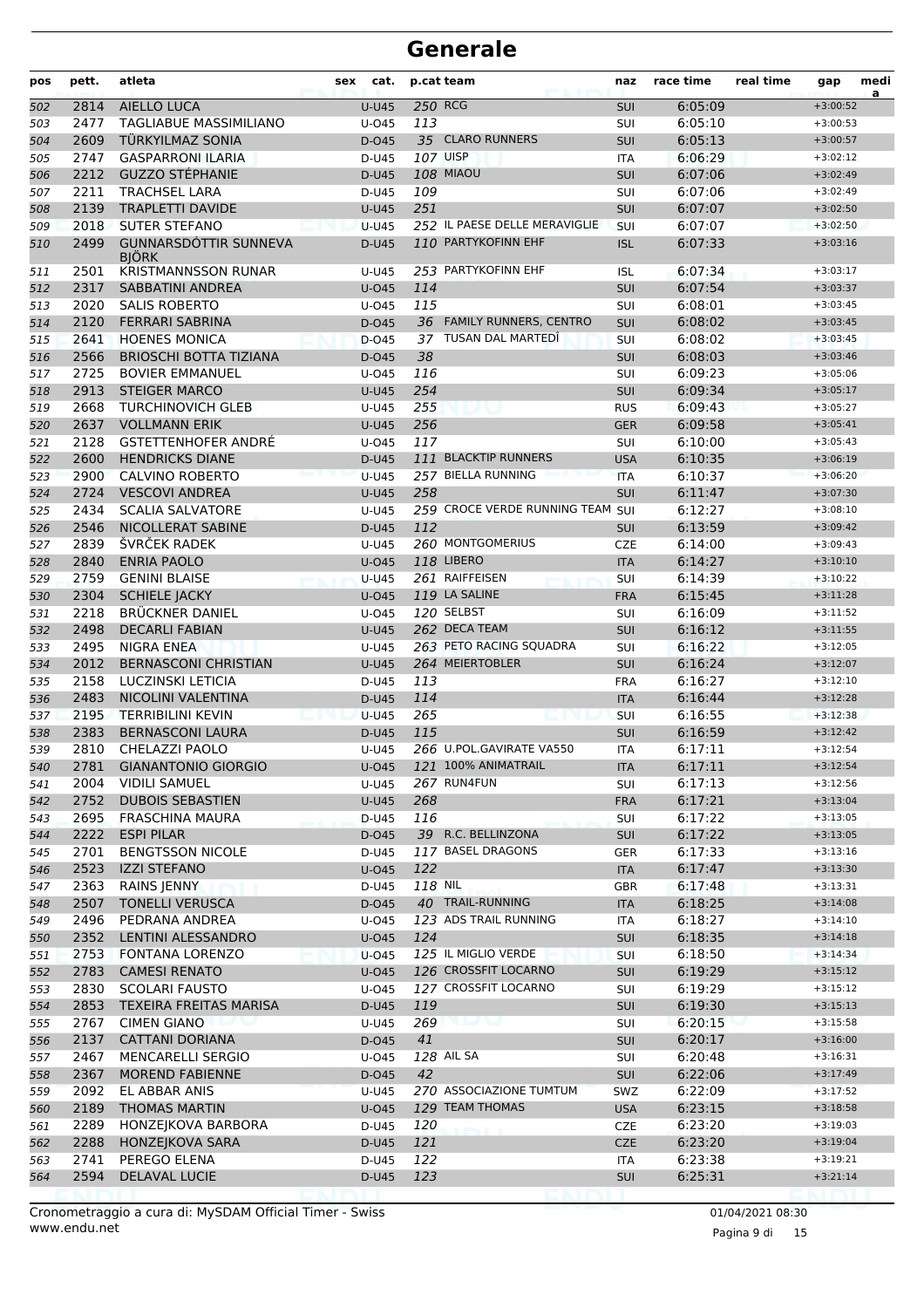| pos        | pett.        | atleta                                   | sex<br>cat.    |         | p.cat team                      | naz               | race time          | real time | gap                      | medi<br>a |
|------------|--------------|------------------------------------------|----------------|---------|---------------------------------|-------------------|--------------------|-----------|--------------------------|-----------|
| 565        | 2726         | <b>VILLA NADIA</b>                       | D-045          |         | 43 MIO TEAM                     | SUI               | 6:25:35            |           | $+3:21:18$               |           |
| 566        | 2031         | STOCKAR STEPHANIE                        | D-U45          |         | 124 TEAM FRONT RUNNER           | SUI               | 6:26:01            |           | $+3:21:44$               |           |
| 567        | 2173         | <b>BERNASCONI PAOLA</b>                  | D-045          | 44      |                                 | <b>SUI</b>        | 6:26:37            |           | $+3:22:20$               |           |
| 568        | 2172         | <b>BERNASCONI FELICIANO</b>              | $U$ -045       |         | 130 MIGLIO VERDE                | SUI               | 6:26:37            |           | $+3:22:20$               |           |
| 569        | 2200         | <b>MAFFIOLI ASHLEY</b>                   | D-U45          | 125     |                                 | SUI               | 6:26:38            |           | $+3:22:21$               |           |
| 570        | 2338         | <b>INDRIKSONS RENARS</b>                 | U-U45          |         | 271 HEIWIPES                    | LAT               | 6:27:12            |           | $+3:22:55$               |           |
| 571        | 2789         | <b>BIANDA MARCO</b>                      | $U$ -045       |         | 131 CROSSFIT LOCARNO            | <b>SUI</b>        | 6:27:17            |           | $+3:23:00$               |           |
| 572        | 2373         | PROROKOVIĆ KRSTO                         | $U-U45$        |         | 272 THAT ESCALATED QUICKLY      | <b>MNE</b>        | 6:28:19            |           | $+3:24:02$               |           |
| 573        | 2629         | <b>BOTTONI PAOLA</b>                     | D-045          |         | 45 TEAM                         | <b>SUI</b>        | 6:28:22            |           | $+3:24:05$               |           |
| 574        | 2462         | <b>CAPULLI GIOVANNI</b>                  | $U$ -045       |         | 132 ASD TRAIL-RUNNING           | <b>ITA</b>        | 6:29:34            |           | $+3:25:17$               |           |
| 575        | 2328         | <b>MOSSI ANDREA</b>                      | <b>U-U45</b>   |         | 273 0-SCENIC                    | SUI               | 6:29:41            |           | $+3:25:24$               |           |
| 576        | 2718         | <b>NOVIKS-GRASIS AIVARS</b>              | U-U45          |         | 274 TEAM ANG DESIGN             | LAT               | 6:30:04            |           | $+3:25:47$               |           |
| 577        | 2196         | <b>BOCHSLER MARKUS</b>                   | $U$ -045       |         | 133 JURARUNNERS                 | <b>SUI</b>        | 6:30:22            |           | $+3:26:05$               |           |
| 578        | 2575         | <b>ANDRADE RAFAEL</b>                    | U-U45          | 275     |                                 | <b>ESP</b>        | 6:31:02            |           | $+3:26:45$               |           |
| 579        | 2763         | <b>MARAZZINI MICHELE</b>                 | $U-U45$        |         | 276 100 % ANIMA TRAIL ASD       | <b>ITA</b>        | 6:31:02            |           | $+3:26:45$               |           |
| 580        | 2697         | <b>ALLOI MATTHIAS</b>                    | U-U45          |         | 277 FC LOZZI                    | SUI               | 6:32:00            |           | $+3:27:43$               |           |
| 581        | 2324         | <b>MARTY JEANNINE</b>                    | D-U45          | 126     |                                 | SUI               | 6:32:03            |           | $+3:27:46$               |           |
| 582        | 2698         | <b>BELLOMI RICCARDO</b>                  | $U$ -045       |         | 134 RUNNER VARESE               | <b>ITA</b>        | 6:32:43            |           | $+3:28:26$               |           |
| 583        | 2874         | PANARELLO STEFANIA                       | D-U45          | 127     |                                 | <b>ITA</b>        | 6:32:44            |           | $+3:28:27$               |           |
| 584        | 2827         | <b>DANCILOVIC ALIS</b>                   | D-045          | 46      |                                 | SUI               | 6:32:57            |           | $+3:28:40$               |           |
| 585        | 2296         | PEYER MONICA                             | D-045          |         | 47 LAUFBEWEGUNG BL              | SUI               | 6:33:52            |           | $+3:29:35$               |           |
| 586        | 2365         | <b>D'AMICO NICOLA</b>                    | $U$ -045       |         | 135 SCENIC TRAIL ROCK GOATS !!! | SUI               | 6:33:55            |           | $+3:29:38$               |           |
| 587        | 2333         | <b>FLEISCHLIN PRISKA</b>                 | D-U45          | 128     |                                 | <b>SUI</b>        | 6:34:34            |           | $+3:30:17$               |           |
| 588        | 2815         | PFYL JESSICA                             | D-U45          |         | 129 OCR TICINO                  | SUI               | 6:35:14            |           | $+3:30:57$               |           |
| 589        | 2294         | <b>THALMANN GEORGES</b>                  | $U$ -045       |         | 136 LA SALINE                   | <b>FRA</b>        | 6:35:49            |           | $+3:31:32$               |           |
| 590        | 2849         | <b>GIBILISCO SEBASTIANO</b>              | $U$ -045       |         | 137 SEBASTIANO GIBILISCO        | SUI               | 6:36:03            |           | $+3:31:46$               |           |
| 591        | 5219         | <b>CHOULAT ALEXANDRE</b>                 | $U-U45$        | 278 GFT |                                 | SUI               | 6:36:24            |           | $+3:32:08$               |           |
| 592        | 2508         | <b>BRICCOLA SIMONE</b>                   | U-U45          |         | <b>279 MOMO</b>                 | SUI               | 6:36:32            |           | $+3:32:15$               |           |
| 593        | 2824         | <b>KELLER ANDREA</b>                     | D-U45          | 130     |                                 | <b>SUI</b>        | 6:36:35            |           | $+3:32:18$               |           |
| 594        | 2846         | <b>BERGHUIJS JAAP</b>                    | $U-U45$        | 280     |                                 | <b>NED</b>        | 6:36:36            |           | $+3:32:19$               |           |
| 595        | 2461         | <b>QUATTROPANI SIMONE</b>                | <b>U-U45</b>   | 281     |                                 | <b>SUI</b>        | 6:36:37            |           | $+3:32:20$               |           |
| 596        | 2863         | <b>CICCARELLI MASSIMO</b>                | U-045          | 138     |                                 | <b>ITA</b>        | 6:36:49            |           | $+3:32:32$               |           |
| 597        | 2329         | <b>QUADRI STEFANO</b>                    | $U-U45$        |         | 282 0-SCENIC                    | SUI               | 6:36:50            |           | $+3:32:33$               |           |
| 598        | 2716         | <b>CRIPPA ALBERTO</b>                    | U-045          |         | 139 DEFINEFIRST                 | <b>ITA</b>        | 6:36:51            |           | $+3:32:34$               |           |
| 599        | 2635         | <b>BONANOMI MARCO</b>                    | $U$ -045       |         | 140 RUNNING DREAM TEAM RORE     | <b>SUI</b>        | 6:36:52            |           | $+3:32:35$               |           |
| 600        | 2605         | <b>VERILLI LÉA</b>                       | D-U45          |         | 131 LES SCOPINES                | SUI               | 6:37:55            |           | $+3:33:38$               |           |
| 601        | 2144         | <b>CELESTINI EZIO</b>                    | <b>U-U45</b>   |         | 283 OCR TICINO                  | <b>SUI</b>        | 6:38:22            |           | $+3:34:05$               |           |
| 602        | 2776         | <b>ZARRILLO FABIO</b>                    | U-U45          |         | 284 OCR TICINO                  | SUI               | 6:38:33            |           | $+3:34:16$               |           |
| 603        | 2415         | <b>SERRADELL XAVI</b>                    | $U$ -045       | 141     |                                 | <b>ESP</b>        | 6:41:11            |           | $+3:36:54$               |           |
| 604        |              | 2310 DELUCCHI JEAN-FRANÇOIS              | $U$ -045       |         | 142 CLUB COUREURS DE LA         | <b>FRA</b>        | 6:41:14            |           | $+3:36:57$               |           |
| 605        | 2281         | ZVIDRINA ILZE                            | D-U45          | 132     |                                 | LAT               | 6:41:18            |           | $+3:37:01$               |           |
| 606        | 2011         | TREUDLER JULIA                           | D-U45          | 134     | 133 BOBOS TEAM                  | <b>SKN</b>        | 6:41:19            |           | $+3:37:03$               |           |
| 607        | 2430<br>2919 | <b>BERGAMINI SERENA</b><br>PIAZZA TAMARA | D-U45<br>D-045 |         | 48 CROSSFIT LOCARNO             | <b>SUI</b><br>SUI | 6:41:32<br>6:41:35 |           | $+3:37:15$<br>$+3:37:18$ |           |
| 608        | 2749         | PESTONI OMAR                             |                | 285     |                                 | SUI               | 6:41:36            |           | $+3:37:19$               |           |
| 609<br>610 | 2202         | DRAGONETTI ANGELA                        | U-U45<br>D-045 |         | 49 GLI ORFHI TRAILERS ASD       | ITA               | 6:41:44            |           | $+3:37:27$               |           |
| 611        | 2370         | CARRON THÊTAZ ANNE                       | D-045          | 50      |                                 | SUI               | 6:42:50            |           | $+3:38:33$               |           |
| 612        | 2263         | CHIARELLI FLAVIA                         | D-U45          | 135     |                                 | ITA               | 6:42:51            |           | $+3:38:34$               |           |
| 613        | 2264         | PERRON MAURIZIO                          | <b>U-U45</b>   |         | 286 TEAM PASSOLENTO             | <b>ITA</b>        | 6:42:52            |           | $+3:38:35$               |           |
| 614        | 2054         | <b>FILIPPINI CAROLINE</b>                | D-045          |         | 51 MÖVAT                        | SUI               | 6:43:34            |           | $+3:39:17$               |           |
| 615        | 2122         | <b>SOLDINI MORENA</b>                    | D-045          | 52      |                                 | SUI               | 6:43:34            |           | $+3:39:17$               |           |
| 616        | 2105         | <b>KRAUS ALES</b>                        | U-U45          |         | 287 JEŠTĚD SKY RACE             | CZE               | 6:43:45            |           | $+3:39:28$               |           |
| 617        | 2153         | <b>CANETTA LUCA</b>                      | U-045          |         | 143 VOLLEY CAPRIASCA            | <b>ITA</b>        | 6:44:30            |           | $+3:40:14$               |           |
| 618        | 2231         | <b>REMONDEULAZ MARIE-</b>                | D-045          |         | 53 FULLY                        | SUI               | 6:45:04            |           | $+3:40:47$               |           |
|            |              | <b>CHANTAL</b>                           |                |         |                                 |                   |                    |           |                          |           |
| 619        | 2638         | OTIOUGOVA POLINA                         | D-U45          | 136     |                                 | <b>ITA</b>        | 6:46:29            |           | $+3:42:12$               |           |
| 620        | 2571         | ROLLO ANTONIO                            | U-045          | 144     |                                 | ITA               | 6:46:30            |           | $+3:42:13$               |           |
| 621        | 2889         | <b>GRILLI CINZIA</b>                     | D-045          |         | 54 ORTICA TEAM                  | <b>ITA</b>        | 6:47:38            |           | $+3:43:21$               |           |
| 622        | 2732         | <b>MOGHINI MICHELE</b>                   | $U-U45$        | 288     |                                 | SUI               | 6:47:39            |           | $+3:43:22$               |           |
| 623        | 2381         | <b>MOLINO SIMONE</b>                     | <b>U-U45</b>   | 289     |                                 | <b>SUI</b>        | 6:47:40            |           | $+3:43:23$               |           |
| 624        | 2617         | CATTANEO MATTEO                          | U-U45          |         | 290 AC ISONE                    | SUI               | 6:48:01            |           | $+3:43:44$               |           |
| 625        | 2573         | <b>COMAZZI MANUELE</b>                   | U-U45          |         | 291 SALÉDRA                     | SUI               | 6:48:01            |           | $+3:43:44$               |           |
| 626        | 2335         | HUNZIKER LUCA                            | U-U45          |         | 292 SALÉDRA                     | SUI               | 6:48:01            |           | $+3:43:44$               |           |
| 627        | 2574         | TANGSUMRUENGWONG<br>SARAN                | <b>U-U45</b>   |         | 293 THAITRAIL                   | <b>THA</b>        | 6:49:02            |           | $+3:44:45$               |           |

www.endu.net Cronometraggio a cura di: MySDAM Official Timer - Swiss 01/04/2021 08:30

Pagina 10 di 15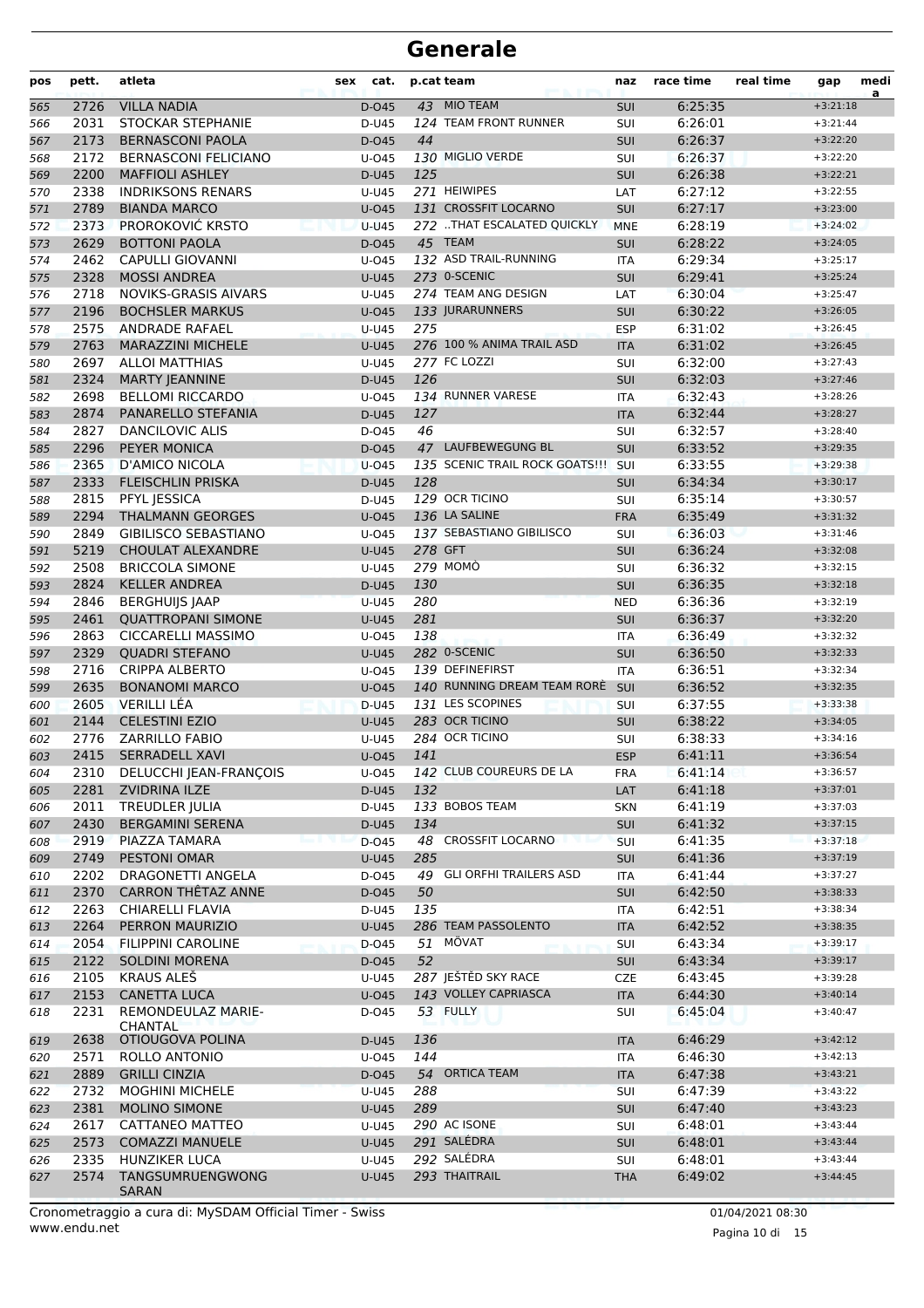| pos        | pett.        | atleta                                            | sex<br>cat.    |         | p.cat team                                      | naz        | race time          | real time | gap                      | medi<br>a |
|------------|--------------|---------------------------------------------------|----------------|---------|-------------------------------------------------|------------|--------------------|-----------|--------------------------|-----------|
| 628        | 2565         | PIOTTO LUCA                                       | <b>U-U45</b>   |         | 294 EMME RUNNING                                | <b>ITA</b> | 6:49:04            |           | $+3:44:47$               |           |
| 629        | 2756         | RIGHETTI LUCA                                     | U-045          | 145     |                                                 | SUI        | 6:49:17            |           | $+3:45:00$               |           |
| 630        | 2275         | SANCHEZ SANCHEZ<br><b>FERNANDO</b>                | $U$ -045       | 146     |                                                 | <b>ESP</b> | 6:49:30            |           | $+3:45:14$               |           |
| 631        | 2148         | WINDEL CHANYANUD                                  | D-U45          | 137     |                                                 | <b>THA</b> | 6:49:55            |           | $+3:45:38$               |           |
| 632        | 2765         | PERRA FRANCO                                      | <b>U-U45</b>   | 295     |                                                 | <b>ITA</b> | 6:50:03            |           | $+3:45:46$               |           |
| 633        | 2883         | VANZETTO MARCO                                    | U-U45          | 296     |                                                 | <b>ITA</b> | 6:50:34            |           | $+3:46:18$               |           |
| 634        | 2882         | <b>BERNARDONI MATTIA</b>                          | <b>U-U45</b>   | 297     |                                                 | <b>SUI</b> | 6:50:35            |           | $+3:46:18$               |           |
| 635        | 2096         | <b>DOMENICONI CLAUDE</b>                          | $U$ -045       |         | 147 NIENTE                                      | SUI        | 6:51:58            |           | $+3:47:41$               |           |
| 636        | 2123         | <b>MADER SONIA</b>                                | D-045          | 55      |                                                 | <b>FRA</b> | 6:52:13            |           | $+3:47:56$               |           |
| 637        | 2030         | <b>CARLOS PORFIRIOMARIA</b>                       | U-045          |         | 148 AMIGOS DO JAMOR                             | <b>POR</b> | 6:52:14            |           | $+3:47:57$               |           |
| 638        | 2267         | <b>FORZANI ANDREA</b>                             | $U-U45$        |         | 298 G.S. PARUZZARO                              | <b>ITA</b> | 6:52:32            |           | $+3:48:15$               |           |
| 639        | 2455         | <b>CERUTTI TIZIANA</b>                            | D-U45          | 138     |                                                 | <b>SUI</b> | 6:53:46            |           | $+3:49:30$               |           |
| 640        | 2104         | MANFRÈ LORENA                                     | D-U45          | 139 SRA |                                                 | <b>SUI</b> | 6:53:53            |           | $+3:49:36$               |           |
| 641        | 2102         | MANFRÉ MARCO                                      | $U-U45$        | 299     |                                                 | SUI        | 6:53:53            |           | $+3:49:36$               |           |
| 642        | 2103         | <b>BERTA SIMONA</b>                               | D-U45          | 140     |                                                 | SUI        | 6:53:53            |           | $+3:49:36$               |           |
| 643        | 2583         | <b>MASA DANNY</b>                                 | U-U45          |         | 300 MAZ BEAVERS                                 | SUI        | 6:53:55            |           | $+3:49:38$               |           |
| 644        | 2389         | <b>BERNASCONI PATRICK</b><br>HASENBÖHLER ISABELLE | <b>U-U45</b>   | 301     | 56 LAUFBEWEGUNG BL                              | <b>SUI</b> | 6:54:56            |           | $+3:50:39$               |           |
| 645        | 2228         |                                                   | D-045          | 302     |                                                 | SUI        | 6:55:16            |           | $+3:50:59$               |           |
| 646        | 2881         | <b>ZARA SERGIO</b><br><b>DROZ FIFI</b>            | <b>U-U45</b>   |         | 57 AUCUN                                        | <b>ITA</b> | 6:56:23            |           | $+3:52:06$<br>$+3:53:35$ |           |
| 647        | 2754         |                                                   | D-045          |         |                                                 | SUI        | 6:57:51            |           |                          |           |
| 648        | 2238         | <b>SCHWALM DOMINIQUE</b>                          | $U$ -045       |         | 149 LA SALINE                                   | <b>FRA</b> | 6:57:52            |           | $+3:53:35$               |           |
| 649        | 2287         | <b>SCHEIDT DAMIEN</b>                             | $U-045$        |         | 150 LES COUREURS DE LA SALINE<br>303 TRAILEIROS | <b>FRA</b> | 6:57:52            |           | $+3:53:35$               |           |
| 650        | 2185         | <b>MONTEIRO RUI</b>                               | <b>U-U45</b>   |         |                                                 | <b>POR</b> | 6:58:30            |           | $+3:54:13$               |           |
| 651        | 2160<br>2445 | CIVATTI ABRAMO                                    | U-U45          | 304     | 141 FREEDOM                                     | SUI        | 6:58:31<br>7:00:15 |           | $+3:54:15$<br>$+3:55:58$ |           |
| 652        | 2347         | <b>IVANOVA ALEKSANDRA</b><br><b>NEILANDE LIGA</b> | D-U45          | 142     |                                                 | LAT        | 7:00:18            |           | $+3:56:01$               |           |
| 653        | 2396         | <b>BONINI EMANUELA</b>                            | D-U45<br>D-045 | 58      |                                                 | LAT<br>SUI | 7:00:50            |           | $+3:56:33$               |           |
| 654        | 2161         | <b>FERRULLI MARIJA</b>                            | D-U45          | 143     |                                                 | SUI        | 7:01:05            |           | $+3:56:49$               |           |
| 655<br>656 | 2167         | <b>JARMORINI DARIO</b>                            | <b>U-U45</b>   | 305 CH  |                                                 | <b>SUI</b> | 7:01:06            |           | $+3:56:49$               |           |
| 657        | 2399         | MÜLLER GALLUS                                     | U-045          |         | 151 OL REGIO WIL                                | SUI        | 7:02:00            |           | $+3:57:43$               |           |
| 658        | 2764         | <b>NOTARI RUBEN</b>                               | $U$ -045       |         | 152 VELO CLUB 3 VALLI BIASCA                    | SUI        | 7:02:08            |           | $+3:57:52$               |           |
| 659        | 2475         | <b>TRICARICO SANDRA</b>                           | D-U45          |         | 144 TRICARICO                                   | SUI        | 7:03:06            |           | $+3:58:49$               |           |
| 660        | 2474         | <b>ROSA FRANCESCA</b>                             | D-U45          |         | <b>145 MÖVAT</b>                                | SUI        | 7:03:06            |           | $+3:58:49$               |           |
| 661        | 2530         | PENNA LUIGI                                       | U-045          |         | 153 ASD TRAIL RUNNING                           | <b>ITA</b> | 7:03:33            |           | $+3:59:16$               |           |
| 662        | 2233         | <b>VAN KLEEFF MARIANNE</b>                        | D-045          | 59      |                                                 | <b>NED</b> | 7:05:21            |           | $+4:01:04$               |           |
| 663        | 2009         | <b>BUONGIORNO CHRISTIAN</b>                       | $U$ -045       |         | 154 RUN FOR A DRINK                             | <b>ITA</b> | 7:05:22            |           | $+4:01:06$               |           |
| 664        | 2564         | NNORUKA SÉVERINE                                  | D-U45          |         | 146 COURIR DANS LE 68                           | <b>FRA</b> | 7:07:04            |           | $+4:02:47$               |           |
| 665        | 2537         | MEIER JÖRG                                        | $U$ -045       |         | 155 JUVENILE DIABETES                           | SUI        | 7:07:04            |           | $+4:02:47$               |           |
| 666        | 2159         | NOVAK DOBAJ MATEJA                                | D-U45          |         | 147 MARIBORSKI TEKAČI                           | <b>SLO</b> | 7:07:31            |           | $+4:03:14$               |           |
| 667        | 2887         | <b>FERRERO MIRELLA</b>                            | D-045          |         | 60 PODISMOECAZZEGGIO                            | ITA        | 7:07:31            |           | $+4:03:14$               |           |
| 668        | 2559         | MORF RENÉ                                         | $U$ -045       |         | 156 ACQUA È VITA                                | SUI        | 7:07:48            |           | $+4:03:31$               |           |
| 669        | 2005         | VON GUNTEN SACHA                                  | U-U45          |         | 306 HC CERESIO                                  | SUI        | 7:07:48            |           | $+4:03:31$               |           |
| 670        | 2561         | LAURENTI RAFFAELE                                 | U-045          | 157     |                                                 | <b>SUI</b> | 7:07:48            |           | $+4:03:32$               |           |
| 671        | 2417         | <b>KNECHT LISA</b>                                | D-U45          | 148     |                                                 | SUI        | 7:07:49            |           | $+4:03:32$               |           |
| 672        | 2560         | CALA LESINA GIANLUCA                              | <b>U-U45</b>   |         | 307 ACQUA E VITA                                | <b>SUI</b> | 7:07:49            |           | $+4:03:32$               |           |
| 673        | 2138         | PERUGINI GIACOMO                                  | U-U45          | 308     |                                                 | SUI        | 7:07:49            |           | $+4:03:32$               |           |
| 674        | 2418         | <b>TRAVAGLINI MATTEO</b>                          | <b>U-U45</b>   |         | 309 TEAM ZOE                                    | SUI        | 7:07:51            |           | $+4:03:34$               |           |
| 675        | 2866         | <b>COELHO MARCO</b>                               | U-U45          |         | 310 RUNNER'S DO DEMO                            | <b>POR</b> | 7:07:54            |           | $+4:03:37$               |           |
| 676        | 2210         | SABBATINI FEDERICO                                | $U$ -045       |         | 158 XXX                                         | <b>ITA</b> | 7:08:02            |           | $+4:03:45$               |           |
| 677        | 2008         | <b>CIAPINI SAMUELA</b>                            | D-U45          | 149     |                                                 | <b>SUI</b> | 7:09:02            |           | $+4:04:45$               |           |
| 678        | 2899         | PELLI PARIDE                                      | U-U45          |         | 311 CORRIERE DEL TICINO                         | <b>SUI</b> | 7:09:07            |           | $+4:04:50$               |           |
| 679        | 2165         | TREIMAN MAREK                                     | U-U45          |         | 312 RAKVERE                                     | <b>EST</b> | 7:09:11            |           | $+4:04:55$               |           |
| 680        | 2319         | <b>ULLMANN URS</b>                                | $U$ -045       |         | 159 TRAIL-MANIACS.CH                            | SUI        | 7:09:29            |           | $+4:05:13$               |           |
| 681        | 2397         | <b>GALLI FABRIZIO</b>                             | U-045          |         | 160 DENNER TESSERETE                            | SUI        | 7:10:02            |           | $+4:05:45$               |           |
| 682        | 2797         | <b>BORER CLAUDIUS</b>                             | $U$ -045       |         | 161 TEAM FITSPORT                               | <b>SUI</b> | 7:10:44            |           | $+4:06:27$               |           |
| 683        | 2593         | <b>SMULKO ANDREJS</b>                             | U-U45          | 313     |                                                 | LAT        | 7:10:49            |           | $+4:06:32$               |           |
| 684        | 2235         | <b>GAY CLAUDE-PASCAL</b>                          | $U$ -045       |         | 162 MARTIGNY                                    | SUI        | 7:10:59            |           | $+4:06:42$               |           |
| 685        | 2643         | PEDRIOLI LUCA                                     | $U$ -045       |         | 163 TEAM MAGIC                                  | SUI        | 7:11:02            |           | $+4:06:45$               |           |
| 686        | 2245         | <b>BROSSARD LAURENT</b>                           | $U$ -045       |         | 164 LA SALINE                                   | <b>FRA</b> | 7:11:03            |           | $+4:06:46$               |           |
| 687        | 2406         | <b>BREITER ERIKA</b>                              | D-045          |         | 61 SCHWELLHEIM RUNNERS                          | SUI        | 7:12:09            |           | $+4:07:52$               |           |
| 688        | 2402         | PERRET RAYMOND                                    | $U$ -045       |         | 165 SCHWELLHEIM RUNNERS                         | <b>SUI</b> | 7:12:09            |           | $+4:07:53$               |           |
| 689        | 2633         | REGOLI LIDIA                                      | D-045          | 62      |                                                 | <b>SUI</b> | 7:15:42            |           | $+4:11:25$               |           |
| 690        | 2582         | TÜRKYILMAZ ROSANNA                                | D-U45          |         | 150 TURKY TEAM                                  | SUI        | 7:15:45            |           | $+4:11:28$               |           |
|            |              |                                                   |                |         |                                                 |            |                    |           |                          |           |

www.endu.net Cronometraggio a cura di: MySDAM Official Timer - Swiss 01/04/2021 08:30

Pagina 11 di 15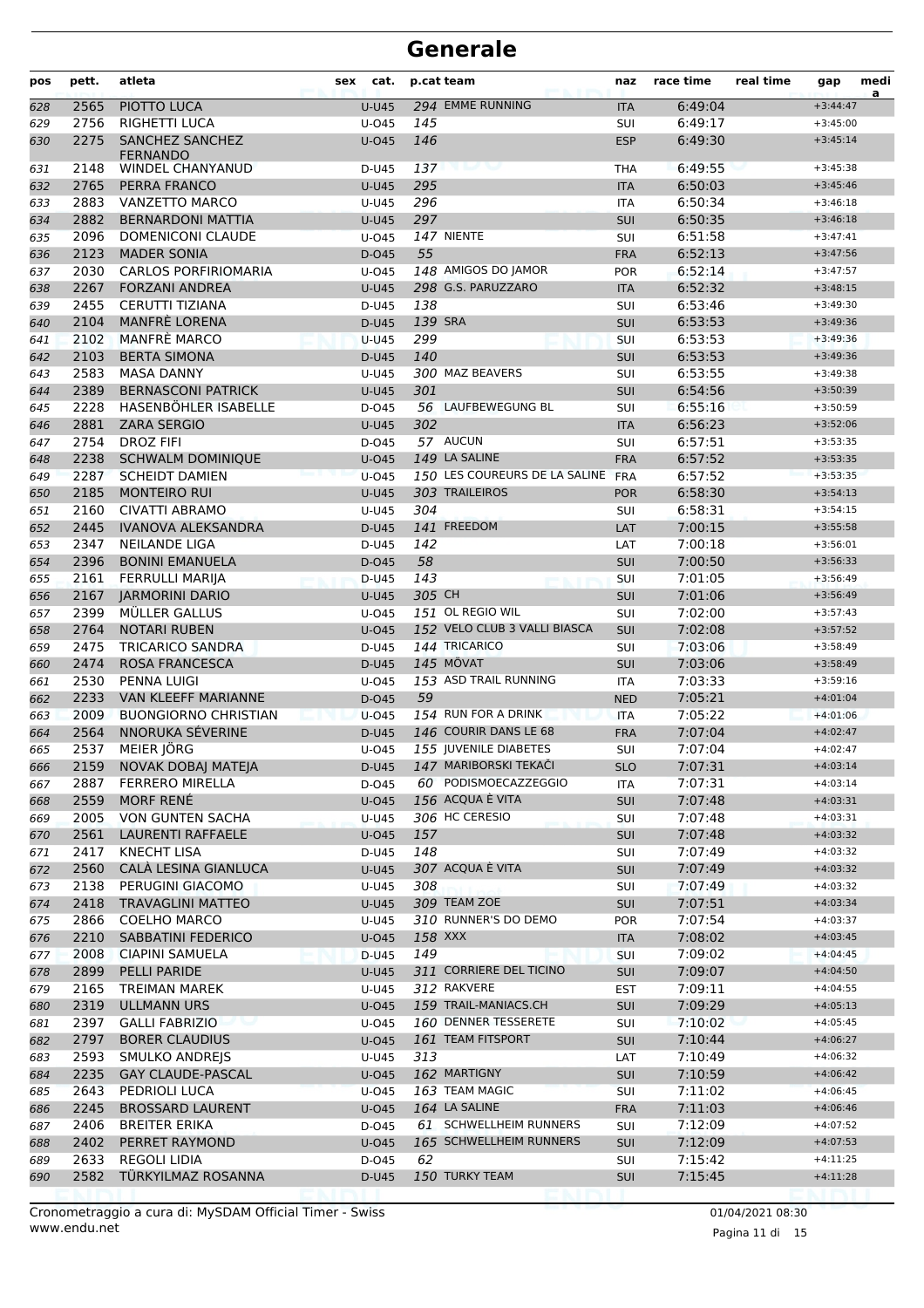| pos        | pett.        | atleta                                       | cat.<br>sex    | p.cat team |                                   | naz               | race time          | real time | gap                      | medi<br>a |
|------------|--------------|----------------------------------------------|----------------|------------|-----------------------------------|-------------------|--------------------|-----------|--------------------------|-----------|
| 691        | 2116         | <b>GIANINI GABRIELE</b>                      | $U$ -045       | 166        |                                   | <b>SUI</b>        | 7:16:23            |           | $+4:12:06$               |           |
| 692        | 2171         | <b>TRAPLETTI LUIGI</b>                       | U-045          | 167        |                                   | SUI               | 7:16:23            |           | $+4:12:06$               |           |
| 693        | 2427         | <b>CASANOVA GIULIANO</b>                     | $U$ -045       | 168        |                                   | <b>SUI</b>        | 7:16:23            |           | $+4:12:06$               |           |
| 694        | 2426         | <b>CERUTTI MANUELA</b>                       | $D-045$        | 63         |                                   | SUI               | 7:16:24            |           | $+4:12:07$               |           |
| 695        | 2115         | <b>BARBERIS ANGÉLIQUE</b>                    | D-U45          | 151 AAN    |                                   | <b>SUI</b>        | 7:16:26            |           | $+4:12:09$               |           |
| 696        | 2431         | <b>CASANOVA HULDA</b>                        | D-045          | 64         |                                   | SUI               | 7:16:27            |           | $+4:12:10$               |           |
| 697        | 2428         | <b>CERUTTI FIORENZO</b>                      | $U$ -045       | 169        |                                   | <b>SUI</b>        | 7:16:54            |           | $+4:12:37$               |           |
| 698        | 2706         | <b>BLANK SAMIRA</b>                          | $D-U45$        | 152        |                                   | SUI               | 7:17:50            |           | $+4:13:33$               |           |
| 699        | 2703         | <b>ROMANELLI MARCELLO</b>                    | <b>U-U45</b>   | 314        |                                   | <b>SUI</b>        | 7:17:50            |           | $+4:13:33$               |           |
| 700        | 2651         | RUSSO TIESI ALESSANDRO                       | U-U45          | 315        |                                   | <b>ITA</b>        | 7:17:50            |           | $+4:13:33$               |           |
| 701        | 2626         | <b>PARI SAMUELE</b>                          | <b>U-U45</b>   | 316        |                                   | <b>ITA</b>        | 7:18:35            |           | $+4:14:18$               |           |
| 702        | 2813         | <b>MENEGHETTI ROBERTA</b>                    | D-045          | 65         |                                   | <b>ITA</b>        | 7:18:35            |           | $+4:14:18$               |           |
| 703        | 2364         | <b>WERDER MICHELA</b>                        | D-U45          |            | 153 KELA88                        | <b>SUI</b>        | 7:18:36            |           | $+4:14:20$               |           |
| 704        | 2252         | <b>WALTER SASSI</b>                          | U-U45          | 317        |                                   | SUI               | 7:18:50            |           | $+4:14:33$               |           |
| 705        | 2251         | <b>BEVILACQUA GIOVANNA</b>                   | D-U45          | 154        |                                   | <b>SUI</b>        | 7:18:51            |           | $+4:14:34$               |           |
| 706        | 2330         | <b>MARAN OSCAR</b>                           | U-U45          |            | 318 BAR FARO                      | <b>ITA</b>        | 7:18:52            |           | $+4:14:36$               |           |
| 707        | 2608         | TÜRKYILMAZ KEMAL                             | $U$ -045       | 170        |                                   | <b>SUI</b>        | 7:19:15            |           | $+4:14:58$               |           |
| 708        | 2904         | MANTOVANI ANTONIO                            | $U$ -045       |            | 171 100X100 ANIMATRAIL            | <b>ITA</b>        | 7:19:27            |           | $+4:15:10$               |           |
| 709        | 2901         | <b>GHIRINGHELLI IVANA</b>                    | $D-045$        |            | 66 ANIMATRAIL                     | <b>ITA</b>        | 7:19:27            |           | $+4:15:10$               |           |
| 710        | 2100         | DONZELLI STEFANO                             | U-045          | 172        |                                   | SUI               | 7:19:30            |           | $+4:15:13$               |           |
| 711        | 2117         | PECORARI NICOLAS                             | $U$ -045       | 173        |                                   | <b>ARG</b>        | 7:20:07            |           | $+4:15:50$               |           |
| 712        | 2203         | <b>KELEMEN ZOLTAN</b>                        | $U-U45$        |            | 319 TEREPFUTAS.HU                 | <b>HUN</b>        | 7:21:44            |           | $+4:17:27$               |           |
| 713        | 2204         | <b>KELEMEN LIL</b>                           | D-U45          | 155        |                                   | <b>SUI</b>        | 7:21:44            |           | $+4:17:27$               |           |
| 714        | 5105         | <b>CARNEVALE LUCA</b>                        | U-U45          |            | 320 CAGF                          | SUI               | 7:22:05            |           | $+4:17:48$               |           |
| 715        | 5104         | <b>BREGUET FLORENCE</b>                      | D-U45          |            | 156 CAGF                          | <b>SUI</b>        | 7:22:06            |           | $+4:17:49$               |           |
| 716        | 2053         | <b>MENA LORENZO</b>                          | U-U45          | 321        |                                   | SUI               | 7:22:52            |           | $+4:18:35$               |           |
| 717        | 2029         | <b>BRAMBILLA GIOVANNI</b><br><b>GIUSEPPE</b> | <b>U-U45</b>   |            | 322 ATLETICO TREZZANO             | <b>ITA</b>        | 7:22:56            |           | $+4:18:39$               |           |
| 718        | 5005         | <b>CIPPA CAMILLA</b>                         | D-U45          | 157        |                                   | <b>SUI</b>        | 7:22:57            |           | $+4:18:40$               |           |
| 719        | 2425         | <b>HAVER RENE</b>                            | $U$ -045       |            | 174 LOOPGROEP OEGSTGEEST          | <b>NED</b>        | 7:24:52            |           | $+4:20:35$               |           |
| 720        | 2099         | <b>CARRARA PASCAL</b>                        | $U$ -045       | 175        |                                   | SUI               | 7:25:25            |           | $+4:21:08$               |           |
| 721        | 2826         | <b>BANFI SIMONE</b>                          | <b>U-U45</b>   | 323        |                                   | <b>SUI</b>        | 7:25:29            |           | $+4:21:12$               |           |
| 722        | 5214         | KOLENKO SEBASTIJAN                           | U-U45          |            | 324 SCENIC TRAIL ROCK GOATS       | <b>SLO</b>        | 7:26:31            |           | $+4:22:15$               |           |
| 723        | 2280         | MESZAROS-ALBERTINI<br><b>ALESSIA</b>         | $D-045$        | 67         |                                   | <b>SUI</b>        | 7:27:02            |           | $+4:22:45$               |           |
| 724        | 2321         | ARDEMAGNI GIULIA                             | D-U45          | 158        |                                   | <b>SUI</b>        | 7:27:44            |           | $+4:23:27$               |           |
| 725        | 2230         | <b>MARET VALERIE</b>                         | D-045          |            | 68 LA PROMESSE                    | <b>SUI</b>        | 7:27:48            |           | $+4:23:31$               |           |
| 726        | 2226         | <b>MARET VINCENT</b>                         | $U$ -045       |            | 176 LA PROMESSE                   | SUI               | 7:27:48            |           | $+4:23:32$               |           |
| 727        | 2106         | <b>FEDELI DANIELE</b>                        | $U$ -045       |            | 177 ROAD RUNNERS CLUB MILANO ITA  |                   | 7:27:51            |           | $+4:23:34$               |           |
| 728        | 2679         | PESSINA LORENZA                              | D-045          |            | 69 AS MONTECENERI                 | SUI               | 7:28:10            |           | $+4:23:53$               |           |
| 729        | 2691         | <b>CHIESA FABIO</b>                          | <b>U-U45</b>   |            | 325 DAI SÜ                        | <b>SUI</b>        | 7:28:52            |           | $+4:24:35$               |           |
| 730        | 2535         | MURACA SERAFINO                              | U-045          |            | 178 TRAIL-RUNNING                 | ITA               | 7:30:30            |           | $+4:26:13$               |           |
| 731        | 2785         | <b>BREDA LIA</b>                             | D-U45          |            | 159 CROSSFITLOCARNO               | <b>SUI</b>        | 7:36:49            |           | $+4:32:32$               |           |
| 732        | 2893         | ZANFORLIN JENNIFER                           | D-U45          |            | 160 CROSSFIT LOCARNO              | SUI               | 7:36:50            |           | $+4:32:33$               |           |
| 733        | 2778         | <b>COSTA GIULIA</b>                          | D-U45          | 161        |                                   | <b>SUI</b>        | 7:38:32            |           | $+4:34:15$               |           |
| 734        | 2782         | DA LIO ENRICO                                | U-U45          |            | 326 CLUB MOVE                     | ITA               | 7:38:32            |           | $+4:34:15$               |           |
| 735        | 2358         | <b>BASSI MANUELA</b>                         | D-045          | 70         |                                   | SUI               | 7:39:43            |           | $+4:35:26$               |           |
| 736        | 2433         | ELIA OTT CRISTINA                            | D-U45          | 162        | 7U.NUL                            | SUI               | 7:39:43            |           | $+4:35:26$               |           |
| 737        | 2316         | <b>WEISHAAR DENIS</b>                        | $U$ -045       |            | 179 LES COUREURS DE LA SALINE FRA |                   | 7:39:45            |           | $+4:35:28$               |           |
| 738        | 2513         | <b>GAMBONI EMMA</b>                          | D-045          | 71         | 163 DHARMA ON TRAIL               | SUI               | 7:41:30            |           | $+4:37:13$               |           |
| 739        | 2039         | <b>TRAKULSIN WINIDA</b>                      | D-U45          |            | 180 SAM MASSAGNO                  | <b>THA</b>        | 7:42:21            |           | $+4:38:04$               |           |
| 740        | 2063         | <b>MEIER GIAN</b>                            | $U$ -045       |            |                                   | <b>SUI</b>        | 7:42:51            |           | $+4:38:34$               |           |
| 741        | 2017<br>2269 | RIVA VALERIA<br><b>GIROLAMI GIORGIO</b>      | D-U45          | 164        | 327 ATLETICO ARLUNO               | <b>ITA</b>        | 7:43:14<br>7:43:14 |           | $+4:38:57$               |           |
| 742        |              |                                              | U-U45          |            |                                   | ITA               |                    |           | $+4:38:57$               |           |
| 743        | 2006<br>2068 | RIITANO CATERINA<br>MÜLLER SANDRA            | D-U45<br>D-045 | 165        | 72 LAUFBEWEGUNG BL                | <b>ITA</b><br>SUI | 7:43:14<br>7:43:17 |           | $+4:38:57$<br>$+4:39:00$ |           |
| 744        | 2857         | <b>TESTA MARZIO</b>                          | $U$ -045       |            | 181 CROSSFIT LOCARNO              |                   |                    |           | $+4:39:02$               |           |
| 745        | 2113         | MLYNARCZYK KRZYSZTOF                         | $U-U45$        | 328 AAN    |                                   | <b>SUI</b><br>POL | 7:43:19<br>7:43:20 |           | $+4:39:03$               |           |
| 746<br>747 | 2647         | <b>BADIA GIAMPIERO</b>                       | <b>U-U45</b>   |            | 329 TEAM SONVIK                   | <b>ITA</b>        | 7:44:55            |           | $+4:40:38$               |           |
|            | 2278         | <b>OUADAH NADIA</b>                          | D-045          | 73         |                                   | <b>SUI</b>        | 7:45:17            |           | $+4:41:00$               |           |
| 748<br>749 | 2870         | <b>ARMENO SAM</b>                            | <b>U-U45</b>   | 330        |                                   | <b>ITA</b>        | 7:46:20            |           | $+4:42:03$               |           |
| 750        | 2074         | <b>AGUSTONI CHRISTIAN</b>                    | U-U45          |            | 331 HC CERESIO                    | SUI               | 7:46:24            |           | $+4:42:07$               |           |
| 751        | 2485         | <b>MOGGI EVELINE</b>                         | D-045          |            | 74 TEAM CARABAO                   | <b>SUI</b>        | 7:46:26            |           | $+4:42:09$               |           |
| 752        | 2024         | <b>MONDADORI FEDERICO</b>                    | U-U45          |            | 332 TESSERA UISP                  | ITA               | 7:46:49            |           | $+4:42:32$               |           |
| 753        | 2454         | <b>MILLAN SUSANA</b>                         | D-045          | 75         |                                   | <b>ESP</b>        | 7:47:16            |           | $+4:43:00$               |           |
|            |              |                                              |                |            |                                   |                   |                    |           |                          |           |

www.endu.net Cronometraggio a cura di: MySDAM Official Timer - Swiss 01/04/2021 08:30

Pagina 12 di 15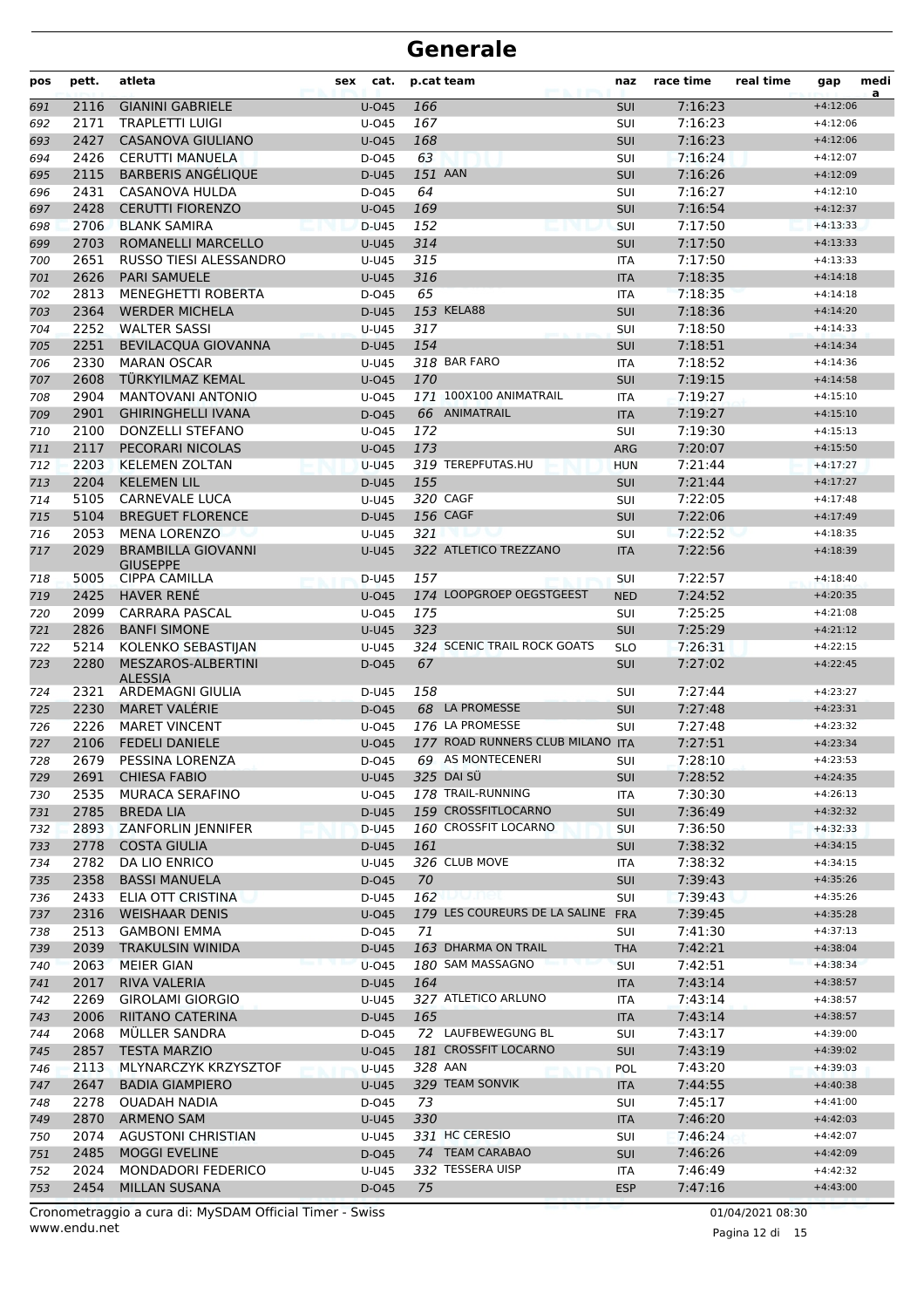| pos               | pett. | atleta                       | sex<br>cat.    |               | p.cat team                                     | naz               | race time | real time | gap        | medi<br>a |
|-------------------|-------|------------------------------|----------------|---------------|------------------------------------------------|-------------------|-----------|-----------|------------|-----------|
| 754               | 5464  | <b>MARTIN MORAN SANDRA</b>   | D-045          | 76            |                                                | <b>ESP</b>        | 7:47:17   |           | $+4:43:01$ |           |
| 755               | 2514  | <b>MOGGI MATHIEU</b>         | U-045          |               | 182 CARABAO                                    | SUI               | 7:47:25   |           | $+4:43:08$ |           |
| 756               | 2366  | <b>DORSAZ NORBERT</b>        | $U$ -045       | 183           |                                                | <b>SUI</b>        | 7:48:27   |           | $+4:44:10$ |           |
| 757               | 2368  | DORSAZ MARIE DOMINIQUE       | D-045          |               | 77 TROTTEURS FULLY                             | SUI               | 7:48:27   |           | $+4:44:11$ |           |
| 758               | 2713  | <b>PAULINE TAN</b>           | D-045          | <b>78 NIL</b> |                                                | <b>SIN</b>        | 7:56:35   |           | $+4:52:18$ |           |
| 759               | 2067  | MAGGIORE GIACOMO             | $U$ -045       |               | 184 WALVOIL                                    | <b>ITA</b>        | 8:05:27   |           | $+5:01:10$ |           |
| 760               | 2084  | <b>GHEORGHE STEFAN</b>       | $U-U45$        |               | 333 TEAMRUN                                    | <b>ROU</b>        | 8:12:49   |           | $+5:08:33$ |           |
| 761               | 2821  | <b>CALEB ANG</b>             | $U$ -045       | 185           |                                                | SIN               | 8:13:02   |           | $+5:08:45$ |           |
| 762               | 2253  | HERRERA LOYO ANGELICA        | D-045          | 79            |                                                | <b>SUI</b>        | 8:16:42   |           | $+5:12:25$ |           |
| 763               | 2419  | <b>BERTSCHIN THOMAS</b>      | $U$ -045       |               | 186 LAUFBEWEGUNG BASELLAND                     | SUI               | 8:27:01   |           | $+5:22:44$ |           |
| 764               | 5116  | VAN DEN HAAK LIESBETH        | D-045          |               | 80 LOOPGROEP OEGSTGEEST                        | <b>BEL</b>        | 8:27:13   |           | $+5:22:56$ |           |
| 765               | 2596  | PANDOLFI MARCO               | U-U45          | 334           |                                                | <b>ITA</b>        | 8:30:58   |           | $+5:26:41$ |           |
| 766               | 2197  | <b>PREMOLI SANDRA</b>        | D-U45          | 166           |                                                | <b>SUI</b>        | 8:31:01   |           | $+5:26:44$ |           |
| 767               | 2010  | <b>BLAZEVIC ANA-MARIJA</b>   | D-U45          |               | 167 SALOMON                                    | SUI               | 8:31:02   |           | $+5:26:45$ |           |
| 768               | 2458  | <b>BOURGUIGNON YANNICK</b>   | $U$ -045       |               | 187 OH MORSBRONN                               | <b>FRA</b>        | 8:35:41   |           | $+5:31:24$ |           |
| 769               | 2460  | <b>SCHNELLER STEPHANIE</b>   | D-U45          |               | 168 OH MORSBRONN                               | <b>FRA</b>        | 8:35:41   |           | $+5:31:24$ |           |
| 770               | 2681  | <b>BLAJAN GEORGE</b>         | <b>U-U45</b>   | 335           |                                                | <b>ROU</b>        | 8:55:42   |           | $+5:51:25$ |           |
| 771               |       | 50011 SCOPA-K27 SCOPA-K27    |                |               |                                                | <b>ITA</b>        | 8:55:42   |           | $+5:51:25$ |           |
| 772               |       | 50012 SCOPA-K27 SCOPA-K27    |                |               |                                                | <b>ITA</b>        | 8:55:42   |           | $+5:51:25$ |           |
| 773               |       | 50013 SCOPA-K27 SCOPA-K27    |                |               |                                                | <b>ITA</b>        | 8:55:46   |           | $+5:51:29$ |           |
| DNF               |       | 2208 GREMAUD JOËLLE          | D-045          |               |                                                | <b>SUI</b>        |           |           |            |           |
| DNF               | 2587  | ZAMBETTI GIACOMO             | <b>U-U45</b>   |               |                                                | <b>SUI</b>        |           |           |            |           |
| <b>DNF</b>        | 2879  | <b>MAFFEIS GILLES</b>        | <b>U-U45</b>   |               |                                                | <b>SUI</b>        |           |           |            |           |
| <b>DNF</b>        | 2386  | <b>GOTTARDI ALESSANDRO</b>   | U-U45          |               | LARIS FIDUCIARIA SA                            | SUI               |           |           |            |           |
| <b>DNF</b>        | 2766  | <b>ALFARO OLIVER</b>         | <b>U-U45</b>   |               | RAIFFEISEN DEL VEDEGGIO                        | <b>SUI</b>        |           |           |            |           |
| <b>DNF</b>        | 2188  | SEMEDO DA SILVA MAURO        | U-U45          |               |                                                | <b>POR</b>        |           |           |            |           |
| DNF               | 2657  | <b>MIGLIORINI ALESSIO</b>    | <b>U-U45</b>   |               | <b>MIGLIOTEAM</b>                              | <b>SUI</b>        |           |           |            |           |
| DNF               | 2091  | <b>CASTRO FLORIO ANTONIO</b> | $U$ -045       |               | <b>TARTARUGHE DELLA</b>                        | <b>ITA</b>        |           |           |            |           |
| <b>DNF</b>        | 2771  | <b>BINDA ROBERTO</b>         | U-045          |               | 100%ANIMA TRAIL                                | <b>SUI</b>        |           |           |            |           |
| <b>DNF</b>        | 2791  | <b>MANNINI DANIEL</b>        | <b>U-U45</b>   |               | <b>SCOUTBREGA TEAM</b>                         | SUI               |           |           |            |           |
| <b>DNF</b>        | 2060  | <b>VERI ALESSANDRO</b>       | <b>U-U45</b>   |               |                                                | <b>SUI</b>        |           |           |            |           |
| DNF               | 2114  | <b>MALVAUX OLIVIER</b>       | U-045          |               | <b>AAN</b>                                     | <b>BEL</b>        |           |           |            |           |
| DNF               | 2221  | <b>MARGONAR LUCA</b>         | <b>U-U45</b>   |               | <b>RED FOX</b>                                 | <b>SUI</b>        |           |           |            |           |
| DNF               | 2369  | <b>MANICA AGNESE</b>         | D-045          |               | <b>US LOPPIO</b>                               | <b>ITA</b>        |           |           |            |           |
| <b>DNF</b>        | 2692  | MILOSEVIC JELENA             | D-U45          |               |                                                | SUI               |           |           |            |           |
| <b>DNF</b>        | 2265  | <b>VALIERI MAURO</b>         | $U$ -045       |               | ATLETICO ARLUNO                                | <b>ITA</b>        |           |           |            |           |
| <b>DNF</b>        | 2014  | <b>FALBO ALIDA</b>           | D-U45          |               | <b>ATLETICO ARLUNO</b>                         | <b>ITA</b>        |           |           |            |           |
| <b>DNF</b>        | 2869  | <b>GIANNI KATIA</b>          | D-U45          |               | <b>CROSSFIT LOCARNO</b>                        | <b>ITA</b>        |           |           |            |           |
| <b>DNF</b>        | 2059  | NICOLETTI STEFANO            | <b>U-U45</b>   |               | <b>BIKE&amp;CO ASD</b>                         | <b>ITA</b>        |           |           |            |           |
| DNF               | 2057  | NICOLETTI FEDERICO           | U-U45          |               | <b>BIKE&amp;CO ASD</b>                         | ITA               |           |           |            |           |
| <b>DNF</b>        | 2803  | CASTAÑEDA ALESSANDRO         | U-U45          |               |                                                | SUI               |           |           |            |           |
| DNF               | 2649  | <b>VOCI FRANCO</b>           | U-045          |               | AIL SA                                         | SUI               |           |           |            |           |
| DNF               | 2374  | <b>ROSA NADIA</b>            | D-U45          |               |                                                | <b>SUI</b>        |           |           |            |           |
| DNF               | 2375  | ROSA VALERIA                 | D-U45          |               |                                                | SUI               |           |           |            |           |
| DNF               | 2236  | PERLOTTO NATHALIA            | D-U45          |               |                                                | SUI               |           |           |            |           |
|                   | 2198  | GIACOMAZZI DAVIDE            |                |               |                                                |                   |           |           |            |           |
| DNF<br><b>DNF</b> | 2082  | <b>ZECCA BENEDETTO</b>       | U-U45<br>U-U45 |               | <b>WALVOIL</b>                                 | ITA<br><b>ITA</b> |           |           |            |           |
|                   | 2157  | ROELAS CROCCO NATALIA        | D-U45          |               | AAN                                            | <b>ESP</b>        |           |           |            |           |
| DNF               | 2166  | <b>RAPENNE JEROME</b>        | <b>U-U45</b>   |               | <b>AAN</b>                                     | <b>FRA</b>        |           |           |            |           |
| DNF               | 2090  | <b>PAGANI FABIO</b>          |                |               | TARTARUGHE DELLA                               |                   |           |           |            |           |
| DNF               |       | <b>BARRAS LINE</b>           | U-045          |               | <b>LES LUITRES</b>                             | ITA               |           |           |            |           |
| DNF               | 2257  |                              | D-U45          |               |                                                | SUI               |           |           |            |           |
| DNF               | 2302  | <b>BERGOMETTI PAOLA</b>      | D-U45          |               |                                                | SUI               |           |           |            |           |
| <b>DNF</b>        | 2303  | <b>BERGOMETTI CHRISTIAN</b>  | U-U45          |               | <b>BERGO TEAM</b><br><b>CORRI CHE TI PASSA</b> | SUI               |           |           |            |           |
| DNF               | 2423  | <b>BELLINATO SIRO</b>        | U-045          |               |                                                | SUI               |           |           |            |           |
| DNF               | 2590  | <b>RISI ADRIAN</b>           | U-045          |               | X.                                             | <b>SUI</b>        |           |           |            |           |
| DNF               | 2622  | <b>DOMENICONI LIA</b>        | D-U45          |               | COLÈTA                                         | <b>SUI</b>        |           |           |            |           |
| DNF               | 5498  | <b>POLLI MARIE</b>           | D-U45          |               |                                                | SUI               |           |           |            |           |
| DNF               | 5648  | <b>CAMPANA DARIO</b>         | <b>U-U45</b>   |               | DARIO CAMPANA                                  | SUI               |           |           |            |           |
| DNS               | 2013  | PUPPHAVESA SUPAMON           | D-U45          |               | <b>CD ENDURANCE</b>                            | <b>THA</b>        |           |           |            |           |
| DNS               | 2025  | <b>BETTICHER KARINE</b>      | D-045          |               | SAM MASSAGNO                                   | SUI               |           |           |            |           |
| DNS               | 2032  | <b>SALICE IVAN</b>           | <b>U-U45</b>   |               | ATLETICA ALTOLARIO                             | <b>ITA</b>        |           |           |            |           |
| DNS               | 2040  | <b>FENAUT JEROME</b>         | U-U45          |               |                                                | <b>FRA</b>        |           |           |            |           |
| DNS               | 2043  | PETZOLD ANDREA               | D-045          |               | <b>BRC BASEL RUNNING CLUB</b>                  | <b>GER</b>        |           |           |            |           |
| <b>DNS</b>        | 2045  | <b>CACCIA ROBERTO</b>        | U-045          |               | ASCO LUGANO                                    | SUI               |           |           | ENIMI      |           |

www.endu.net Cronometraggio a cura di: MySDAM Official Timer - Swiss 01/04/2021 08:30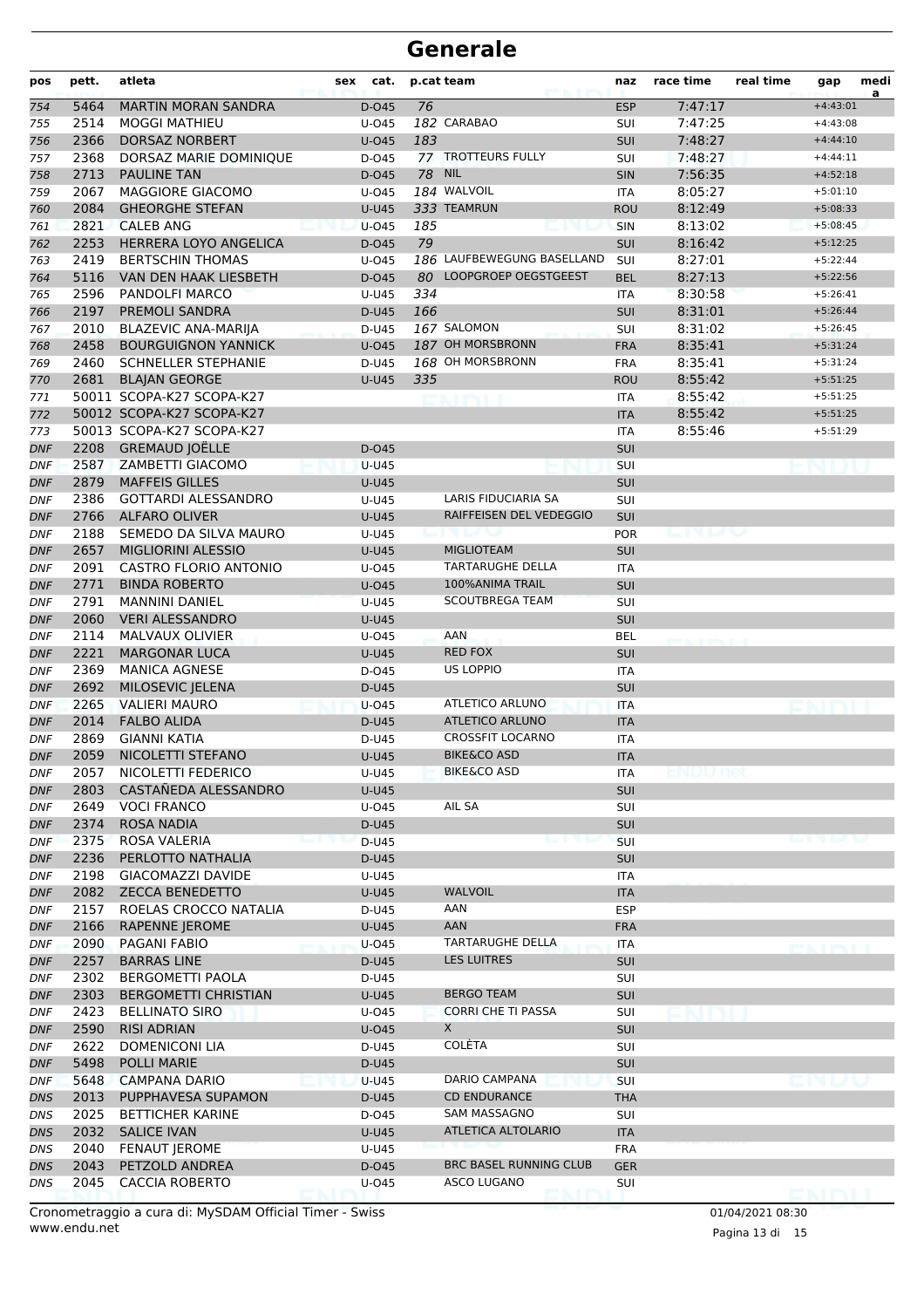| pos        | pett. | atleta                              | cat.<br>sex           | p.cat team                          | naz               | race time         | real time | gap | medi |
|------------|-------|-------------------------------------|-----------------------|-------------------------------------|-------------------|-------------------|-----------|-----|------|
| <b>DNS</b> | 2051  | <b>RIVERA OLIMPIO</b>               | <b>U-045</b>          | <b>SFG BIASCA</b>                   | <b>SUI</b>        |                   |           |     | a    |
| DNS        | 2052  | <b>RIVERA ADELE</b>                 | D-045                 |                                     | SUI               |                   |           |     |      |
| <b>DNS</b> | 2055  | <b>SEMEDO MANUEL</b>                | <b>U-U45</b>          |                                     | SUI               |                   |           |     |      |
| DNS        | 2056  | <b>IOANNONI GIOVANNI</b>            | U-045                 |                                     | ITA               |                   |           |     |      |
| <b>DNS</b> | 2072  | <b>FUMAGALLI FRANCESCO</b>          | U-045                 | <b>CANCELLOS</b>                    | <b>SUI</b>        |                   |           |     |      |
| DNS        | 2073  | ARNABOLDI ROBERTO                   | U-045                 |                                     | SUI               |                   |           |     |      |
| <b>DNS</b> | 2089  | <b>LECLERC MATTHIEU</b>             | <b>U-U45</b>          | <b>ETML</b>                         | <b>FRA</b>        |                   |           |     |      |
| DNS        | 2095  | CADOLA LORETTA                      | D-045                 |                                     | <b>SUI</b>        |                   |           |     |      |
| <b>DNS</b> | 2097  | <b>COMETTA MATTEO</b>               | <b>U-U45</b>          | <b>G.S.MOLINERA</b>                 | SUI               |                   |           |     |      |
| DNS        | 2110  | <b>HEV'YUK MARIYA</b>               | D-045                 | PODISTICA CASTANESE TEAM            | <b>UKR</b>        |                   |           |     |      |
| <b>DNS</b> | 2121  | <b>GIUSSANI PAOLA</b>               | D-045                 | <b>SRANZONICO</b>                   | <b>SUI</b>        |                   |           |     |      |
| DNS        | 2124  | <b>FLUCKIGER ANDREA</b>             | D-U45                 | FLOWERPOWER KÖNIZ                   | <b>SUI</b>        |                   |           |     |      |
| <b>DNS</b> | 2125  | <b>JERONIMUS COTY MONIQUE</b>       | $D-045$               | <b>COTY</b>                         | <b>NED</b>        |                   |           |     |      |
| DNS        | 2132  | RIGAMONTI MASSIMO                   | U-U45                 | @ME                                 | SUI               |                   |           |     |      |
| <b>DNS</b> | 2133  | <b>FIORA DAVIDE</b>                 | U-045                 | ATLETICA PERTICA BASSA              | <b>ITA</b>        |                   |           |     |      |
| DNS        | 2143  | <b>BOVI LORENZO</b>                 | U-U45                 |                                     | <b>ITA</b>        |                   |           |     |      |
| <b>DNS</b> | 2152  | <b>FAGERHOLM ERIN</b>               | D-U45                 | THAT IT ESCALATED                   | <b>USA</b>        |                   |           |     |      |
| DNS        | 2156  | DI BENEDETTO NICOLA                 | U-U45                 |                                     | SUI               |                   |           |     |      |
| <b>DNS</b> | 2163  | <b>MINOTTI OLIVIER</b>              | <b>U-U45</b>          | <b>ALONE</b>                        | <b>SUI</b>        |                   |           |     |      |
| DNS        | 2164  | CAPOZZOLI RAFFAELE                  | U-045                 | ATLETICA GAVIRATE. GRUPPO           | <b>ITA</b>        |                   |           |     |      |
| <b>DNS</b> | 2169  | <b>OLSEN MADS-CHRISTIAN</b>         | <b>U-U45</b>          | HAPPYCREATURES.FIT                  | <b>DEN</b>        |                   |           |     |      |
| DNS        | 2170  | <b>BRILL</b><br>DAL MASO PAOLA      | D-U45                 | HAPPYCREATURES.FIT                  | <b>ITA</b>        |                   |           |     |      |
| <b>DNS</b> | 2183  | <b>SANTOS YOLANDA</b>               | D-U45                 | <b>TRAILEIROS</b>                   | <b>POR</b>        |                   |           |     |      |
| DNS        | 2184  | SANTOS NÚRIA                        | D-U45                 | <b>TRAILEIROS</b>                   | <b>POR</b>        |                   |           |     |      |
| <b>DNS</b> | 2186  | <b>ALBERTOLI CHIARA</b>             | D-045                 | <b>ATLETICA GAVIRATE</b>            | <b>ITA</b>        |                   |           |     |      |
| DNS        | 2187  | <b>THOMAS AMY</b>                   | D-U45                 | <b>THOMAS</b>                       | GBR               |                   |           |     |      |
| DNS        | 2199  | <b>MERLI ROSALINA</b>               | D-045                 | <b>TARTARUGHE DELLA</b>             | <b>ITA</b>        |                   |           |     |      |
| <b>DNS</b> | 2209  | <b>BABRAUSKAITE PATRICIJA</b>       | D-U45                 |                                     | LTU               |                   |           |     |      |
| <b>DNS</b> | 2214  | <b>GROS HORIA OVIDIU</b>            | <b>U-U45</b>          |                                     | <b>ROU</b>        |                   |           |     |      |
|            | 2216  | PIATKIEWICZ GRAZYNA                 | D-045                 | <b>TRZEBIEZ</b>                     | POL               |                   |           |     |      |
| DNS        | 2217  | LOKAJ WITOLD                        |                       | <b>TRZEBIEZ</b>                     | <b>POL</b>        |                   |           |     |      |
| <b>DNS</b> | 2227  | <b>GAY SOPHIE</b>                   | U-045                 | <b>CHARRAT</b>                      |                   |                   |           |     |      |
| DNS        | 2234  | <b>BIERLING PAUL</b>                | D-U45<br><b>U-U45</b> | <b>DUMBO</b>                        | SUI<br><b>NED</b> |                   |           |     |      |
| <b>DNS</b> | 2242  | <b>GEURTSEN JOS</b>                 |                       |                                     |                   |                   |           |     |      |
| DNS        | 2249  | <b>KERKHOF BARBARA</b>              | $U$ -045              | <b>SCOTT</b>                        | <b>NED</b>        |                   |           |     |      |
| <b>DNS</b> |       |                                     | D-U45                 |                                     | <b>NED</b>        |                   |           |     |      |
| DNS        | 2250  | LÄDERACH THOMAS                     | U-U45                 |                                     | <b>SUI</b>        |                   |           |     |      |
| <b>DNS</b> | 2260  | NIEDERHAUSER MARTIN                 | $U$ -045              | <b>PONTRESINA</b>                   | SUI               |                   |           |     |      |
| DNS        | 2277  | <b>CANDRIAN CHRISTIAN</b>           | U-045                 |                                     | SUI               |                   |           |     |      |
| DNS        | 2279  | <b>PLANZER THOMAS</b>               | U-045                 | <b>WAPLA</b>                        | <b>SUI</b>        |                   |           |     |      |
| DNS        | 2282  | <b>MESZAROS GABOR</b>               | U-045                 | <b>MESZAROS</b>                     | <b>SUI</b>        |                   |           |     |      |
| <b>DNS</b> | 2297  | ALBERT MARIANNA                     | D-045                 | LB-BL / LSVB                        | SUI               |                   |           |     |      |
| DNS        | 2306  | <b>STIEGER MARCO</b>                | U-045                 | ZEBBRA                              | <b>SUI</b>        |                   |           |     |      |
| DNS        | 2309  | <b>FONTANA STEFANO</b>              | U-U45                 | <b>BAR RENO</b>                     | <b>ITA</b>        |                   |           |     |      |
| DNS        | 2313  | <b>BELTRAMI ANDREA</b>              | U-U45                 | BELTRA                              | SUI               |                   |           |     |      |
| DNS        | 2314  | <b>ASCHWANDEN MICHAEL</b>           | U-045                 | ZEBBRA                              | <b>SUI</b>        |                   |           |     |      |
| DNS        | 2318  | VAN DER ZON PETER                   | U-U45                 |                                     | <b>NED</b>        |                   |           |     |      |
| <b>DNS</b> | 2325  | <b>GRASS CHRISTIAN</b>              | <b>U-045</b>          | <b>LA SALINE</b>                    | <b>FRA</b>        |                   |           |     |      |
| DNS        | 2326  | <b>FUCHS BARBARA</b>                | D-045                 |                                     | <b>FRA</b>        |                   |           |     |      |
| DNS        | 2337  | STEFANATI ALESSIO PIETRO            | U-U45                 | 100X100ANIMATRAIL                   | <b>SUI</b>        |                   |           |     |      |
| DNS        | 2350  | MAGRI STEPHANIA                     | D-U45                 |                                     | <b>ITA</b>        |                   |           |     |      |
| DNS        | 2354  | <b>STEINAUER MARC</b>               | <b>U-U45</b>          |                                     | <b>SUI</b>        |                   |           |     |      |
| DNS        | 2356  | <b>ZEHNDER QUIRLI</b>               | U-U45                 |                                     | <b>SUI</b>        |                   |           |     |      |
| <b>DNS</b> | 2372  | <b>LUSARDI CHRISTIAN</b>            | <b>U-U45</b>          | <b>IMERYS GRAPHITE &amp; CARBON</b> | <b>SUI</b>        |                   |           |     |      |
| DNS        | 2376  | <b>BADER ROGER</b>                  | U-U45                 |                                     | <b>SUI</b>        | <u>in I</u> n Isa |           |     |      |
| DNS        | 2401  | ALBISETTI SANDRA                    | D-U45                 |                                     | <b>SUI</b>        |                   |           |     |      |
| DNS        | 2407  | COR ALEXANDRU                       | U-U45                 | <b>FSUT</b>                         | ROU               |                   |           |     |      |
| DNS        | 2408  | <b>BUFFOLO CÉDRIC</b>               | <b>U-U45</b>          |                                     | <b>SUI</b>        |                   |           |     |      |
| DNS        | 2413  | <b>BOGHETTA SANTINO</b>             | <b>U-U45</b>          |                                     | MLT               |                   |           |     |      |
| <b>DNS</b> | 2420  | <b>BRUCHEZ ISALINE</b>              | D-U45                 | <b>HERISSON SOUS GAZON</b>          | SUI               |                   |           |     |      |
| DNS        | 2421  | ROSSINELLI DAVIDE                   | U-045                 |                                     | SUI               |                   |           |     |      |
| DNS        | 2436  | POLITANSKA-PYSZKO<br><b>JUSTYNA</b> | D-U45                 | GOHARDORGOHOME.PL                   | <b>POL</b>        |                   |           |     |      |
| DNS        | 2442  | <b>CORTI ANDREA</b>                 | U-U45                 |                                     | SUI               |                   |           |     |      |
| <b>DNS</b> |       | 2453 ZOUAGHI NAOUEL                 | D-U45                 |                                     | <b>ESP</b>        |                   |           |     |      |

www.endu.net Cronometraggio a cura di: MySDAM Official Timer - Swiss 01/04/2021 08:30

Pagina 14 di 15